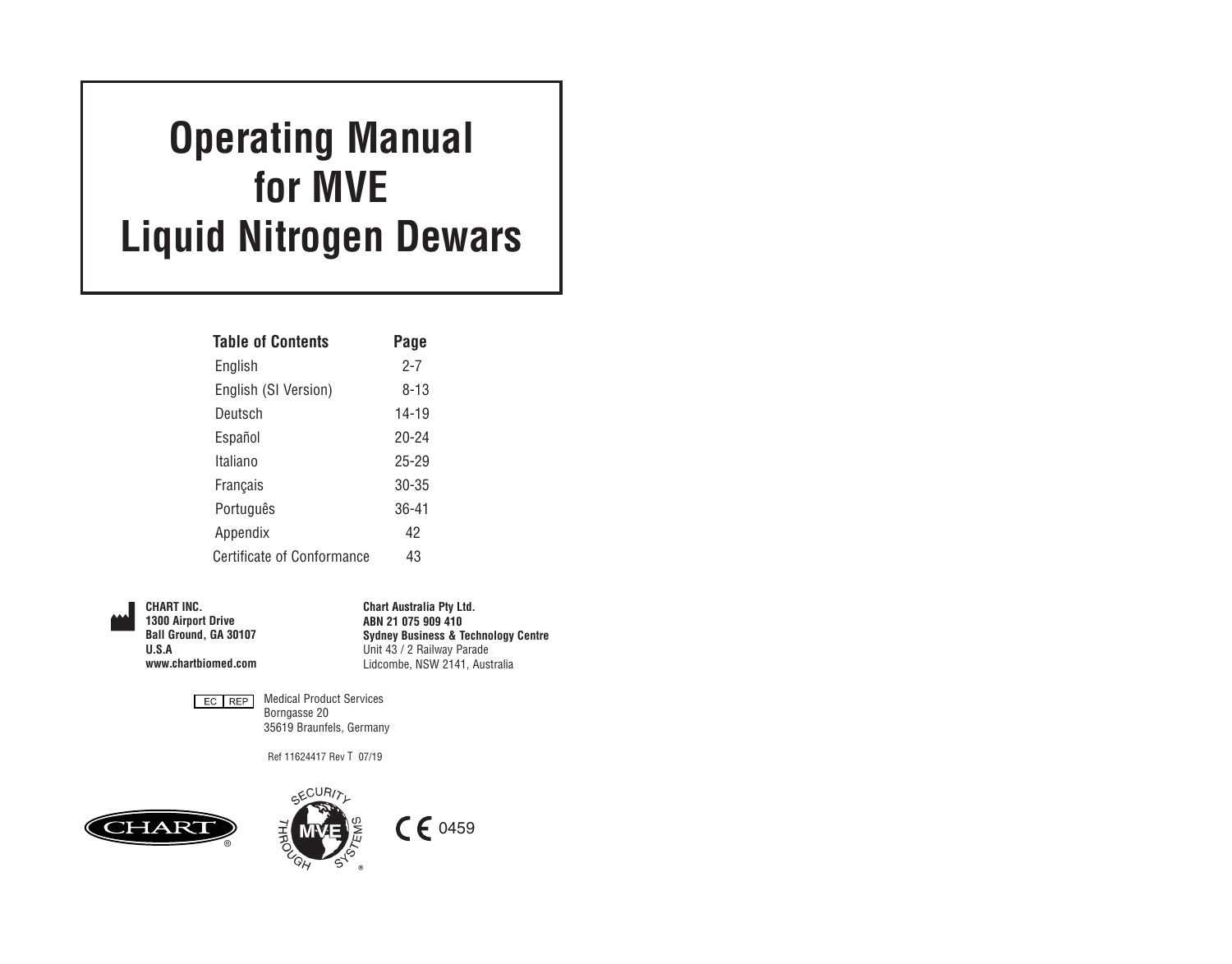#### **GENERAL DESCRIPTION**

The cryopreservation vessel is a double-wall, vacuum-insulated vessel made of aluminum with a fiberglass composite neck, providing the highest efficiency possible in cryogenic temperature preservation. Use the vessel for liquid nitrogen only. Liquid oxygen is not compatible with this unit and must not be stored inside the vessel.

The MVE Liquid Nitrogen Dewar is designed with consideration for safety, durability and performance. However, mishandling of the equipment, including transport or shipping units in an orientation other than upright vertical, may damage the product. In addition, if a vessel experiences a drop, hit, or blow, it can suffer immediate or premature vacuum failure.

Upon receipt of the product, examine both the vessel and packaging for any evidence of damage during shipping. Contact the carrier within the carrier's guidelines if there are signs of shipping damage. Some MVE shipping boxes carry the Transit Tested ISTA-3A certificate stamp, shown to the right, which is helpful when making a claim against the carrier, should there be damage from shipping. Watch after the first fill for any signs of vacuum loss, such as excessive frost or sweating on the outside jacket. Some frost near the top just after filling is normal.



This high quality vacuum insulated unit is compatible with the divergent temperature extremes and broad applications of cryobiology. The Life expectancy of Liquid Nitrogen Dewar is five (5) years, Cryosytstems is five (5) years.

 $\zeta$  Products bearing the CE marking as shown comply with the requirements of Directive 93/42/EEC concerning medical devices in the EU.

#### **SAFETY**

- **WARNING:** Liquid nitrogen is extremely cold. To avoid injury by frostbite, use extreme care whenever handling liquid nitrogen, liquid nitrogen storage or transfer vessels, or any objects which have come in contact with liquid nitrogen.
	- Leave no area of skin exposed.
	-

 $\mathcal{F}$ 

- **OCO** Always wear proper safety attire over clothing: face shield, cryogenic gloves, and cryogenic apron.
	- Use extreme care to prevent spilling and splashing liquid nitrogen during transfer.
	- Always keep vessel in upright position. Do not tilt, or lay the vessel on side.
	- Immediately remove any clothing or safety attire on which liquid nitrogen has spilled. • Get immediate medical attention for any frostbite injuries due to liquid nitrogen.

**WARNING:** The venting of nitrogen vapors may deplete oxygen in the air, possibly leading to asphyxiation or even death. Do not store or use container in areas that are small and enclosed or have poor ventilation.

**WARNING:** Do not tightly seal liquid nitrogen container or prevent nitrogen gas from escaping. Also, excessive humidity levels or exposure to rainfall could result in freezing of the cork/cover, and possible explosion.

**WARNING:** Never use a hollow tube to measure liquid nitrogen level. This could lead to thermal injury.

- **CAUTION:** Handle the cryopreservation vessel with care.  $\sqrt{N}$ 
	- Never overfill vessels with liquid nitrogen. Liquid nitrogen should always be below the bottom of the neck tube. Overfilling the tank may cause immediate or premature vacuum failure to occur.
	- Never ship Liquid Nitrogen Dewar on its side or upside down. This can lead to ぞ vacuum failure.
		- Remove and insert inventories carefully. Do not scratch neck tube area. Scratches can cause premature vacuum failure.
- Tampering with or removing the vacuum port will destroy vacuum and void warranty.
- Never drop, hit, or blow the unit.
- Never spill liquid nitrogen on or near vacuum port.
- Never leave the vessel in an outdoor condition.
- Keep the bottom of vessel clean and away from chemicals, fertilizers, soil, and moisture.
- Do not use MVE Liquid Nitrogen Dewar for transportation.
- All performance data published for these products is based on static conditions only. Actual performance will vary upon the nature of use. Manipulation of inventories and or accessories along with vibration will decrease the working duration of these products.

#### **OPERATION**

**CAUTION:** Consider the value of stored product when choosing dewar and distribution of samples among storage devices.

**CAUTION:** Appropriate liquid level monitoring equipment should be utilized if storing human biological material.

**CAUTION:** Failure to follow Chart's best operating practices as set forth in the manual can result in loss of contents.

#### **ENVIRONMENTAL CONDITIONS**

- Indoor (out of elements) use only.
- Operating temperature: -29 deg C to +60 deg C.
- Relative humidity: 10% to 95%, non-condensing
- Storage temperature: -25 deg C. to +65 deg C.
- Storage relative humidity: 10% to 85%

Liquid nitrogen is extremely cold. Make sure to wear proper gear before operation. Avoid spilling liquid nitrogen over the vacuum port as this can shrink the seal and allow air to leak into the vacuum space causing premature vacuum failure. To ensure maximum performance from your MVE Liquid Nitrogen Dewar simply follow the listed steps:

- 1. Open container that Dewar is in, open the lid, and remove cork/cover/accessories. Lift cork/cover straight up (do not twist).
- 2. Fill unit to desired level. Liquid level should never pass bottom of neck tube.
	- a. If you are working with a warm vessel, it is MVE's recommendation to slowly add small amount of liquid to the bottom of unit, and allow it to sit until the liquid nitrogen stops rapidly boiling to cool the unit. Position the vacuum port facing away from the operator or other personnel.
	- b. Follow established safety practices and procedures for transferring LN2.
	- c. Fill the vessel with a funnel or transfer line when possible. Transfer using LN2 hose with phase separator or pouring container using a funnel.
	- d. If you are filling your vessel from a pressurized source, make sure it is a low pressure source (22 psi or below).
- 3. Replace cork/cover and allow unit to cool.
	- a. If there is excessive frost or sweating on the outside vessel after the first few hours, it would indicate either a weak or no vacuum. Examine the unit carefully.
- 4. Weigh unit and record.
- 5. Place inventory into unit, wipe water and moisture from outside of cork and inside dewar neck tube, and reinsert cork & cover into dewar.

#### **SHIPPING INSTRUCTIONS**

MVE Liquid Nitrogen Dewars were primarily designed to be storage containers. Using it for transport purposes could cause permanent damage to the unit. If you need to transport your inventory at cryogenic temperature, please consider MVE Vapor Shipper series.

When transferring empty units to a location, ensure the shipping orientation is upright. Shipping units in any orientation other than upright can cause permanent damage to the tank causing loss of vacuum.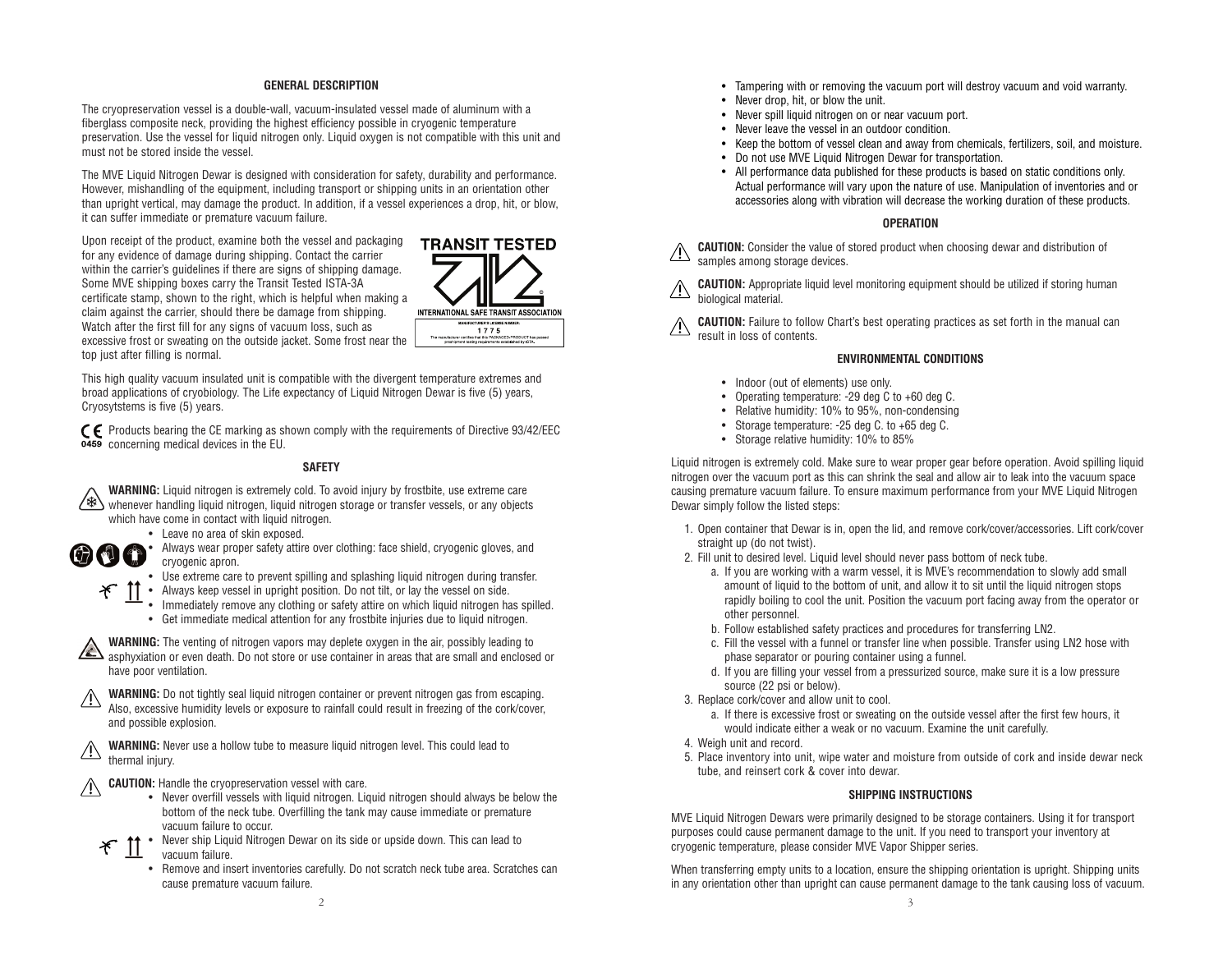#### **GENERAL CLEANING**

Do not use any petroleum based cleaning solution.

#### **Inside of the vessel:**

Any cleaning solution that does not react with aluminum, stainless steel, or G10 composite can be used in the sanitation process of a MVE Dewar. In most cases, any household detergent or mild soap solution is suitable. Other cleaners and disinfectants that can be used safely include hydrogen peroxide, chlorine/water mixture, and denatured alcohol. The generally accepted practice of using 10% chlorine bleach with 90% water solution holds as the best method for decontamination. It is important that all surfaces being sanitized are thoroughly rinsed and that all cleaner solution residues are removed after cleaning. Allow the unit to dry completely before putting into service. It is suggested that the unit is inverted to drain and dry completely.

#### **Outside of the vessel:**

Use light dampened cloth of mild soap solution.

#### **PREVENTIVE MAINTENANCE**

The owner may follow two methods of maintenance, Continuous and/or Annual.

#### **For Continuous Maintenance (whenever dewar is filled and/or within sight):**

If the tank is warm follow steps 1 - 3 under OPERATION section above but allow the unit with full liquid to stand undisturbed for 2 hours unless dewar is already cold. Verify no major frost or condensation on outside of unit. Frost or condensation on the outside of unit would indicate either a weak or no vacuum. Inspect the cork and cover for signs of damage that may affect NER. Inspect the outside of the tank for signs of shipping damage, such as large dents, especially around the neck tube area. Be vigilant and observe the tank frequently. Remove badly damaged tanks from service.

Clean up any stain, contamination or condensation on the bottom of the unit after dumping liquid out. Keep the unit in a cool, clean and dry location for storage. These procedures can help prevent corrosion on the bottom of the vessel.

#### **For Annual Maintenance:**

- 1. Fill unit to approximately half full. Refer to OPERATION section step 1, 2 & 3 for details.
- 2. Allow unit to stand for minimal 24 hours.
- 3. Weigh unit and record as First Weight, [lb].
- 4. Allow filled unit to sit undisturbed for another 24 (+/-0.25) hours.
	- a. Consider the accuracy and resolution of your scale to determine if additional days are required between the first and second weights in order to obtain an accurate NER. Make sure to record number of hours between first and second weight.
- 5. Weigh second time and record as *Second Weight*, [lb].
- 6. Calculate evaporation rate by using equation below. The difference between the first weight and the second weight is the daily evaporation rate in lbs. This figure roughly signifies the normal evaporation rate, or N.E.R, [Liter/Day]

 $NER = \frac{F \cdot F \cdot F}{F \cdot F}$  Weight-Second Weight) x 13.468 Number of Hours

If there is major frost or condensation on outside of container during this time, it would indicate either a weak or no vacuum.

Refer to the static NER specifications in Appendix A at the end of this manual. Factors such as age of unit, quantity of inventory, ambient environment, shipping condition, and use of accessories, etc. can negatively affect unit NER. If you do not find your model listed here, refer to the MVE Cryopreservation Catalog.

Note: MVE recommends the customer keeps a spare tank filled with liquid nitrogen on hand for emergency use should a tank in service become damaged or lose vacuum, thus being able to save valuable contents by transferring them into the spare tank.

#### **MEASURING LIQUID NITROGEN LEVEL**

- 1. Always wear proper safety attire face shield, cryogenic gloves, and cryogenic apron.
- 2. Use wooden or plastic dipstick for liquid level measurement inside a unit. Using a hollow tube can cause liquid nitrogen to flash through the tube and result in thermal injury.
- 3. Level will be indicated by frost line, which develops when dipstick is removed.
- 4. You could also consider to purchase a low level alarm to monitor the liquid level.

#### **LIQUID WITHDRAWAL**

- 1. Always wear proper safety attire face shield, cryogenic gloves, and cryogenic apron.
- 2. Liquid withdrawal from units must be accomplished by pouring or utilizing a withdrawal device. Withdrawal device pressurizes to approximately 5 psi and the pressure forces liquid up the withdrawal tube out the valve.
- 3. Follow the operation manual of liquid withdrawal device closely to avoid injury.

#### **MONITORING LIQUID LEVEL**

MVE supplies Liquid Level Alarms (LLA) for peace of mind when storing valuable inventory in liquid nitrogen containers. Contact Customer or Technical Service for assistance in selecting the proper LLA for your product.

#### **Limited Warranty Statement Chart Inc., 1300 Airport Dr., Ball Ground, GA 30107**

#### **General Terms:**

**"New Product"** – Chart Inc. ("CHART") warrants to the original purchaser ("Purchaser") that each new Liquid Nitrogen Dewar (collectively, the "New Products"), shall be free from defects in materials and workmanship for a period of two (2) years from the date of shipment, except as provided below. CHART warrants that the dewar vacuum integrity shall be free from defects in materials and workmanship as listed below, except as provided in the Limited Warranty Provisions below:

Spectrum and CryoSystem Series, ET11, ET24, A-200, Workhorse 2003: 3 years / XC, SC, and Lab Series, ET 23-JLM: 5 years

**"Repair/Blemished Product"** – CHART warrants to the Purchaser that all repaired equipment and factory blemished equipment (collectively, the "Repair/Blemished Products") shall be free of defects in materials and workmanship for a period of (90) days from the date of shipment, except as provided below. CHART warrants that the dewar vacuum integrity shall be free from defects in materials and workmanship for a period of (I) year from date of shipment, except as provided below.

**"Service Part"** – CHART warrants to the Purchaser that all Service Parts and Accessory Items (each a "Service Part") are warranted for (90) days from date of shipment to be free of defects in material and workmanship, except as provided below.

#### **Limited Warranty Provisions:**

Purchaser agrees that before this limited warranty shall become effective, Purchaser shall fully inspect each New Product, Repair/Blemished Product, or Service Part within three (3) days of delivery and before such Product is put to use. Purchaser also agrees to operate the New Product, Repair/Blemished Product, or Service Part in accordance with CHART's operating instructions and that failure to do so shall void this limited warranty. Purchaser further agrees that any claim for breach of warranty must be made in writing within 60 days of discovery of a purported defect. CHART will not be responsible for any alleged breach of warranty, which, as a result of CHART's inspection, CHART determines to have arisen from a cause not covered by this limited warranty. In this case, CHART will charge the purchaser a nominal fee to repair the unit.

This limited warranty does not apply to: (A) Normal routine service items; (B) Repair or replacement necessitated by misuse, abuse, accident, or repairs made by persons other than CHART or persons not authorized by CHART, (C) Use of external equipment or parts with the New Product, Repair/Blemished Product, or Service Parts other than those approved by CHART, (D) Defects caused by effects of normal wear and tear; and (E) Acts of God, or other causes not within the control of CHART.

If Purchaser believes that a New Product, Repair/Blemished Product, or Service Part does not comply with the limited warranty stated above, Purchaser should contact CHART at the address stated above, describing the problem and providing proof of the date of purchase. If directed by CHART, Purchaser shall return the New Product, Repair/Blemished Product, or Service Part freight prepaid, properly packaged in a CHART approved shipping container and properly identified by a Return Material Authorization Number issued by CHART. New Products, Repair/Blemished Product, or Service Parts returned without a Return Material Authorization Number will be refused and returned at Purchaser's expense.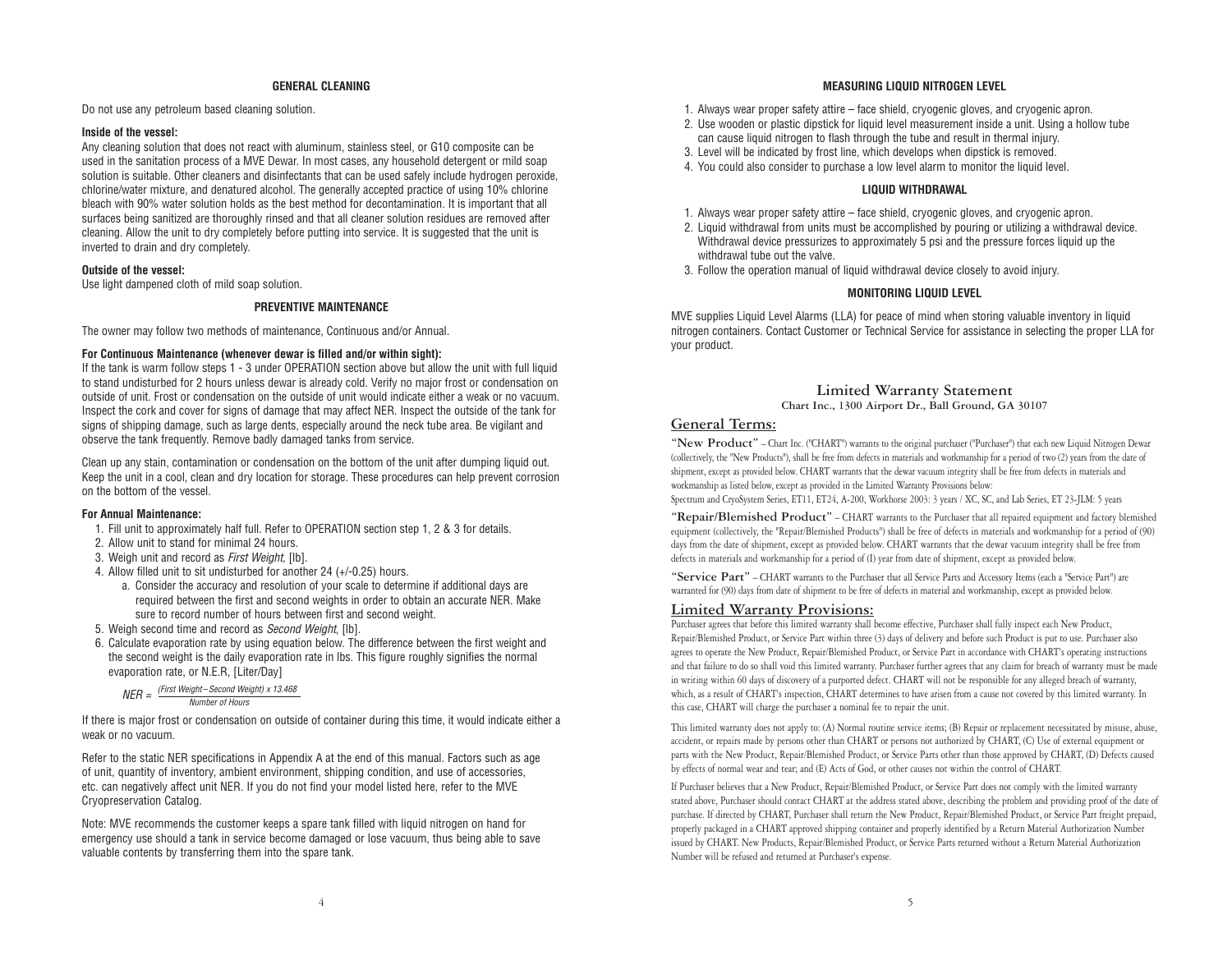The remedies available for any breach of this limited warranty are limited to repair or replacement of the defective New Product, Repair/Blemished Product, Service Part, or refund of the purchase price, at the sole discretion of CHART. CHART warrants that replacement or repaired New Product, Repair/Blemished Product, or Service Part shall be free from defects in material and workmanship for the duration of the unexpired portion of the original warranty or ninety (90) days from the date of re-shipment to Purchaser, whichever is longer. PURCHASER'S RECOVERY FROM CHART FOR ANY CLAIM SHALL NOT EXCEED PURCHASER'S PURCHASE PRICE FOR THE NEW PRODUCT, REPAIR/BLEMISHED PRODUCT, OR SERVICE PART GIVING RISE TO SUCH CLAIM, IRRESPECTIVE OF THE NATURE OF THE CLAIM, WHETHER IN CONTRACT, TORT, WARRANTY, NEGLIGENCE, STRICT LIABILITY OR OTHERWISE. CHART SHALL NOT BE LIABLE FOR AND PURCHASER SHALL INDEMNIFY, DEFEND AND HOLD CHART HARMLESS FROM ANY CLAIMS BASED ON CHART'S COMPLIANCE WITH PURCHASER'S DESIGNS, SPECIFICATIONS OR INSTRUCTIONS, OR MODIFICATION OF ANY PRODUCTS BY PARTIES OTHER THAN CHART, OR USE IN COMBINATION WITH OTHER PRODUCTS.

PURCHASER SHALL NOT IN ANY EVENT BE ENTITLED TO, AND CHART SHALL NOT BE LIABLE FOR, INDIRECT, SPECIAL, INCIDENTAL OR CONSEQUENTIAL DAMAGES OF ANY NATURE INCLUDING, WITHOUT LIMITATION, BUSINESS INTERRUPTION COSTS, REMOVAL AND/OR REINSTALLATION COSTS, REPROCUREMENT COSTS, LOSS OF PROFIT OR REVENUE, LOSS OF DATA, PROMOTIONAL OR MANUFACTURING EXPENSES, OVERHEAD, INJURY TO REPUTATION OR LOSS OF CUSTOMERS, EVEN IF CHART HAS BEEN ADVISED OF THE POSSIBILITY OF SUCH DAMAGES.

**EXCEPT FOR THIS LIMITED WARRANTY, CHART HAS MADE NO WARRANTIES OR REPRESENTATIONS, EXPRESSED OR IMPLIED, AND HEREBY DISCLAIMS ANY OTHER WARRANTIES, INCLUDING, BUT NOT LIMITED TO, IMPLIED WARRANTIES OF MERCHANTABILITY AND FITNESS FOR A PARTICULAR PURPOSE. NO REPRESENTATION OR STATEMENT OF CHART MAY CHANGE OR ALTER THIS LIMITED WARRANTY.**

Any claims for breach of this limited warranty shall be governed by Georgia law and without regard to conflict of law rules thereof and must be brought in a state or federal court in Georgia.

Some states do not allow limitations on implied warranties or on incidental or consequential damages, so the above limitations may not apply. This limited warranty gives the Purchaser specific legal rights. Purchaser may also have other rights, which vary from state to state.

This product may be covered by one or more patents, US and international. Please visit our website below for the listing of applicable patents:

Pat. patents.gtls.io

## **Supplement to Chart Inc. Limited Warranty Statement for Sales in Australia (AI)**

#### **General Terms:**

**"New Product"** – Chart Inc. ("CHART") warrants to the original purchaser only (meaning the party from whom CHART accepts the purchase order), whether such purchaser is a wholesaler, distributor or end user ("Purchaser"), that each new Liquid Nitrogen Dewar (collectively, the "New Products"), shall be free from defects in materials and workmanship for a period of two (2) years from the date of shipment, except as provided below. CHART warrants that the dewar vacuum integrity shall be free from defects in materials and workmanship as listed below, except as provided in the Limited Warranty Provisions below: Spectrum and CryoSystem Series, ET11, ET24, A-200, Workhorse 2003: 3 years / XC, SC, and Lab Series, ET 23-JLM: 5 years.

**"Repair/Blemished Product"** – CHART warrants to the Purchaser that all repaired equipment and factory blemished equipment (collectively, the "Repair/Blemished Products") shall be free of defects in materials and workmanship for a period of (90) days from the date of shipment, except as provided below. CHART warrants that the dewar vacuum integrity shall be free from defects in materials and workmanship for a period of (I) year from date of shipment, except as provided below.

**"Service Part"** - CHART warrants to the Purchaser that all Service Parts and Accessory Items (each a "Service Part") are warranted for (90) days from date of shipment to be free of defects in material and workmanship, except as provided below.

#### **Sales of Product in Australia:**

**Where the Purchaser is the end user of the Product, the following additional information is provided in relation to the warranty against defects (the Warranty) provided by CHART (as set out in the Limited Warranty Statement).**

- 1. In circumstances where a New Product, Repair/Blemished Product or Service Part does not comply with the Warranty, CHART will at its expense repair or replace that defective New Product, Repair/Blemished Product or Service Part, or refund the purchase price at the sole discretion of CHART. CHART warrants that the replacement or repaired New Product, Repair/Blemished Product or Service Part shall be free from defects in materials and workmanship for the duration of the unexpired portion of the Warranty, or 90 days from the date of reshipment to the purchaser, whichever is longer.
- 2. The Warranty is subject to the Limited Warranty Provisions set out below and all exclusions and limitations set forth in the CHART Limited Warranty Statement.
- 3. **To claim the Warranty, the Purchaser must contact CHART's affiliate in Australia for further instruction, including the return of the defective New Product Repair/Blemished Product or Service Part (at the Purchaser's expense), to the following address:**

**Chart Australia Pty Ltd. Unit 43/2 Railway Parade Lidcombe, NSW 2141, Australia Attention: Customer Service Department Phone number: +61-2-9749-4333 Email address: customerservice.australia@chartindustries.com**

- 4. The Purchaser must otherwise comply with the requirements set out in the Limited Warranty Statement when making a claim under the Warranty.
- 5. **Notwithstanding the Limited Warranty Statement, our Products come with guarantees that cannot be excluded under the Australian Consumer Law (ACL). You are entitled to a replacement or refund for a major failure and compensation for any other reasonably foreseeable loss or damage. You are also entitled to have the Products repaired or replaced if the Products fail to be of acceptable quality and the failure does not amount to a major failure.**
- 6. The provider of the Warranty is CHART. Relevant contact details are set out below for CHART **(to claim the Warranty, please use the contact details provided in paragraph 3 above):**
	- (a) Customer Service Department
	- (b) Business Address:
		- Chart Inc.
		- 1300 Airport Drive
		- Ball Ground, GA 30107 (USA)
	- (c) Phone number: 770-721-7759
	- (d) Email address: customerservice.usa@chart-ind.com

#### **Repair of Products Sold in Australia**

Where the Purchaser is the end user of the Product, the following additional information is provided in relation to the repair of Products by CHART:

**The Products may contain "user generated data" as defined under the Australian Consumer Law (ACL). Repair of Products may result in the loss of user generated data.**

This product may be covered by one or more patents, US and international. Please visit our website below for the listing of applicable patents:

Pat. patents.gtls.io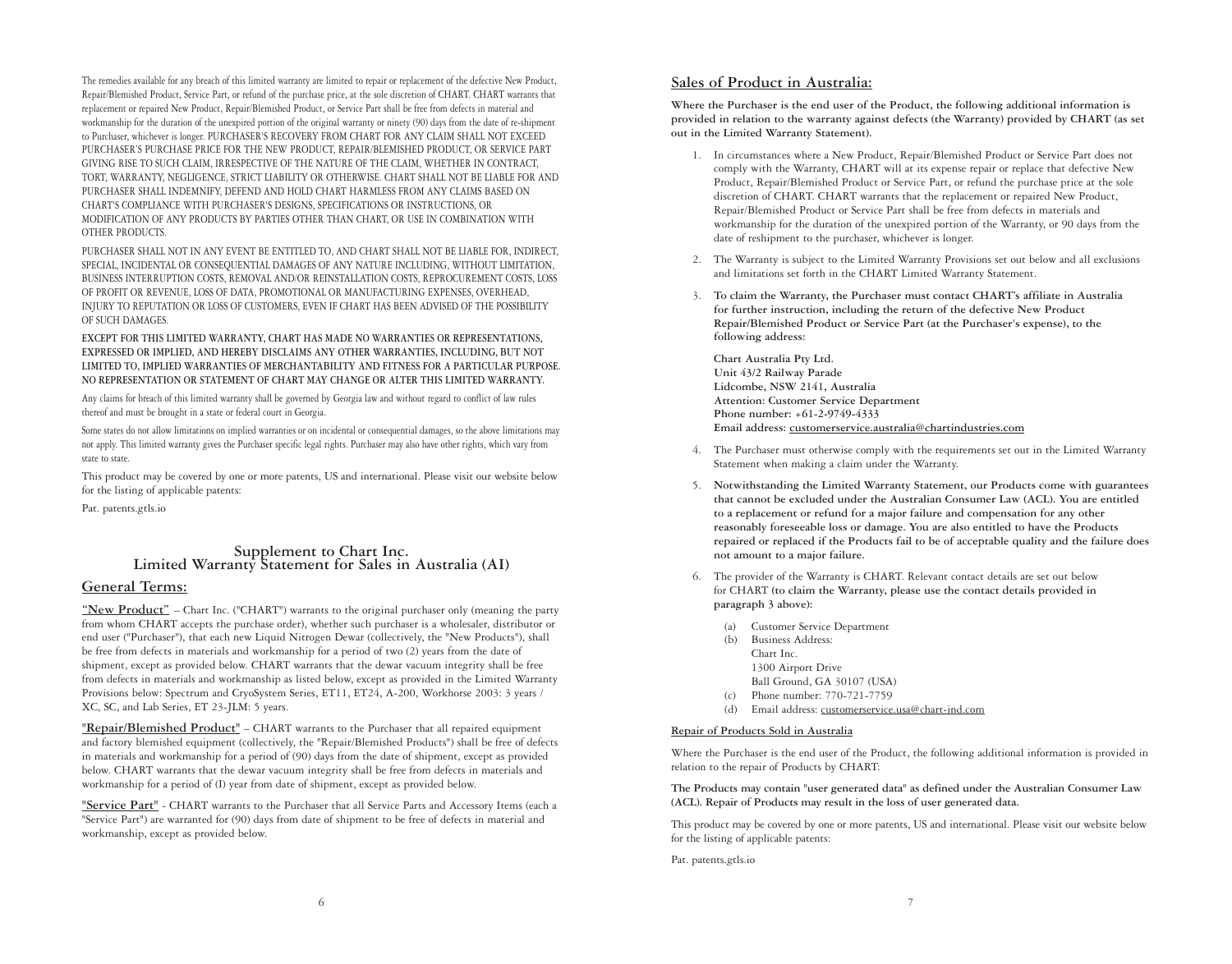#### **Operating Manual for MVE Liquid Nitrogen Dewars (SI Version)**

**M.D.D. Representative:** Medical Product Services, Borngasse 20, 35619 Braunsfels, Germany

#### **GENERAL DESCRIPTION**

The cryopreservation vessel is a double-wall, vacuum-insulated vessel made of aluminum with a fiberglass composite neck, providing the highest efficiency possible in cryogenic temperature preservation. Use the vessel for liquid nitrogen only. Liquid oxygen is not compatible with this unit and must not be stored inside the vessel.

The MVE Liquid Nitrogen Dewar is designed with consideration for safety, durability and performance. However, mishandling of the equipment, including transport or shipping units in an orientation other than upright vertical, may damage the product. In addition, if a vessel experiences a drop, hit, or blow, it can suffer immediate or premature vacuum failure.

Upon receipt of the product, examine both the vessel and packaging for any evidence of damage during shipping. Contact the carrier within the carrier's quidelines if there are signs of shipping damage. Some MVE shipping boxes carry the Transit Tested ISTA-3A certificate stamp, shown to the right, which is helpful when making a claim against the carrier, should there be damage from shipping. Watch after the first fill for any signs of vacuum loss, such as excessive frost or sweating on the outside jacket. Some frost near the top just after filling is normal.



This high quality vacuum insulated unit is compatible with the divergent temperature extremes and broad applications of cryobiology. The life expectancy of Liquid Nitrogen Dewar is five (5) years, Cryosystems is five (5) years.

C E Products bearing the CE marking as shown comply with the requirements of Directive 93/42/EEC concerning medical devices in the EU.

#### **SAFETY**

**WARNING:** Liquid nitrogen is extremely cold. To avoid injury by frostbite, use extreme care whenever handling liquid nitrogen, liquid nitrogen storage or transfer vessels, or any objects which have come in contact with liquid nitrogen.



 $\mathcal{F}$ 

• Leave no area of skin exposed.

• Always wear proper safety attire over clothing: face shield, cryogenic gloves, and cryogenic apron.

• Use extreme care to prevent spilling and splashing liquid nitrogen during transfer.

• Always keep vessel in upright position. Do not tilt, or lay the vessel on side.

• Immediately remove any clothing or safety attire on which liquid nitrogen has spilled. • Get immediate medical attention for any frostbite injuries due to liquid nitrogen.

**WARNING:** The venting of nitrogen vapors may deplete oxygen in the air, possibly leading to A asphyxiation or even death. Do not store or use container in areas that are small and enclosed or have poor ventilation.

**WARNING:** Do not tightly seal liquid nitrogen container or prevent nitrogen gas from escaping. Also, excessive humidity levels or exposure to rainfall could result in freezing of the cork/cover, and possible explosion.

**WARNING:** Never use a hollow tube to measure liquid nitrogen level. This could lead to thermal injury.

**CAUTION:** Handle the cryopreservation vessel with care.

• Never overfill vessels with liquid nitrogen. Liquid nitrogen should always be below the bottom of the neck tube. Overfilling the tank may cause immediate or premature vacuum failure to occur.

- $*$  11 • Never ship Liquid Nitrogen Dewar on its side or upside down. This can lead to vacuum failure.
	- Remove and insert inventories carefully. Do not scratch neck tube area. Scratches can cause premature vacuum failure.
	- Tampering with or removing the vacuum port will destroy vacuum and void warranty.
	- Never drop, hit, or blow the unit.
	- Never spill liquid nitrogen on or near vacuum port.
	- Never leave the vessel in an outdoor condition.
	- Keep the bottom of vessel clean and away from chemicals, fertilizers, soil, and moisture.
	- Do not use MVE Liquid Nitrogen Dewar for transportation.
	- All performance data published for these products is based on static conditions only. Actual performance will vary upon the nature of use. Manipulation of inventories and or accessories along with vibration will decrease the working duration of these products.

#### **OPERATION**

**CAUTION:** Consider the value of stored product when choosing dewar and distribution of samples among storage devices.

**CAUTION:** Appropriate liquid level monitoring equipment should be utilized if storing human biological material.

**CAUTION:** Failure to follow Chart's best operating practices as set forth in the manual can result in loss of contents.

#### **ENVIRONMENTAL CONDITIONS**

- Indoor (out of elements) use only.
- Operating temperature: -29 deg C to +60 deg C.
- Relative humidity: 10% to 95%, non-condensing
- Storage temperature: -25 deg C. to +65 deg C.
- Storage relative humidity: 10% to 85%

Liquid nitrogen is extremely cold. Make sure to wear proper gear before operation. Avoid spilling liquid nitrogen over the vacuum port as this can shrink the seal and allow air to leak into the vacuum space causing premature vacuum failure. To ensure maximum performance from your MVE Liquid Nitrogen Dewar simply follow the listed steps:

- 1. Open container that Dewar is in, open the lid, and remove cork/cover/accessories. Lift cork/cover straight up (do not twist).
- 2. Fill unit to desired level. Liquid level should never pass bottom of neck tube.
	- a. If you are working with a warm vessel, it is MVE's recommendation to slowly add small amount of liquid to the bottom of unit, and allow it to sit until the liquid nitrogen stops rapidly boiling to cool the unit. Position the vacuum port facing away from the operator or other personnel.
	- b. Follow established safety practices and procedures for transferring LN2.
	- c. Fill the vessel with a funnel or transfer line when possible. Transfer using LN2 hose with phase separator or pouring container using a funnel.
	- d. If you are filling your vessel from a pressurized source, make sure it is a low pressure source (1.52 bar or below).
- 3. Replace cork/cover and allow unit to cool.
	- a. If there is excessive frost or sweating on the outside vessel after the first few hours, it would indicate either a weak or no vacuum. Examine the unit carefully.
- 4. Weigh unit and record.
- 5. Place inventory into unit, wipe water and moisture from outside of cork and inside dewar neck tube, and reinsert cork & cover into dewar.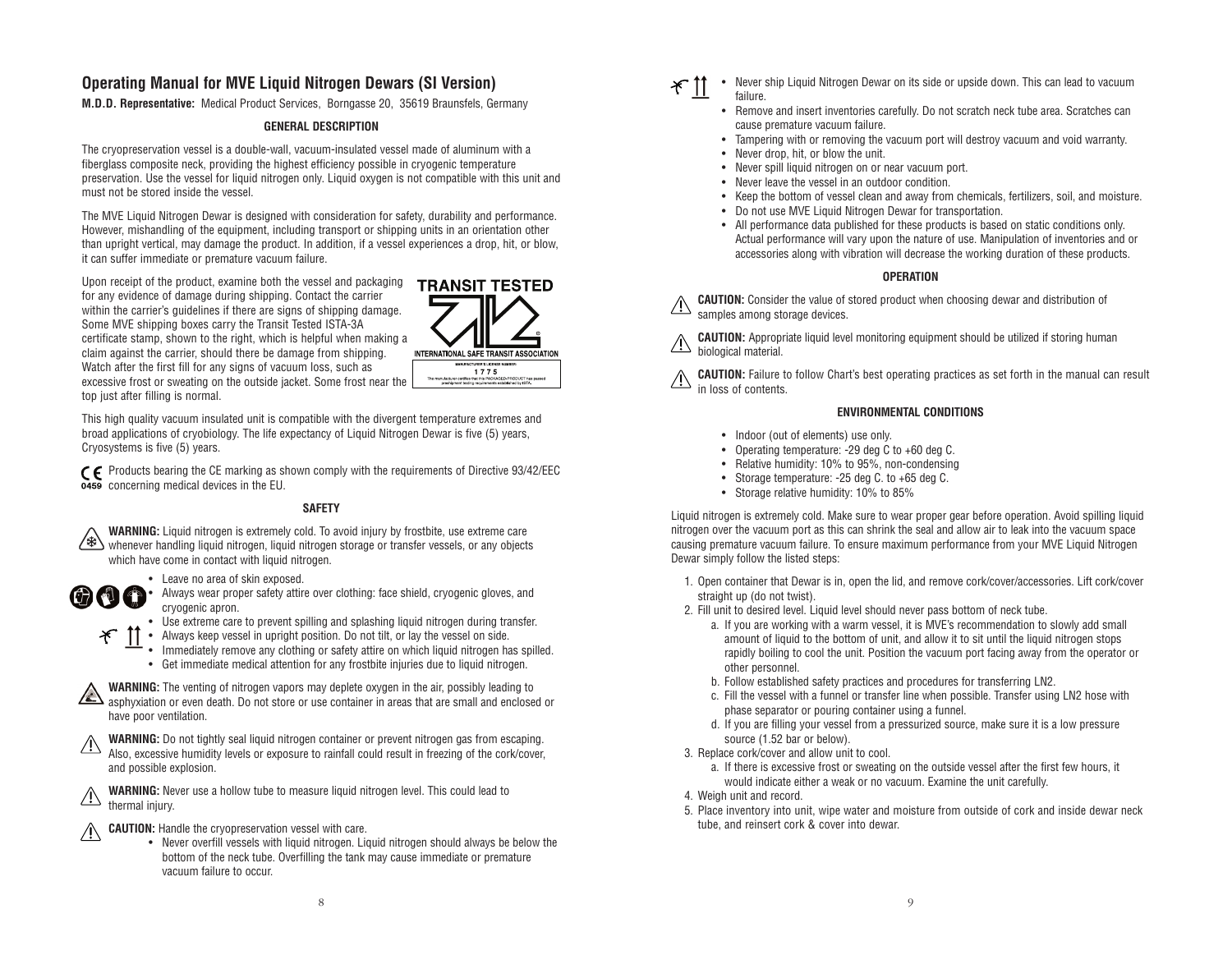#### **SHIPPING INSTRUCTIONS**

MVE Liquid Nitrogen Dewars were primarily designed to be storage containers. Using it for transport purposes could cause permanent damage to the unit. If you need to transport your inventory at cryogenic temperature, please consider MVE Vapor Shipper series.

When transferring empty units to a location, ensure the shipping orientation is upright. Shipping units in any orientation other than upright can cause permanent damage to the tank causing loss of vacuum.

#### **GENERAL CLEANING**

Do not use any petroleum based cleaning solution.

#### **Inside of the vessel:**

Any cleaning solution that does not react with aluminum, stainless steel, or G10 composite can be used in the sanitation process of a MVE Dewar. In most cases, any household detergent or mild soap solution is suitable. Other cleaners and disinfectants that can be used safely include hydrogen peroxide, chlorine/water mixture, and denatured alcohol. The generally accepted practice of using 10% chlorine bleach with 90% water solution holds as the best method for decontamination. It is important that all surfaces being sanitized are thoroughly rinsed and that all cleaner solution residues are removed after cleaning. Allow the unit to dry completely before putting into service. It is suggested that the unit is inverted to drain and dry completely.

#### **Outside of the vessel:**

Use light dampened cloth of mild soap solution.

#### **PREVENTIVE MAINTENANCE**

The owner may follow two methods of maintenance, Continuous and/or Annual.

#### **For Continuous Maintenance (whenever dewar is filled and/or within sight):**

If the tank is warm follow steps 1 - 3 under OPERATION section above but allow the unit with full liquid to stand undisturbed for 2 hours unless dewar is already cold. Verify no major frost or condensation on outside of unit. Frost or condensation on the outside of unit would indicate either a weak or no vacuum. Inspect the cork and cover for signs of damage that may affect NER. Inspect the outside of the tank for signs of shipping damage, such as large dents, especially around the neck tube area. Be vigilant and observe the tank frequently. Remove badly damaged tanks from service.

Clean up any stain, contamination or condensation on the bottom of the unit after dumping liquid out. Keep the unit in a cool, clean and dry location for storage. These procedures can help prevent corrosion on the bottom of the vessel.

#### **For Annual Maintenance:**

- 1. Fill unit to approximately half full. Refer to OPERATION section step 1, 2 & 3 for details.
- 2. Allow unit to stand for minimal 24 hours.
- 3. Weigh unit and record as First Weight, [kg].
- 4. Allow filled unit to sit undisturbed for another 24 (+/-0.25) hours.
	- a. Consider the accuracy and resolution of your scale to determine if additional days are required between the first and second weights in order to obtain an accurate NER. Make sure to record number of hours between first and second weight.
- 5. Weigh second time and record as *Second Weight*, [kg].
- 6. Calculate evaporation rate by using equation below. The difference between the first weight and the second weight is the daily evaporation rate in kg. This figure roughly signifies the normal evaporation rate, or N.E.R, [Liter/Day]

 $NFR = \frac{(First Weight - Second Weight) \times 29.6919}{(First Weight - Second Weight)}$ Number of Hours

If there is major frost or condensation on outside of container during this time, it would indicate either a weak or no vacuum.

Refer to the static NER specifications in Appendix A at the end of this manual. Factors such as age of unit, quantity of inventory, ambient environment, shipping condition, and use of accessories, etc. can negatively affect unit NER. If you do not find your model listed here, refer to the MVE Cryopreservation Catalog.

Note: MVE recommends the customer keeps a spare tank filled with liquid nitrogen on hand for emergency use should a tank in service become damaged or lose vacuum, thus being able to save valuable contents by transferring them into the spare tank.

#### **MEASURING LIQUID NITROGEN LEVEL**

- 1. Always wear proper safety attire face shield, cryogenic gloves, and cryogenic apron.
- 2. Use wooden or plastic dipstick for liquid level measurement inside a unit. Using a hollow tube can cause liquid nitrogen to flash through the tube and result in thermal injury.
- 3. Level will be indicated by frost line, which develops when dipstick is removed.
- 4. You could also consider to purchase a low level alarm to monitor the liquid level.

#### **LIQUID WITHDRAWAL**

- 1. Always wear proper safety attire face shield, cryogenic gloves, and cryogenic apron.
- 2. Liquid withdrawal from units must be accomplished by pouring or utilizing a withdrawal device. Withdrawal device pressurizes to approximately 34.5 kPa and the pressure forces liquid up the withdrawal tube out the valve.
- 3. Follow the operation manual of liquid withdrawal devise closely to avoid injury.

#### **MONITORING LIQUID LEVEL**

MVE supplies Liquid Level Alarms (LLA) for peace of mind when storing valuable inventory in liquid nitrogen containers. Contact Customer or Technical Service for assistance in selecting the proper LLA for your product.

#### **Limited Warranty Statement Chart Inc., 1300 Airport Dr., Ball Ground, GA 30107**

#### **General Terms:**

**"New Product"** – Chart Inc. ("CHART") warrants to the original purchaser ("Purchaser") that each new Liquid Nitrogen Dewar (collectively, the "New Products"), shall be free from defects in materials and workmanship for a period of two (2) years from the date of shipment, except as provided below. CHART warrants that the dewar vacuum integrity shall be free from defects in materials and workmanship as listed below, except as provided in the Limited Warranty Provisions below:

Spectrum and CryoSystem Series, ET11, ET24, A-200, Workhorse 2003: 3 years / XC, SC, and Lab Series, ET 23-JLM: 5 years

**"Repair/Blemished Product"** – CHART warrants to the Purchaser that all repaired equipment and factory blemished equipment (collectively, the "Repair/Blemished Products") shall be free of defects in materials and workmanship for a period of (90) days from the date of shipment, except as provided below. CHART warrants that the dewar vacuum integrity shall be free from defects in materials and workmanship for a period of (I) year from date of shipment, except as provided below.

**"Service Part"** – CHART warrants to the Purchaser that all Service Parts and Accessory Items (each a "Service Part") are warranted for (90) days from date of shipment to be free of defects in material and workmanship, except as provided below.

#### **Limited Warranty Provisions:**

Purchaser agrees that before this limited warranty shall become effective, Purchaser shall fully inspect each New Product, Repair/Blemished Product, or Service Part within three (3) days of delivery and before such Product is put to use. Purchaser also agrees to operate the New Product, Repair/Blemished Product, or Service Part in accordance with CHART's operating instructions and that failure to do so shall void this limited warranty. Purchaser further agrees that any claim for breach of warranty must be made in writing within

60 days of discovery of a purported defect. CHART will not be responsible for any alleged breach of warranty, which, as a result of CHART's inspection, CHART determines to have arisen from a cause not covered by this limited warranty. In this case, CHART will charge the purchaser a nominal fee to repair the unit.

This limited warranty does not apply to: (A) Normal routine service items; (B) Repair or replacement necessitated by misuse, abuse, accident, or repairs made by persons other than CHART or persons not authorized by CHART, (C) Use of external equipment or parts with the New Product, Repair/Blemished Product, or Service Parts other than those approved by CHART, (D) Defects caused by effects of normal wear and tear; and (E) Acts of God, or other causes not within the control of CHART.

If Purchaser believes that a New Product, Repair/Blemished Product, or Service Part does not comply with the limited warranty stated above, Purchaser should contact CHART at the address stated above, describing the problem and providing proof of the date of purchase. If directed by CHART, Purchaser shall return the New Product, Repair/Blemished Product, or Service Part freight prepaid, properly packaged in a CHART approved shipping container and properly identified by a Return Material Authorization Number issued by CHART. New Products, Repair/Blemished Product, or Service Parts returned without a Return Material Authorization Number will be refused and returned at Purchaser's expense.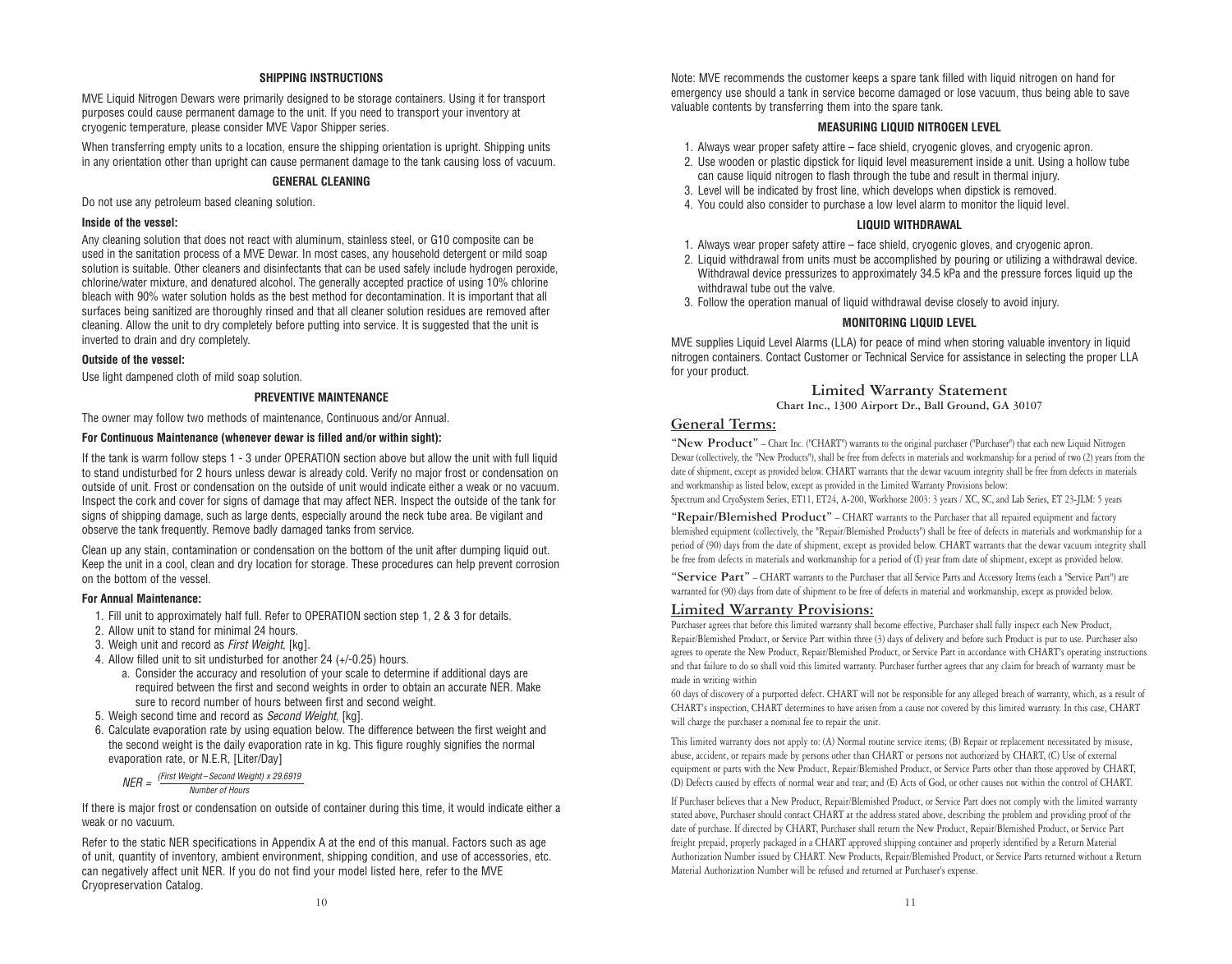The remedies available for any breach of this limited warranty are limited to repair or replacement of the defective New Product, Repair/Blemished Product, Service Part, or refund of the purchase price, at the sole discretion of CHART. CHART warrants that replacement or repaired New Product, Repair/Blemished Product, or Service Part shall be free from defects in material and workmanship for the duration of the unexpired portion of the original warranty or ninety (90) days from the date of re-shipment to Purchaser, whichever is longer. PURCHASER'S RECOVERY FROM CHART FOR ANY CLAIM SHALL NOT EXCEED PURCHASER'S PURCHASE PRICE FOR THE NEW PRODUCT, REPAIR/BLEMISHED PRODUCT, OR SERVICE PART GIVING RISE TO SUCH CLAIM, IRRESPECTIVE OF THE NATURE OF THE CLAIM, WHETHER IN CONTRACT, TORT, WARRANTY, NEGLIGENCE, STRICT LIABILITY OR OTHERWISE. CHART SHALL NOT BE LIABLE FOR AND PURCHASER SHALL INDEMNIFY, DEFEND AND HOLD CHART HARMLESS FROM ANY CLAIMS BASED ON CHART'S COMPLIANCE WITH PURCHASER'S DESIGNS, SPECIFICATIONS OR INSTRUCTIONS, OR MODIFICATION OF ANY PRODUCTS BY PARTIES OTHER THAN CHART, OR USE IN COMBINATION WITH OTHER PRODUCTS.

PURCHASER SHALL NOT IN ANY EVENT BE ENTITLED TO, AND CHART SHALL NOT BE LIABLE FOR, INDIRECT, SPECIAL, INCIDENTAL OR CONSEQUENTIAL DAMAGES OF ANY NATURE INCLUDING, WITHOUT LIMITATION, BUSINESS INTERRUPTION COSTS, REMOVAL AND/OR REINSTALLATION COSTS, REPROCUREMENT COSTS, LOSS OF PROFIT OR REVENUE, LOSS OF DATA, PROMOTIONAL OR MANUFACTURING EXPENSES, OVERHEAD, INJURY TO REPUTATION OR LOSS OF CUSTOMERS, EVEN IF CHART HAS BEEN ADVISED OF THE POSSIBILITY OF SUCH DAMAGES.

**EXCEPT FOR THIS LIMITED WARRANTY, CHART HAS MADE NO WARRANTIES OR REPRESENTATIONS, EXPRESSED OR IMPLIED, AND HEREBY DISCLAIMS ANY OTHER WARRANTIES, INCLUDING, BUT NOT LIMITED TO, IMPLIED WARRANTIES OF MERCHANTABILITY AND FITNESS FOR A PARTICULAR PURPOSE. NO REPRESENTATION OR STATEMENT OF CHART MAY CHANGE OR ALTER THIS LIMITED WARRANTY.**

Any claims for breach of this limited warranty shall be governed by Georgia law and without regard to conflict of law rules thereof and must be brought in a state or federal court in Georgia.

Some states do not allow limitations on implied warranties or on incidental or consequential damages, so the above limitations may not apply. This limited warranty gives the Purchaser specific legal rights. Purchaser may also have other rights, which vary from state to state.

This product may be covered by one or more patents, US and international. Please visit our website below for the listing of applicable patents:

Pat. patents.gtls.io

### **Supplement to Chart Inc. Limited Warranty Statement for Sales in Australia (AI)**

#### **General Terms:**

**"New Product"** – Chart Inc. ("CHART") warrants to the original purchaser only (meaning the party from whom CHART accepts the purchase order), whether such purchaser is a wholesaler, distributor or end user ("Purchaser"), that each new Liquid Nitrogen Dewar (collectively, the "New Products"), shall be free from defects in materials and workmanship for a period of two (2) years from the date of shipment, except as provided below. CHART warrants that the dewar vacuum integrity shall be free from defects in materials and workmanship as listed below, except as provided in the Limited Warranty Provisions below: Spectrum and CryoSystem Series, ET11, ET24, A-200, Workhorse 2003: 3 years / XC, SC, and Lab Series, ET 23-JLM: 5 years.

**"Repair/Blemished Product"** – CHART warrants to the Purchaser that all repaired equipment and factory blemished equipment (collectively, the "Repair/Blemished Products") shall be free of defects in materials and workmanship for a period of (90) days from the date of shipment, except as provided below. CHART warrants that the dewar vacuum integrity shall be free from defects in materials and workmanship for a period of (I) year from date of shipment, except as provided below.

**"Service Part"** - CHART warrants to the Purchaser that all Service Parts and Accessory Items (each a "Service Part") are warranted for (90) days from date of shipment to be free of defects in material and workmanship, except as provided below.

#### **Sales of Product in Australia:**

**Where the Purchaser is the end user of the Product, the following additional information is provided in relation to the warranty against defects (the Warranty) provided by CHART (as set out in the Limited Warranty Statement).**

- 1. In circumstances where a New Product, Repair/Blemished Product or Service Part does not comply with the Warranty, CHART will at its expense repair or replace that defective New Product, Repair/Blemished Product or Service Part, or refund the purchase price at the sole discretion of CHART. CHART warrants that the replacement or repaired New Product, Repair/Blemished Product or Service Part shall be free from defects in materials and workmanship for the duration of the unexpired portion of the Warranty, or 90 days from the date of reshipment to the purchaser, whichever is longer.
- 2. The Warranty is subject to the Limited Warranty Provisions set out below and all exclusions and limitations set forth in the CHART Limited Warranty Statement.
- 3. **To claim the Warranty, the Purchaser must contact CHART's affiliate in Australia for further instruction, including the return of the defective New Product Repair/Blemished Product or Service Part (at the Purchaser's expense), to the following address:**

**Chart Australia Pty Ltd. Unit 43/2 Railway Parade Lidcombe, NSW 2141, Australia Attention: Customer Service Department Phone number: +61-2-9749-4333 Email address: customerservice.australia@chartindustries.com**

- 4. The Purchaser must otherwise comply with the requirements set out in the Limited Warranty Statement when making a claim under the Warranty.
- 5. **Notwithstanding the Limited Warranty Statement, our Products come with guarantees that cannot be excluded under the Australian Consumer Law (ACL). You are entitled to a replacement or refund for a major failure and compensation for any other reasonably foreseeable loss or damage. You are also entitled to have the Products repaired or replaced if the Products fail to be of acceptable quality and the failure does not amount to a major failure.**
- 6. The provider of the Warranty is CHART. Relevant contact details are set out below for CHART **(to claim the Warranty, please use the contact details provided in paragraph 3 above):**
	- (a) Customer Service Department
	- (b) Business Address:
	- Chart Inc.
	- 1300 Airport Drive
	- Ball Ground, GA 30107 (USA)
	- (c) Phone number: 770-721-7759
	- (d) Email address: customerservice.usa@chart-ind.com

#### **Repair of Products Sold in Australia**

Where the Purchaser is the end user of the Product, the following additional information is provided in relation to the repair of Products by CHART:

**The Products may contain "user generated data" as defined under the Australian Consumer Law (ACL). Repair of Products may result in the loss of user generated data.**

This product may be covered by one or more patents, US and international. Please visit our website below for the listing of applicable patents:

Pat. patents.gtls.io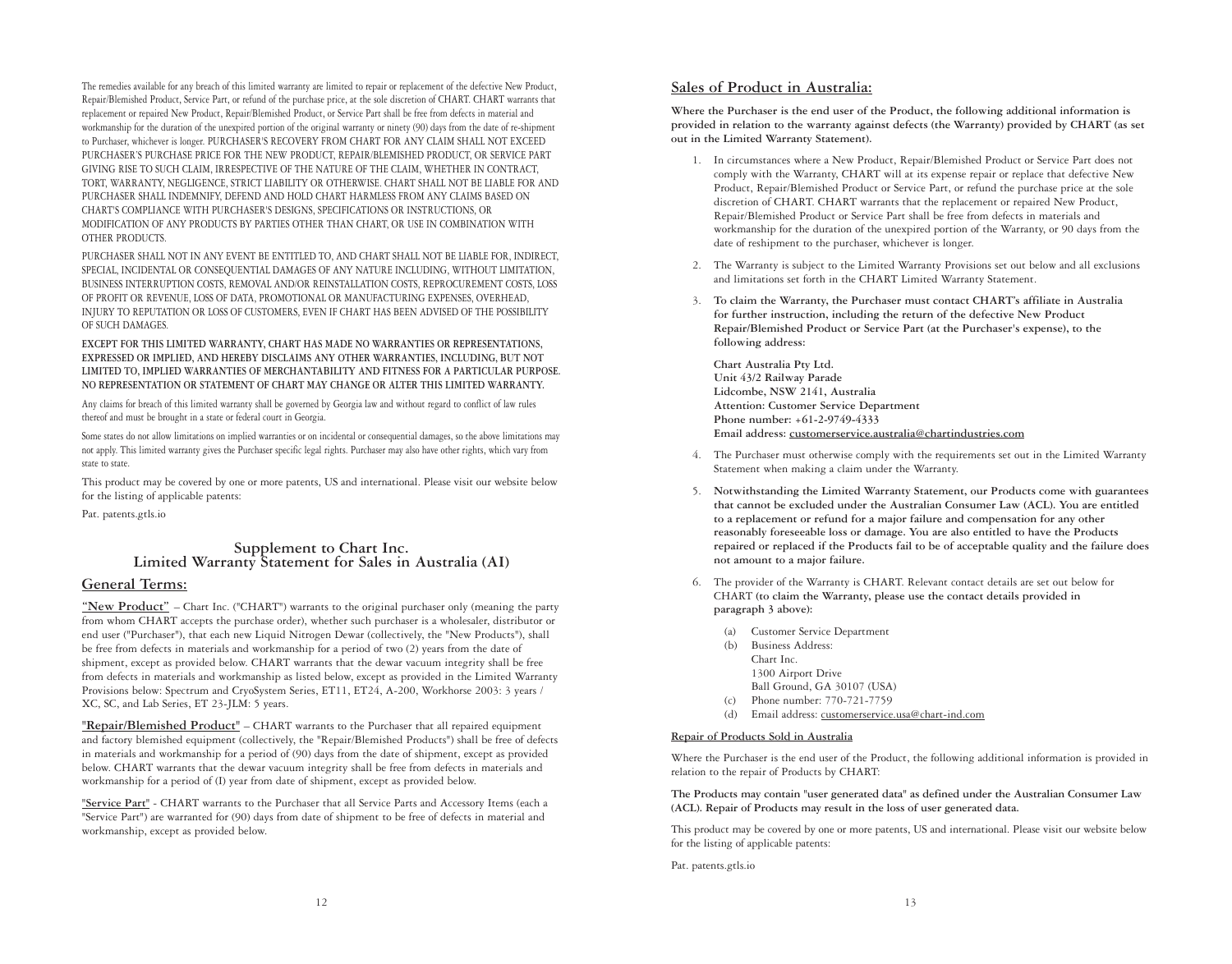#### **MVE-Bedienungsanleitung für Dewar-Gefäße für flüssigen Stickstoff**

#### **Vertretung (Richtlinie über Medizinprodukte):**

Medical Product Services, Borngasse 20, 35619 Braunsfels, Germany

#### **ALLGEMEINE BESCHREIBUNG**

Der Behälter für Kryokonservierung ist doppelwandig, vakuumisoliert, besteht aus Aluminium mit einem Halsstück aus Glasfaserverbundstoff und bietet höchstmögliche Effizienz bei kryogener Temperaturerhaltung. Der Behälter darf nur für flüssigen Stickstoff verwendet werden. Flüssigsauerstoff ist für diesen Behälter ungeeignet und darf nicht im Behälter gelagert werden.

Das MVE-Flüssigstickstoff-Dewargefäß wurde in Hinblick auf Sicherheit, Widerstandsfähigkeit und Leistung konzipiert. Jedoch kann falsche Handhabung der Ausrüstung, einschließlich Ausrichtung der Transport- oder Versandeinheiten anders als vertikal aufrecht, zur Beschädigung des Produkts führen. Außerdem kann das Fallenlassen bzw. können Stöße oder Schläge zu einem umgehenden oder vorzeitigen Vakuumverlust führen.

Nach Erhalt des Produkts sind sowohl das Gefäß als auch die Verpackung auf Transportschäden zu pru.fen. Kontaktieren Sie den Spediteur gemäß dessen Richtlinien, falls Ihnen Anzeichen fu.r Transportschäden auffallen. Einige MVE-Versandkartons tragen den Transit-Tested ISTA-3A-Zertifikatsstempel (siehe rechts), der hilfreich ist, wenn Sie, im Fall von Versandschäden, gegen den Spediteur Anspru.che geltend machen. Nach dem ersten Fu.llvorgang ist der Behälter auf Anzeichen eines Vakuumlecks (starker Frost oder Kondensation am Außenmantel) zu pru.fen. Etwas Frost an der Spitze nach dem Fu.llvorgang ist unbedenklich.



Dieser qualitativ hochwertige, vakuumisolierte Behälter ist kompatibel mit unterschiedlichen Extremtemperaturen und einer breiten Palette von Anwendungsgebieten in der Kryobiologie. Die Haltbarkeit des Flüssigstickstoff-Dewargefäßes beträgt fünf (5) Jahre, Cryosystems ist fünf (5) Jahre.

Produkte, die über eine CE-Kennzeichnung verfügen, erfüllen die Anforderungen der Verordnung 93/42/EEC bezüglich medizinischer Geräten in der EU.

#### **SICHERHEIT**



 $\oplus$   $\oplus$   $\oplus$ 

**WARNUNG**: Flüssigstickstoff ist extrem kalt. Zur Vermeidung von Erfrierungen ist bei der Handhabung von Flüssigstickstoff, Behältern zur Lagerung von Flüssigstickstoff, Transportbehältern oder anderen Gegenständen, die mit Flüssigstickstoff in Kontakt gekommen sind, besondere Vorsicht zu üben.

• Alle Hautbereiche abdecken.

• Stets Schutzausrüstung über der Alltagskleidung tragen: Gesichtsmaske, kryogene Schutzhandschuhe und kryogene Schürze.

• Während des Transports von Flüssigstickstoff ist äußerste Vorsicht geboten, um Verschütten und Spritzer zu vermeiden. • T<sub>1</sub> Behälter immer aufrecht halten. Nicht kippen oder Behälter auf dessen Seite legen.



• Teile der Kleidung oder Schutzausrüstung, die mit Flüssigstickstoff in Kontakt gekommen sind, müssen sofort ausgezogen werden.

• Bei Erfrierungen durch Flüssigstickstoff ist sofort ein Arzt aufzusuchen.

**WARNUNG:** Beim Ablassen von Stickstoffdämpfen wird möglicherweise der Sauerstoffgehalt in der Luft reduziert. Dies kann zu Erstickungen und sogar zum Tod führen. Den Behälter mit Flüssigstickstoff nicht in kleinen, eingeschlossenen oder schlecht belüfteten Bereichen aufbewahren.



/£\

**WARNUNG:** Flüssigstickstoff-Behälter nicht luftdicht abschließen, damit etwas Stickstoffgas entweichen kann. Zudem kann übermäßig hohe Luftfeuchtigkeit bzw. direkte Beregnung zum Einfrieren des Korkens / der Abdeckung und möglicherweise zu einer Explosion führen.



**WARNUNG:** Auf keinen Fall Hohlröhren zum Messen von Flüssigstickstoffmengen verwenden. Dies könnte zu einer thermischen Verletzung führen.

**VORSICHT**: Den Behälter für Kryokonservierung sorgsam handhaben.

- Den Behälter niemals mit Flüssigstickstoff überfüllen. Flüssigstickstoff muss sich stets unter dem Beginn des Halsbereichs befinden. Ein Überfüllen des Behälters kann zu sofortigem oder vorzeitigem Versagen des Vakuums führen.
- $\mathcal X$  11

• Flüssigstickstoff-Dewargefäße niemals auf der Seite liegend oder mit der Unterseite nach oben versenden. Dies könnte zu einemVakuumverlust führen.

- Bestände vorsichtig entnehmen und einfüllen. Nicht am Halsbereich kratzen. Kratzer können zu vorzeitigem Vakuumverlust führen.
- Das Manipulieren bzw. Entfernen des Vakuumanschlusses zerstört das Vakuum, wodurch die Garantie verfällt.
- Den Behälter nie fallenlassen, stoßen oder darauf schlagen.
- Niemals Flüssigstickstoff auf oder nahe dem Vakuumanschluss ausschütten.
- Den Behälter niemals im Freien lassen.
- Halten Sie den Boden des Behälters sauber und fern von Chemikalien, Düngemitteln, Boden und Feuchtigkeit.
- Benutzen Sie MVE-Flüssigstickstoff-Dewargefäße nicht für den Transport.
- Sämtliche Leistungsdaten, die bezüglich dieses Produkts veröffentlicht wurden, beziehen sich lediglich auf statische Voraussetzungen. Die tatsächliche Leistung hängt von der Art des Gebrauchs ab. Die Manipulation von Beständen oder Zubehörteilen in Kombination mit Vibration senkt die Funktionsdauer dieser Produkte.

#### **HANDHABUNG**

**VORSICHT**: Berücksichtigen Sie den Wert des gelagerten Produkts, wenn Sie sich für ein Dewargefäß entscheiden und die Verteilung der Proben auf die Lagergefäße.

**VORSICHT**: Bei der Lagerung von humanbiologischen Materialien sollte Flüssigkeitsstand-Überwachungsausrüstung eingesetzt werden.

**VORSICHT**: Die Nichtbeachtung der in dieser Betriebsanleitung aufgeführten bewährten Praktiken von Chart kann Inhaltsverluste nach sich ziehen.

#### **UMWELTBEDINGUNGEN**

- Verwendung nur im Innenbereich (außerhalb der Wetterelemente)
- Betriebstemperatur: -29°C bis 60°C
- Relative Luftfeuchtigkeit: 10% bis 95%, nicht kondensierend
- Lagerungstemperatur: -25°C bis 65°C
- Lagerung, relative Luftfeuchtigkeit: 10% bis 85%

Flüssigstickstoff ist extrem kalt. Stellen Sie sicher, dass Sie angemessene Schutzkleidung tragen, bevor Sie mit der Handhabung beginnen. Vermeiden Sie ein Verschütten von Flüssigstickstoff über den Vakuumanschluss, weil dadurch die Dichtung schrumpfen und somit Luft in den Vakuumbereich eindringen kann, was zu einem vorzeitigen Versagen des Vakuums führen kann. Um die maximale Leistung Ihres MVE-Flüssigstickstoff-Dewargefäßes sicherzustellen, befolgen Sie das unten beschriebene Verfahren:

- 1. Öffnen Sie das Behältnis, indem sich das Dewargefäß befindet, öffnen Sie den Deckel und entfernen Sie den Korken / die Abdeckung / die Zubehörteile. Heben Sie den Korken / die Abdeckung direkt an (nicht drehen).
- 2. Füllen Sie die gewünschte Menge in den Behälter. Es darf niemals Flüssigkeit bisüber den Beginn des Halsbereichs eingefüllt werden.
	- a. Falls Sie ein warmes Gefäß handhaben, empfiehlt MVE, langsam kleine Menge Flüssigkeit in den Boden des Gefäßes einzufüllen und eine Weile zu warten, bis der Flüssigstickstoff nicht mehr stark kocht, damit das Gefäß abkühlen kann. Positioniere dass der Vakuumanschluss von der Person oder anderen Personen weg zeigt.
	- b. Halten Sie die bewährten Sicherheitspraktiken und -verfahren für den Transport von LN2 ein.
- $14$  15 c. Gefäß nach Möglichkeit mit einem Trichter oder einem Umfüllschlauch befüllen. Flüssigkeit mit einem LN2-Schlauch mit Phasentrenner oder Schüttbehälter und Trichter übertragen.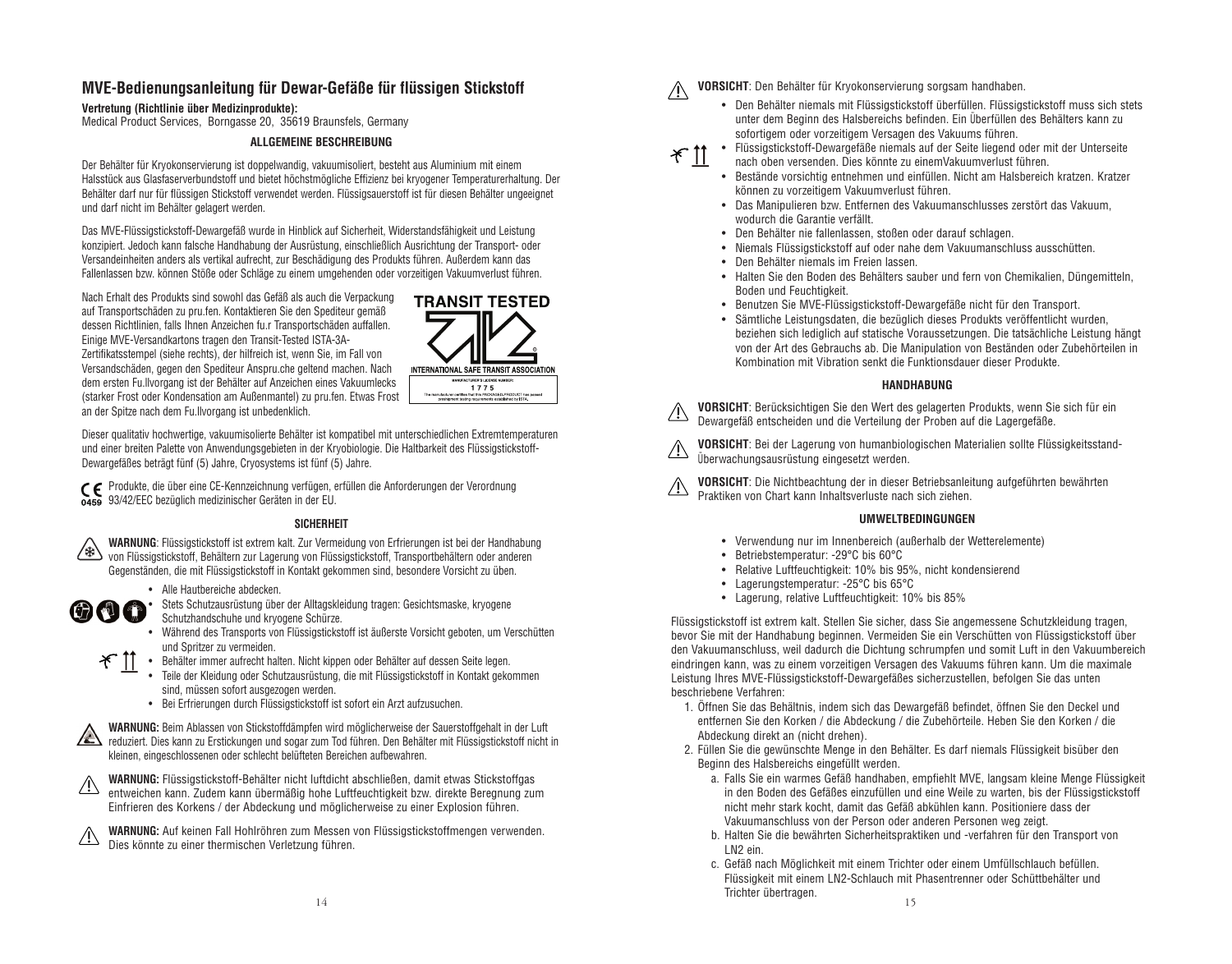- d. Falls Sie die Flüssigkeit aus einer Druckstickstoffquelle befüllen, stellen Sie sicher, dass es sich um niedrigen Druck handelt (1.52 bar oder weniger).
- 3. Den Aufbau aus Kork/Abdeckung wieder einsetzen.
	- a. Falls sich nach den ersten Stunden auf der Außenseite des Gefäßes übermäßiger Frost oder übermäßiges Kondenswasser ansammelt, deutet dies auf ein schwaches oder gar kein Vakuum hin. Untersuchen Sie das Gefäß sorgfältig.
- 4. Wiegen Sie die Einheit und halten Sie die Daten fest.
- 5. Legen Sie den Inhalt in das Gefäß, wischen Sie Wasser und Feuchtigkeit von der Außenseite des Korkens und der Innenseite des Dewar-Halsrohres ab, und setzen Sie den Korken und die Abdeckung wieder in den Dewar ein.

#### **VERSANDANWEISUNGEN**

Das MVE-Flüssigstickstoff-Dewargefäß wurde primär als Behälter zur Aufbewahrung konzipiert. Die Verwendung zum Versand/Transport führt möglicherweise zu bleibenden Schäden. Falls Sie Bestände bei kryogenen Temperaturen versenden möchten, empfehlen wir die Reihe der MVE Vapor Shipper.

Beim Transport leerer Gefäße zu einem anderen Standort muss sichergestellt werden, dass die Gefäße aufrecht stehen. Versandbehälter, die in einer anderen als der aufrechten Position transportiert werden, können den Tank dauerhaft beschädigen und Vakuumverlust verursachen.

#### **ALLGEMEINE REINIGUNG**

Verwenden Sie keinerlei erdölbasierte Reinigungslösungen.

#### **Im Inneren des Gefäßes:**

Für die Desinfizierung eines MVE-Dewargefäßes können jegliche Reinigungsmittel verwendet werden, die nicht mit Aluminium, Edelstahl bzw. G10 Zusammensetzung reagieren. In den meisten Fällen eignet sich ein Haushaltsreiniger oder eine milde Seifenlösung. Weitere unbedenkliche Reiniger und Desinfektionslösungen sind beispielsweise Wasserstoffperoxid, Mischung aus Chlor und Wasser sowie Spiritus. Dass allgemein anerkannte Verfahren unter Verwendung einer Lösung aus 10 % Chlorbleiche und 90 % Wasser hat sich als beste Methode für die Dekontamination erwiesen. Alle Flächen, die desinfiziert wurden, müssen anschließend gründlich gespült werden und sämtliche Reinigungsmittelrückstände müssen nach der Reinigung entfernt werden. Das Gefäß muss vollständig trocknen, bevor es in Betrieb genommen werden kann. Es wird empfohlen, das Gefäß mit der Unterseite nach oben abzustellen, bis es vollständig getrocknet ist.

#### **Außenseite des Gefäßes:**

Verwenden Sie ein leicht feuchtes Tuch mit sanfter Seifenlösung.

#### **VORBEUGENDE WARTUNG**

Die Wartung kann laufend und/oder jährlich erfolgen.

**Fu.r die kontinuierliche Wartung (wenn das Dewargefäß gefu.llt und/oder in Sichtweite ist) gilt:** Wenn der Tank warm ist, befolgen Sie die Schritte 1- 3 unter HANDHABUNG im Abschnitt oben, und lassen die vollständig gefu.llte Einheit 2 Stunden lang ruhen, es sei denn, sie ist bereits kalt. Pru.fen Sie die Außenseite auf starke Frost- oder Kondensatbildung. Dies wu.rde auf ein schwaches oder kein Vakuum hindeuten. Pru.fen Sie den Korken und die Abdeckung auf Schäden, die die normale Verdunstungsrate (NER) beeinträchtigen können. Untersuchen Sie die Außenseite des Tanks auf Anzeichen von Transportschäden, wie z.B. große Dellen, besonders im Halsbereich. Beobachten Sie den Tank häufig. Schwer beschädigte Tanks außer Betrieb nehmen.

Beseitigen Sie jegliche Flecken, Kontaminationen oder Kondenswasser vom Boden des Gefäßes, nachdem Sie die Flüssigkeit abgelassen haben. Bewahren Sie das Gefäß an einem kühlen, sauberen und trockenen Ort auf. Diese Verfahren tragen zur Vermeidung von Korrosion am Boden des Dewargefäßes bei.

#### **Jährliche Wartung:**

- 1. Befu.llen Sie das Gefäß etwa bis zur Hälfte. Siehe Schritt 1, 2, & 3 im Abschnitt HANDHABUNG für weitere Informationen.
- 2. Lassen die Einheit mindestens 24 Stunden lang ungestört stehen.
- 3. Wiegen Sie das Gefäß und halten Sie das Gewicht als Erstes Gewicht, [kg], fest.
- 4. Lassen Sie die Einheit weitere 24 (+/-0,25) ungestört ruhen.
	- a. Berücksichtigen Sie die Genauigkeit und Auflösung Ihrer Waage, um festzustellen, ob zusätzliche Tage zwischen dem ersten und zweiten Gewicht erforderlich sind, um eine genaue NER zu erhalten. Stellen Sie sicher, dass die Anzahl der Stunden zwischen dem ersten und zweiten Gewicht aufgezeichnet wird.
- 5. Wiegen Sie das Gefäß ein zweites Mal und halten Sie das Gewicht als Zweites Gewicht, [kg] fest.
- 6. Berechnen Sie die Verdunstungsrate anhand der untenstehenden Berechnung. Die Differenz zwischen dem ersten Gewicht und dem zweiten Gewicht stellt die tägliche Verdunstungsrate in kg dar. Dieser Wert gibt in etwa die normale Verdunstungsrate, auch NER, [Liter/Tag] an.

#### $NFR = \frac{(Erstes \text{ Gewicht}-Zweites \text{ Gewicht}) \times 29.6919}{(2.569 \text{ W})}$

Nummer von Stunden

Falls sich auf der Innen- oder Außenseite des Behälters Frost gebildet hat, könnte dies darauf hinweisen, dass nur ein schwaches oder gar kein Vakuum vorhanden ist.

Beachten Sie die statischen NER-Spezifikationen in Anhang A am Ende dieses Handbuchs. Faktoren wie das Alter der Einheit, die Menge des Inventars, die Umgebungsbedingungen, die Versandbedingungen und die Verwendung von Zubehör usw. können sich negativ auf die Einheit NER auswirken.

Hinweis: MVE empfiehlt Kunden, einen mit flu.ssigem Stickstoff gefu.llten Reservetank fu.r den Notfall zur Verfu.gung zu halten, sollte ein in Betrieb befindlicher Tank beschädigt werden oder das Vakuum verlieren. Dadurch kann wertvoller Inhalt durch Überführen in den Reservetank gerettet werden.

#### **MESSEN DER FLÜSSIGSTICKSTOFFMENGE**

- 1. Bei der Entnahme ist stets die entsprechende Schutzkleidung zu tragen: Gesichtsmaske, kryogene Schutzhandschuhe und kryogene Schürze.
- 2. Verwenden Sie im Inneren des Gefäßes einen Messstab oder eine Füllstandsmesstechnik. Die Verwendung einer hohlen Röhre kann dazu führen, dass Flüssigstickstoff durch das Rohr schießt und thermische Verletzungen verursacht.
- 3. Der Pegel lässt sich anhand der Frostlinie ermitteln, die sich beim Entfernen des Stabs bildet.
- 4. Sie sollten auch den Erwerb eines Tiefalarms in Betracht ziehen, um den Flüssigkeitsstand zu überwachen.

#### **ENTNAHME VON FLÜSSIGKEIT**

- 1. Bei der Entnahme ist stets die entsprechende Schutzkleidung zu tragen: Gesichtsmaske, kryogene Schutzhandschuhe und kryogene Schürze.
- 2. Die Entnahme von Flüssigkeit muss über Abgießen oder die Nutzung einer Ziehvorrichtung erfolgen. Die Ziehvorrichtung übt einen Druck von ca. 34.5 kPa aus, wobei der Druck die Flüssigkeit durch das Ventil in das Ziehrohr zieht.
- 3. Befolgen Sie das im Handbuch zur Entnahme von Flüssigkeiten beschriebene Verfahren genau, um Verletzungen zu vermeiden.

#### **ÜBERWACHUNG FLÜSSIGKEITSSTAND**

MVE liefert Liquid Level Alarms (LLA) für die Sicherheit bei der Lagerung von wertvollem Inventar in Fluüssigstickstoffbehältern. Wenden Sie sich an den Kunden oder an den technischen Kundendienst, um Unterstützung bei der Auswahl des richtigen LLA für Ihr Produkt zu erhalten.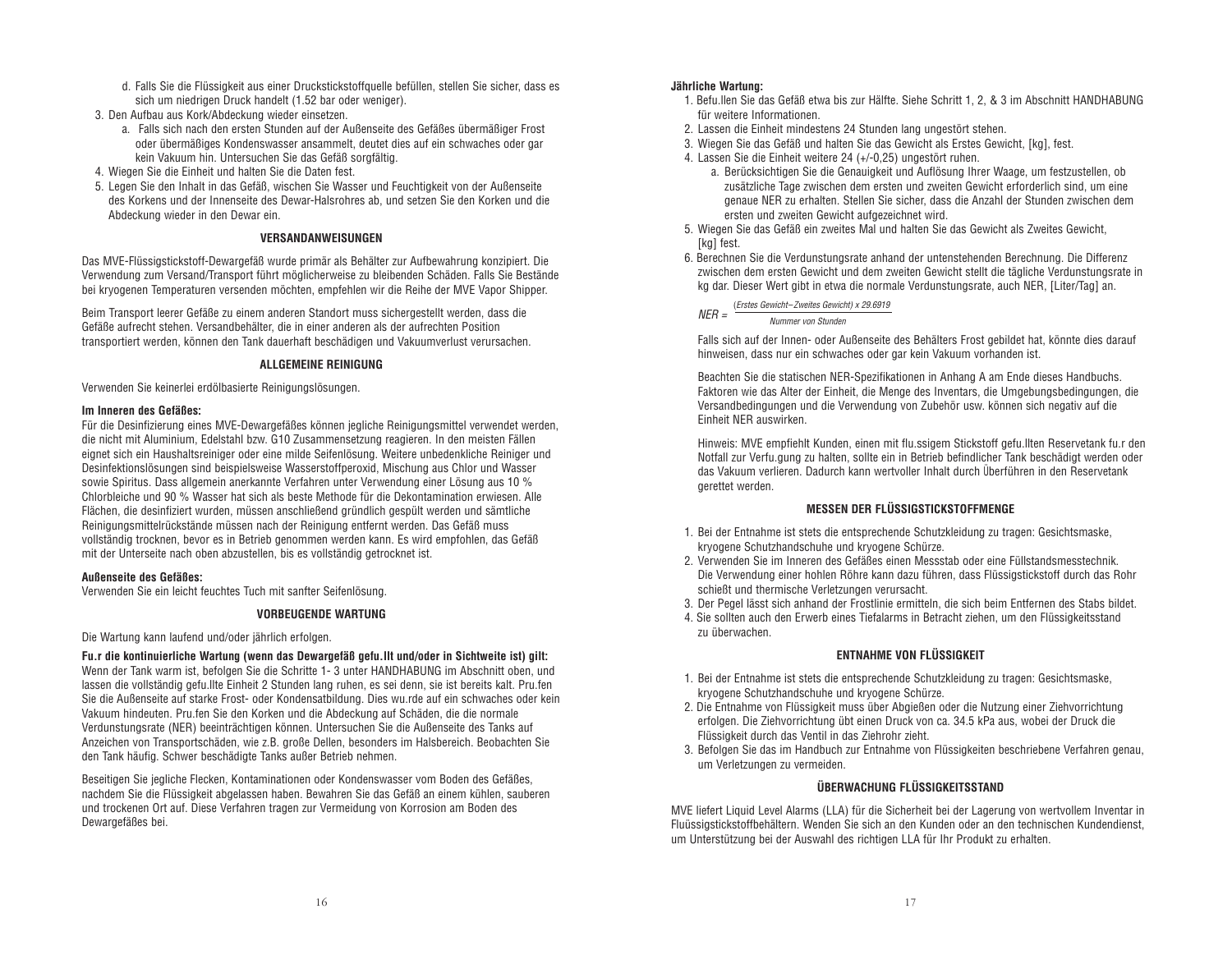#### **Eingeschränkte Garantie**

**Chart Inc., 1300 Airport Dr., Ball Ground, GA 30107**

#### **Allgemeine Geschäftsbedingungen:**

**"Neues Produkt"** – Chart Inc. ("CHART") garantiert dem Originalkäufer ("Käufer"), dass jeder neue Liquid Nitrogen Dewar (im Gesamten die "neuen Produkte") zwei (2) Jahre ab Lieferung frei von Material- und Ausführungsdefekten sind – ausgenommen der unten angeführten Fälle. CHART garantiert, dass die Dewar-Vakuum-Integrität frei von Material- und Ausführungsdefekten, wie unten angegeben, ist – ausgenommen der in der Klausel der eingeschränkten Garantie unten angegebenen Fälle: Spectrum und CryoSystem Series, ET11, ET24, A-200, Workhorse 2003: 3 Jahre / XC, SC, und Lab Series, ET 23-JLM: 5 Jahre

**"Repariertes/kaputtes Produkt"** – CHART garantiert dem Käufer, dass sämtliche reparierte und kaputte Ausrüstung (im Gesamten die "reparierten/kaputten Produkte") (90) Tage ab Lieferung frei von Material- und Ausführungsdefekten sind – ausgenommen der unten angeführten Fälle. CHART garantiert, dass die Dewar-Vakuum-Integrität ein (1) Jahr ab Lieferung frei von Material- und Ausführungsdefekten ist – ausgenommen der unten angeführten Fälle.

**"Serviceteile"** – CHART garantiert dem Käufer, dass alle Serviceteile und Zubehörartikel (jeweils ein "Serviceteil") (90) Tage ab Lieferung frei von Material- und Ausführungsdefekten sind – ausgenommen der unten angeführten Fälle.

#### **Klausel der eingeschränkten Garantie:**

Der Käufer stimmt zu, dass, bevor diese eingeschränkte Garantie in Kraft tritt, er jedes neue Produkt, repariertes/kaputtes Produkt oder Serviceteil innerhalb von drei (3) Tagen ab Lieferung vollständig überprüfen muss, bevor ein solches Produkt verwendet wird. Der Käufer stimmt ebenfalls zu, das neue Produkt, reparierte/kaputte Produkt oder Serviceteil gemäß der Bedienungsanleitung von CHART zu benutzen und dass anderenfalls die Garantie ungültig wird. Der Käufer stimmt außerdem zu, dass jede Garantie-Reklamation innerhalb von 60 Tagen nach Entdeckung eines Defekts schriftlich erfolgen muss. CHART ist nicht verantwortlich für angebliche Garantieansprüche, die sich nach einer Untersuchung durch CHART als nicht gerechtfertigt erweisen, da sie aus einem Grund resultieren, der nicht in der Garantie inbegriffen ist. In diesem Fall verrechnet CHART den Nominaltarif für die Reparatur der Einheit.

Diese eingeschränkte Garantie bezieht sich nicht auf: (A) Normale Routine-Serviceteile; (B) erforderliche Reparatur oder Ersatz durch Missbrauch, Unfälle oder Reparaturen, die nicht von CHART oder von CHART autorisierten Personen durchgeführt wurde; (C) Verwendung von externem Equipment, Teile des neuen Produkts, reparierten/kaputten Produkts oder von Serviceteilen, die nicht von CHART genehmigt wurden; (D) Defekte, die durch normale Abnutzung entstanden sind; und (E) höhere Gewalt oder andere Ursachen, die nicht von CHART beeinflusst werden können.

Wenn der Käufer glaubt, dass ein neues Produkt, repariertes/kaputtes Produkts oder ein Serviceteil nicht der oben angeführten eingeschränkten Garantie entspricht, muss er CHART unter der oben angegebenen Adresse kontaktieren, das Problem beschreiben und einen Nachweis des Kaufdatums erbringen. Wenn er von CHART dazu aufgefordert wird, muss der Käufer das neue Produkt, reparierte/kaputte Produkt oder das Serviceteil in einem von CHART genehmigten Lieferbehälter retournieren (Fracht im voraus bezahlt) und eine von CHART bekannt gegebene Autorisierungsnummer der Materialrückgabe anführen. Neue Produkte, reparierte/kaputte Produkte oder Serviceteile die ohne Autorisierungsnummer der Materialrückgabe retourniert werden, werden abgelehnt und auf Kosten des Käufers zurückgesendet.

Die Rechtsmittel für jede Verletzung dieser eingeschränkten Garantie, über die einzig und allein CHART entscheidet, sind auf die Reparatur oder den Ersatz des defekten neuen Produkts, reparierten/kaputten Produkts oder des Serviceteils oder auf die Rückerstattung des Kaufpreises beschränkt. CHART garantiert, dass ersetzte oder reparierte neue Produkte, reparierte/kaputte Produkte oder Serviceteile für die Dauer des noch nicht abgelaufenen Zeitraums der Originalgarantie oder neunzig (90) Tage ab erneuter Lieferung – je nachdem, was länger ist – frei von Material- und Ausführungsdefekten sind. DIE RÜCKERSTATTUNG DES KÄUFERS VON CHART FÜR JEDE REKLAMATION DARF DEN KAUFPREIS DES NEUEN PRODUKTS, DES REPARIERTEN/KAPUTTEN PRODUKTS ODER DES SERVICETEILS NICHT ÜBERSCHREITEN - UNABHÄNGIG VON DER ART DER REKLAMATION, OB IM VERTRAG, VERGEHEN, GARANTIE, FAHRLÄSSIGKEIT, HAFTBARKEIT ODER ANDERE. CHART ÜBERNIMMT KEINE HAFTUNG UND DER KÄUFER MUSS CHART FÜR REKLAMATIONEN AUF BASIS VON KÄUFERANGABEN ODER –ANWEISUNGEN, ODER MODIFIZIERUNG EINES PRODUKTES DURCH ANDERE ALS DURCH CHART, ODER IN VERWENDUNG MIT ANDEREN PRODUKTEN SCHADLOS HALTEN.

DER KÄUFER DARF CHART NICHT FÜR INDIREKTE, BESONDERE ODER FOLGESCHÄDEN JEDER ART, EINSCHLIESSLICH, JEDOCH NICHT DARAUF BESCHRÄNKT, GESCHÄFTSAUSFALLSKOSTEN, ENTFERNUNGS- ODER NEUINSTALLATIONSKOSTEN, REPRODUKTIONSKOSTEN, ENTGANGENER GEWINN, DATENVERLUST, WERBE- ODER HERSTELLUNGSKOSTEN, MEHRAUFWAND, IMAGE- ODER KUNDENVERLUST, SELBST WENN CHART AUF DIE MÖGLICHKEIT SOLCHER SCHÄDEN HINGEWIESEN WURDE, VERANTWORTLICH MACHEN.

**ABGESEHEN VON DIESER EINGESCHRÄNKTEN GARANTIE GEWÄHRT CHART KEINE AUSDRÜCKLICHE ODER IMPLIZITE GARANTIEN UND KLAUSELN ANDERER GARANTIEN EINSCHLIESSLICH, JEDOCH NICHT DARAUF BESCHRÄNKT, IMPLIZITE GARANTIEN DER MARKTGÄNGIGKEIT UND EIGNUNG FÜR EINEN BESONDEREN ZWECK. KEINE DARSTELLUNG ODER STELLUNGNAHME VON CHART ÄNDERT DIESE EINGESCHRÄNKTE GARANTIE.**

Reklamationen für Verletzungen dieser eingeschränkten Garantie werden durch das Gesetz von Georgia geregelt, ohne die geltende Gesetzeslage zu brechen, und müssen vor einem Staats- oder Bundesgericht in Georgia vorgebracht werden.

Einige Staaten erlauben keine Einschränkungen bei impliziten Garantien, Unfällen oder Folgeschäden. In diesen Fällen sind die oben angeführten Einschränkungen nicht anwendbar. Diese eingeschränkte Garantie gibt den Käufer besondere Rechte. Der Käufer kann auch andere Rechte haben, die von Staat zu Staat unterschiedlich sein können.

Dieses Produkt kann von einem oder mehreren US-amerikanischen oder internationalen Patenten abgedeckt sein. Auf unserer Webseite finden Sie eine Auflistung der geltenden Patente:

Pat. patents.gtls.io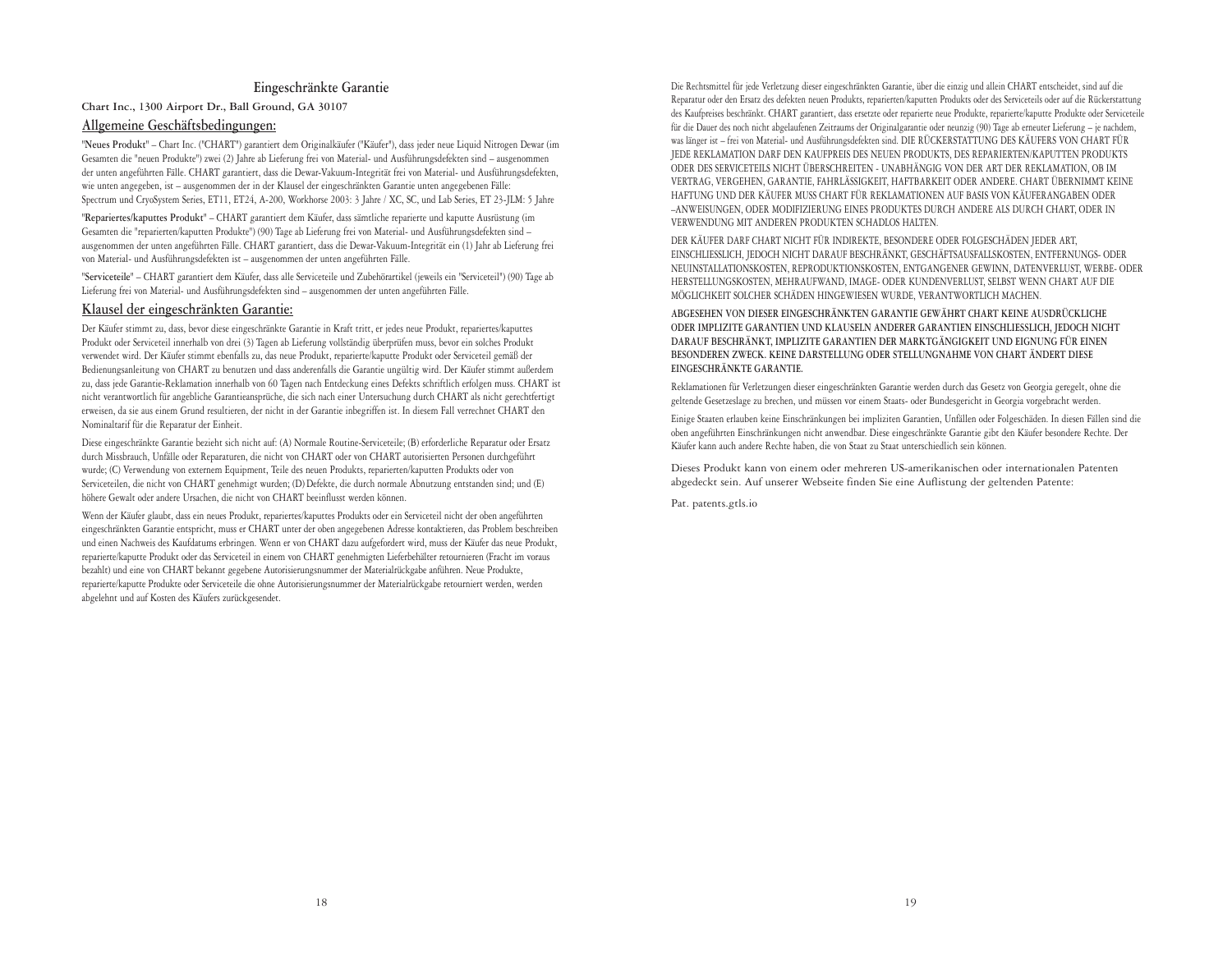#### **Manual de instrucciones de uso de MVE para vasos Dewar de nitrógeno líquido Representante para las directrices de dispositivos médicos:**

Medical Product Services, Borngasse 20, 35619 Braunfels, Germany

#### **DESCRIPCIÓN GENERAL**

El contenedor de criopreservación es un contenedor aislado al vacío de pared doble fabricado en aluminio con un cuello de compuesto de fibra de vidrio, que proporciona la mayor efectividad posible en la preservación a temperaturas criogénicas. Use el contenedor para almacenar solo nitrógeno líquido. El oxígeno líquido no es compatible con esta unidad y no debe almacenarse dentro del contenedor.

El vaso Dewar para nitrógeno líquido MVE se ha diseñado teniendo en cuenta la seguridad, duración y rendimiento. Sin embargo, si maneja indebidamente el equipo (incluido el transporte o envío de unidades que no sea en vertical), puede dañar el producto. Además, si el contenedor sufre una caída, golpe o impacto, es posible que el vacío se dañe inmediata o prematuramente.

Cuando reciba el producto, examínelo junto con el embalaje en busca de cualquier indicio de daños durante el envío. Póngase en contacto con el transportista, según lo previsto en las directrices del transportista, en caso de que haya indicios de daños provocados durante el envío. Algunas cajas de envío de MVE llevan el sello del certificado Transit Tested ISTA-3A, que se muestra a la derecha, el cual es útil cuando se hace una reclamación contra el transportista en caso de que el envío haya sufrido algún daño. Después de llenarlo por primera vez, compruebe que no haya señales de pérdida



de vacío, como congelación o condensación excesivas de la cubierta externa. Cierto grado de congelación cerca de la parte superior justo después del llenado es normal.

Esta unidad aislada al vacío de gran calidad es compatible con las temperaturas extremas divergentes y con una gran variedad de aplicaciones de criobiología. La vida útil de este vaso Dewar para nitrógeno líquido es de cinco (5) años, Cryosystems es de cinco (5) años.

Los productos que llevan la marca CE que se muestra cumplen con los requisitos de la Directiva 93/42/EEC relativa a dispositivos médicos en la UE.

#### **SEGURIDAD**



**ADVERTENCIA:** El nitrógeno líquido es extremadamente frío. Para evitar daños por congelación, proceda con cuidado extremo a la hora de manipular el nitrógeno líquido, los vasos de transferencia o almacenamiento de nitrógeno líquido o cualquier objeto que haya estado en contacto con el nitrógeno líquido.



• No deje áreas de piel expuestas.

• Lleve siempre artículos de seguridad adecuados sobre la ropa: máscara, guantes criogénicos y mandil criogénico.

- Proceda con cuidado extremo para evitar el derramamiento o las salpicaduras de nitrógeno líquido durante la transferencia.
- Mantenga el contenedor siempre en posición vertical. No incline ni pose el contenedor ِ 11 َ ⊁ de lado.
	- Quítese de inmediato cualquier prenda o artículo de seguridad sobre los que se haya derramado nitrógeno líquido.
	- Solicite atención médica inmediata para cualquier lesión por congelación debida al nitrógeno líquido.



**ADVERTENCIA:** la ventilación de los vapores de nitrógeno consumirá el oxígeno del aire, lo que puede provocar la asfixia e incluso la muerte. No almacene ni use contenedores en áreas pequeñas, cerradas o con poca ventilación.

**ADVERTENCIA:** No apriete demasiado el sellado del contenedor de nitrógeno líquido ni evite que salga el gas de nitrógeno. Además, los niveles de humedad excesivos o la exposición a precipitaciones podrían hacer que el tapón/la cubierta se congelara, lo que podría provocar una explosión.

**ADVERTENCIA:** No utilice nunca un tubo hueco para medir el nitrógeno líquido. Podría causar lesiones térmicas.

**PRECAUCIÓN:** Manipule el contenedor de criopreservación con cuidado.

- Nunca llene excesivamente los transportadores de vapor con nitrógeno líquido. El nitrógeno líquido debe estar siempre por debajo del tubo del cuello. Llenar excesivamente el tanque puede hacer que se produzcan fallos inmediatos o prematuros del vacío.
- No transporte el vaso Dewar para nitrógeno líquido de lado o boca abajo. Podría ocasionar daños en el vacío.
- Retire e introduzca las existencias con cuidado. No rasque la zona del tubo de cuello. Los rasguños pueden ocasionar un fallo de vacío prematuro.
- Forzar o eliminar el puerto de vacío puede destruir el vacío y anular la garantía.
- No permita que la unidad sufra caídas, impactos o golpes.
- No derrame nitrógeno líquido en o cerca del puerto de vacío.
- No deje el contenedor a la intemperie.

ぞ

- Mantenga la parte inferior del recipiente limpia y lejos de productos químicos, fertilizantes, tierra y humedad.
- No use el vaso Dewar para nitrógeno líquido MVE para fines de transporte.
- Los datos publicados acerca de estos productos se basan en condiciones estáticas. Su rendimiento real puede variar en función de la naturaleza del uso. La manipulación de existencias o de accesorios, así como la vibración, disminuirá la duración de funcionamiento de retención de estos productos.

#### **FUNCIONAMIENTO**

**PRECAUCIÓN:** Tenga en cuenta el valor del producto almacenado al elegir el contenedor Dewar y la distribución de las muestras entre los dispositivos de almacenamiento.

**PRECAUCIÓN:** Si se almacena material biológico humano, deberá utilizarse un equipo apropiado de vigilancia del nivel de líquido.

**PRECAUCIÓN:** Si no se siguen las practices operativas recomendadas de Chart, como se establece en el manual de operaciones, esto podria resultar en la pérdida de contenido

#### **CONDICIONES MEDIOAMBIENTALES**

- Solo para uso en interiores (fuera de los elementos).
- Temperatura de funcionamiento: De -29 °C a +60 °C.
- Humedad relativa: De 10 % a 95 %, sin condensación.
- Temperatura de almacenamiento: De -25 °C a +65 °C.
- Humedad relativa de almacenamiento: De 10 % a 85 %

El nitrógeno líquido es extremadamente frío. Asegúrese de llevar un equipo adecuado antes de iniciar el funcionamiento. Evite derramar nitrógeno líquido sobre el puerto de vacío cerca del cuello ya que esto puede encoger el sello y permitir que el aire se filtre en el espacio de vacío, lo que puede ocasionar la falla del vacío y la pérdida de producto. Para asegurar el máximo rendimiento de su vaso Dewar para nitrógeno líquido MVE, simplemente siga los pasos indicados:

- 1. Abra el contenedor en el que se encuentra el vaso Dewar, abra la tapa y retire el tapón/la cubierta/los accesorios. Quite el tapón/la cubierta hacia arriba (no lo doble).
- 2. Llene la unidad al nivel deseado. El nivel de líquido no debe sobrepasar el tubo del cuello.
	- a. Si está manipulando un contenedor caliente, MVE recomienda añadir poco a poco una pequeña cantidad de líquido en el fondo de la unidad y esperar a que se asiente hasta que el nitrógeno deje de bullir rápidamente para enfriar la unidad. Coloque el puerto de aspiración alejado del operador u otro personal.
	- b. Siga las prácticas y los procedimientos de seguridad establecidos para la transferencia de NL2.
	- c. Llene el contenedor con un embudo o una línea de transferencia cuando sea posible. Transfiera usando un tubo LN2 con separador de fase o use un embudo para llenar el contenedor.
	- d. Si va a llenar el contenedor usando una fuente presurizada, asegúrese de que sea una fuente de baja presión (1.52 bar como máximo).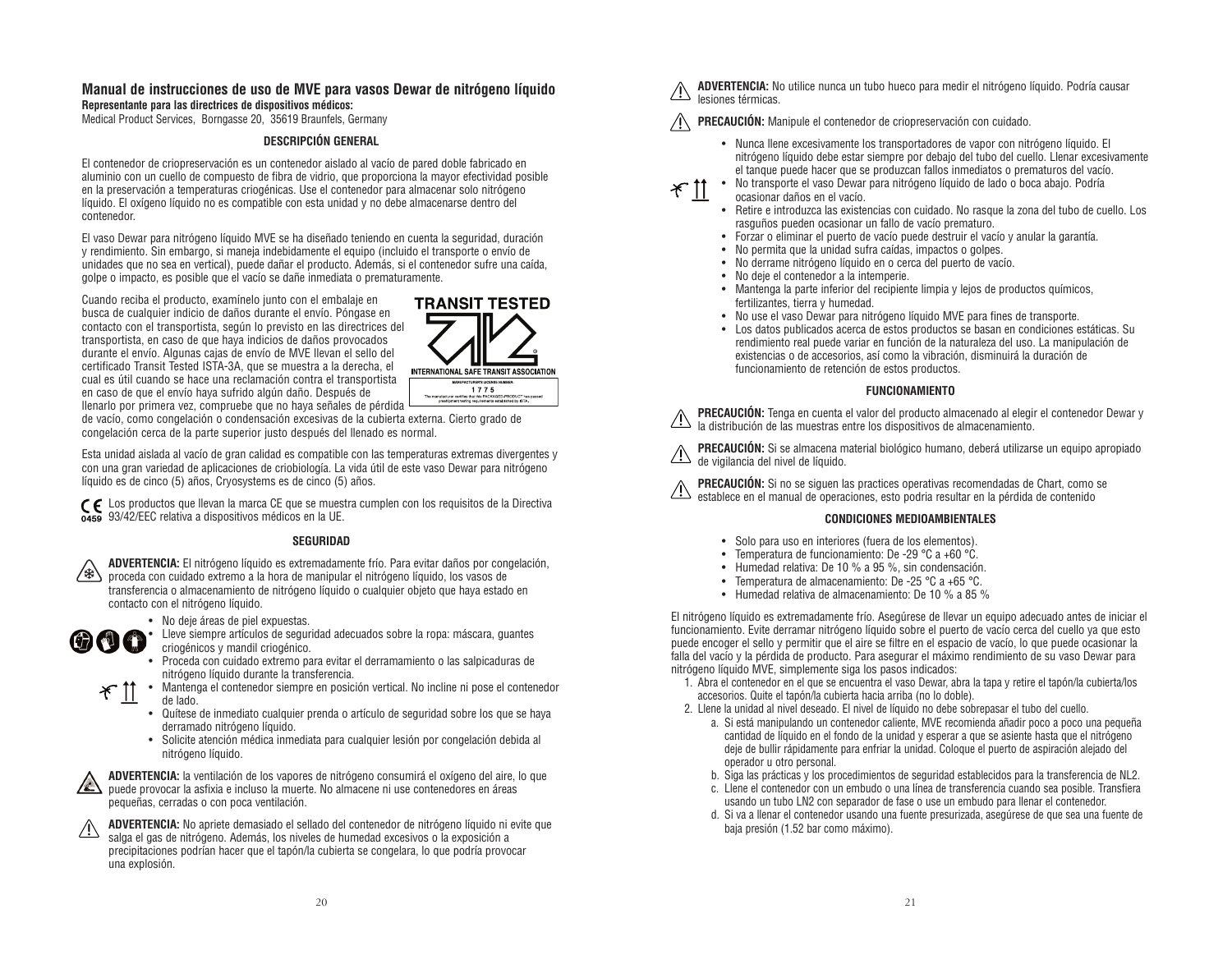- 3. Sustituya el tapón/la cubierta y deje que la unidad se enfríe.
	- a. Si hay demasiada escarcha o sudoración en la parte exterior del contenedor pasadas unas pocas horas, es posible que el vacío sea débil o inexistente. Examine la unidad con sumo cuidado.
- 4. Pese la unidad y regístrelo.
- 5. Coloque el inventario en la unidad, limpie el agua y la humedad de la parte exterior del tapón y de la parte interior del tubo de cuello del contenedor dewar, y vuelva a introducir el tapón y la cubierta en el dewar.

#### **INSTRUCCIONES DE ENVÍO**

Un vaso Dewar para nitrógeno líquido MVE está diseñado principalmente como contenedor de almacenamiento. Usarlo con fines de transporte podría ocasionar daños permanentes en la unidad. Si necesita transportar algo a temperaturas criogénicas, le recomendamos el uso de la serie de transportadores de vapor MVE.

Al transferir unidades vacías a algún lugar, asegúrese de que estén orientadas hacia arriba durante el envío. Las unidades de envío en cualquier orientación que no sea la vertical pueden provocar daños permanentes al depósito y causar la pérdida de vacío.

#### **LIMPIEZA GENERAL**

No use ninguna solución de limpieza basada en el petróleo.

#### **Interior del contenedor:**

Puede usar cualquier solución de limpieza que no reacciones con el aluminio, el acero inoxidable o el G10 compuesto durante el proceso de higienización del vaso Dewar. En la mayoría de los casos, se pueden usar detergentes domésticos o soluciones jabonosas suaves. El peróxido de hidrógeno, la mezcla de cloro/agua y el alcohol desnaturalizados son otros limpiadores y desinfectantes que se pueden usar con seguridad. La práctica generalmente aceptada de usar una solución compuesta por 10 % de cloro y 90 % de agua es el mejor método de descontaminación. Es importante que todas las superficies que se limpien se enjuaguen debidamente y de que no queden residuos del limpiador después de la limpieza. Permita que la unidad se seque completamente antes de volver a usarla. Se recomienda poner boca abajo la unidad y dejar que se seque completamente.

#### **Exterior del contenedor:**

Use un paño humedecido con una solución jabonosa media.

#### **MANTENIMIENTO PREVENTIVO**

El propietario puede seguir dos métodos de mantenimiento: continuo y/o anual.

#### **Para un mantenimiento continuo (siempre que se llene el dewar y/o esté a la vista):**

Si el depósito está caliente, siga los pasos 1 a 3 de la sección FUNCIONAMIENTO anterior, pero deje que la unidad llena de líquido permanezca en reposo durante 2 horas. Compruebe que no haya escarcha o condensación en el exterior de la unidad. La escarcha o condensación en el exterior de la unidad indicarían un vacío débil o ningún vacío. Inspeccione el corcho y la cubierta para detectar signos de deterioro que puedan afectar a la NER. Inspeccione el exterior del depósito para detectar signos de deterioro durante el transporte, como abolladuras grandes, especialmente alrededor del área del tubo del cuello. Esté atento y observe el depósito con frecuencia. Ponga fuera de servicio los depósitos muy dañados.

Limpie cualquier mancha, contaminación o condensación del fondo de la unidad después de haber vaciado el líquido. Guarde la unidad en un lugar limpio, seco y fresco. Estos procedimientos pueden ayudar a evitar la corrosión en la parte inferior del contenedor

#### **Para el mantenimiento anual:**

- 1. Llene la unidad hasta aproximadamente la mitad. Consulte el paso 1, 2, & 3 de la sección FUNCIONAMIENTO para obtener información adicional.
- 2. Deje que la unidad repose durante 24 horas como mínimo.
- 3. Pese la unidad y regístrelo como Primer pesado, [kg].
- 4. Deje que la unidad llenada repose no molestado por otras 24 (+/-0,25) horas.
	- a. Tenga en cuenta la precisión y la resolución de su báscula para determinar si se requieren días adicionales entre el primero y el segundo peso para obtener un NER preciso. Asegúrese de registrar la cantidad de horas entre el primer y el segundo peso.
- 5. Pese la unidad por segunda vez y regístrelo como Segundo pesado, [kg].

6. Calcule el índice de evaporación usando la siguiente ecuación. La diferencia entre el primer peso y el segundo peso es la frecuencia de evaporación diaria en kg. Esta cifra representa aproximadamente la frecuencia normal de evaporación (en inglés, NER) (litro/día)

#### $NFR =$  (Primer pesado– Segundo pesado) x 29.6919

Número de horas

Si hay demasiada escarcha o condensación en el contenedor, es posible que el vacío sea débil o inexistente.

Consulte las especificaciones NER estáticas en el Apéndice A al final de este manual. Factores como la antigu.edad de la unidad, la cantidad de inventario, el ambiente ambiental, las condiciones de envío y el uso de accesorios, etc. pueden afectar negativamente el NER de la unidad.

Nota: MVE recomienda que el cliente tenga a mano un depósito de repuesto lleno de nitrógeno líquido para uso de emergencia en caso de que un depósito en servicio se deteriore o pierda vacío, y así pueda guardar contenido valioso al transferirlo al depósito de repuesto.

#### **MEDIR EL NIVEL DE NITRÓGENO LÍQUIDO**

- 1. Lleve siempre artículos de seguridad adecuados (máscara, guantes criogénicos y mandil criogénico).
- 2. Use una varilla del aceite de madera o de plástico para medir el nivel de líquido dentro de la unidad. Usar un tubo hueco puede hacer que el nitrógeno líquido salpique a través del tubo, lo que podría causar lesiones térmicas.
- 3. La línea de congelación, que se muestra al extraer la varilla, indicará el nivel.
- 4. Si lo desea, puede adquirir una alarma de bajo nivel para supervisar el nivel de líquido.

#### **EXTRACCIÓN DEL LÍQUIDO**

- 1. Lleve siempre artículos de seguridad adecuados (máscara, guantes criogénicos y mandil criogénico).
- 2. Para extraer el líquido de las unidades, debe verterlo o usar un dispositivo de extracción. El dispositivo de extracción presuriza aproximadamente a 34.5 kPa, y la presión dirige el líquido a través del tubo de extracción para expulsarlo por la válvula.
- 3. Siga cuidadosamente las instrucciones del manual de funcionamiento del dispositivo de extracción de líquidos para evitar lesiones.

#### **MONITORIZACIÓN DEL NIVEL LÍQUIDO**

MVE suministra las Alarmas de Nivel de Líquido (LLA, por sus siglas en inglés) para su tranquilidad al almacenar inventario valioso en contenedores de nitrógeno líquido. Comuníquese con el Cliente o el Servicio técnico para obtener ayuda para seleccionar el LLA adecuado para su producto.

#### **Declaración de garantía limitada**

**Chart Inc., 1300 Airport Dr., Ball Ground, GA 30107**

#### **Condiciones generales:**

**"Producto nuevo"** – Chart Inc. ("CHART") garantiza al comprador original (el "Comprador") que cada Liquid Nitrogen Dewar nuevo (denominado de manera colectiva, los "Productos nuevos") estará libre de defectos en los materiales y la fabricación durante un período de dos (2) años a contar de la fecha de envío, excepto según se establece a continuación. CHART garantiza que la integridad del contenedor de vacío Dewar estará libre de defectos en los materiales y la fabricación tal y como se enumera más adelante, salvo lo establecido en las siguientes Provisiones de garantía limitada:

Series Spectrum y CryoSystem, ET11, ET24, A-200, Workhorse 2003: 3 años / series XC, SC y Lab, ET 23-JLM: 5 años

**"Producto reparado/con imperfecciones"** – CHART garantiza al Comprador que todo el equipo reparado y con imperfecciones de fábrica (llamados de manera colectiva los "Productos reparados/con imperfecciones") estará libre de defectos en los materiales y la fabricación durante un período de noventa (90) días a contar de la fecha de envío, salvo lo establecido a continuación. CHART garantiza que la integridad del contenedor de vacío Dewar estará libre de defectos en los materiales y la fabricación durante un período de un (1) año a contar de la fecha de envío, salvo lo que se establece más adelante.

**"Pieza de repuesto"** – CHART garantiza al Comprador que todas las piezas de repuesto y accesorios (cada uno mencionado como "Pieza de repuesto") tienen garantía durante noventa (90) días a contar de la fecha de envío y durante ese tiempo estarán libres de defectos en el material y la fabricación, salvo según se establece a continuación.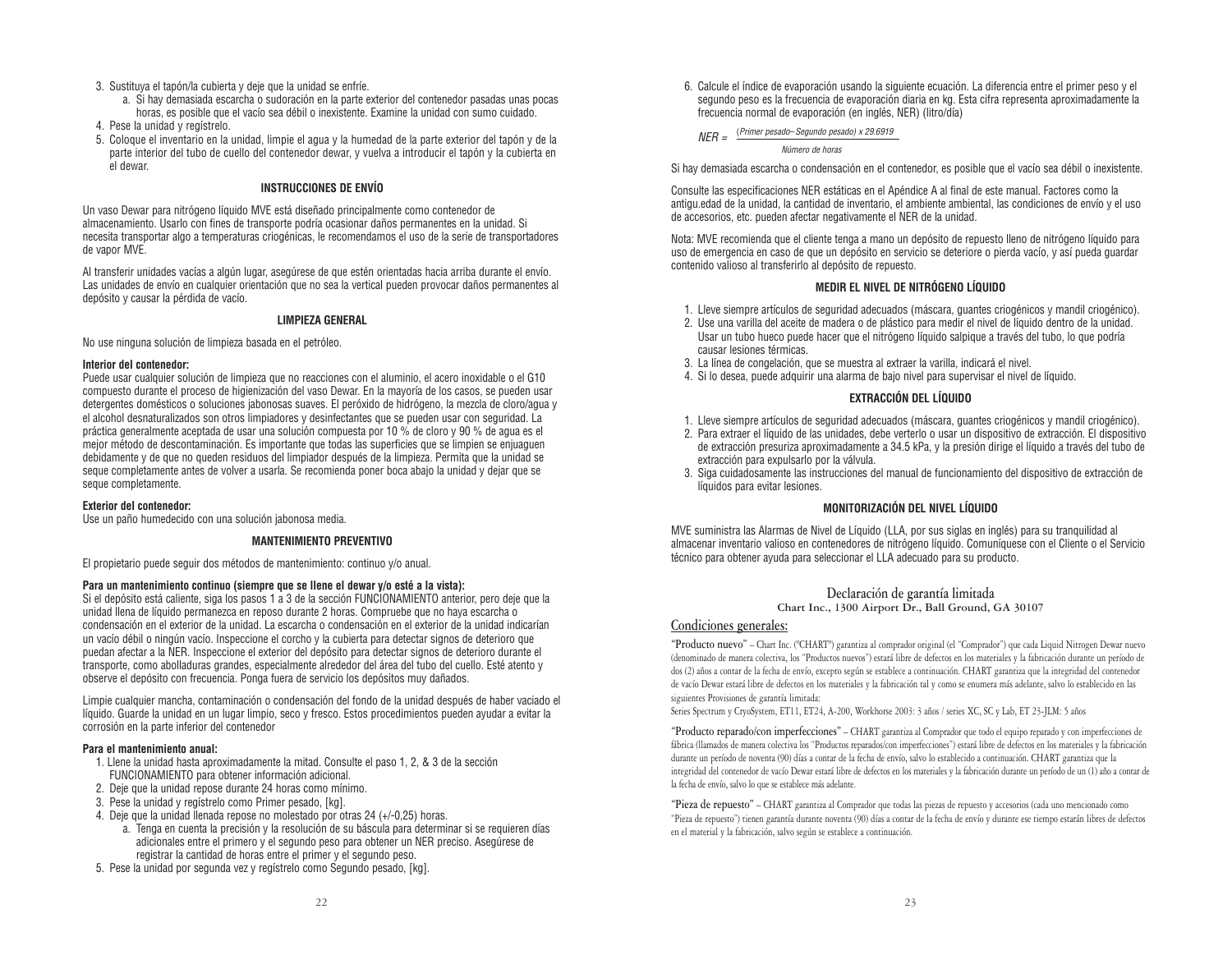#### **Provisiones de garantía limitada:**

El Comprador está de acuerdo en que antes de que esta garantía limitada entre en vigencia, el Comprador inspeccionará cabalmente cada Producto nuevo, Producto reparado/con imperfecciones o Pieza de repuesto dentro de tres (3) días a contar de la entrega y antes de que dicho producto se coloque en uso. El Comprador también concuerda en hacer funcionar el Producto nuevo, Producto reparado/con imperfecciones o Pieza de repuesto de acuerdo con las instrucciones de operación de CHART y acepta que, en caso contrario, se anulará esta garantía limitada. El Comprador además acuerda que toda reclamación por incumplimiento de la garantía debe hacerse por escrito dentro de los 60 días del descubrimiento de un supuesto defecto. CHART no será responsable de un supuesto incumplimiento de la garantía si, luego de una inspección realizada por CHART, CHART determina que fue provocada por una causa que no está cubierta por esta garantía limitada. En este caso, CHART cobrará al comprador un costo nominal por reparar la unidad.

Esta garantía limitada no se aplica a: (A) Elementos en mantenimiento normal de rutina; (B) Reparación o reemplazo necesario por uso indebido, abuso, accidente o reparaciones hechas por personal ajeno a CHART o personal no autorizado por CHART, (C) Uso de equipos o piezas externas con el Producto nuevo, Producto reparado/con imperfecciones o Pieza de repuesto distintos a los aprobados por CHART, (D) Defectos causados por efectos de uso y desgaste normales; y (E) Fuerza mayor u otras causas que no están dentro del control de CHART.

Si el Comprador cree que un Producto nuevo, Producto reparado/con imperfecciones o Pieza de repuesto no cumple con la garantía limitada establecida anteriormente, el Comprador debe ponerse en contacto con CHART en la dirección que aparece más arriba, debe describir el problema y entregar un comprobante de la fecha de compra. Si así lo indica CHART, el Comprador deberá devolver el Producto nuevo, Producto reparado/con imperfecciones o Pieza de repuesto con costo de envío pagado, embalado adecuadamente en un contenedor de envío aprobado por CHART e identificado adecuadamente con el número de la Autorización de devolución de material emitida por CHART. Los Productos nuevos, Productos reparados/con imperfecciones o Piezas de repuesto devueltas sin un número de Autorización de devolución de material serán rechazados y devueltos a costo del Comprador.

Las soluciones disponibles para algún incumplimiento de esta garantía limitada se limitan a la reparación o reemplazo del Producto nuevo, Producto reparado/con imperfecciones o Pieza de repuesto defectuoso o el reembolso del precio de compra, a la discreción de CHART. CHART garantiza que el reemplazo o reparación del Producto nuevo, Producto reparado/con imperfecciones o Pieza de repuesto estará libre de defectos en el material y la fabricación mientras dure la parte que aún no expira de la garantía original o noventa (90) días a contar de la fecha de reenvío al comprador, lo que ocurra primero. TODA RECUPERACIÓN QUE OBTENGA EL COMPRADOR POR PARTE DE CHART POR ALGUNA RECLAMACIÓN NO SUPERARÁ EL PRECIO DE COMPRA EN EL QUE INCURRIÓ EL COMPRADOR POR EL PRODUCTO NUEVO, PRODUCTO REPARADO/CON IMPERFECCIONES O PIEZA DE REPUESTO QUE DIO ORIGEN A DICHA RECLAMACIÓN, INDEPENDIENTEMENTE DE LA NATURALEZA DE LA RECLAMACIÓN, YA SEA POR CONTRATO, AGRAVIO, GARANTÍA, NEGLIGENCIA, RESPONSABILIDAD ESTRICTA O DE OTRO TIPO. CHART NO SERÁ RESPONSABLE Y EL COMPRADOR INDEMNIZARÁ, DEFENDERÁ Y MANTENDRÁ A CHART LIBRE DE RESPONSABILIDAD ANTE CUALQUIER RECLAMACIÓN BASADA EN EL CUMPLIMIENTO DE CHART CON LOS DISEÑOS, ESPECIFICACIONES O INSTRUCCIONES DEL COMPRADOR, O BIEN DE MODIFICACIONES DE UN PRODUCTO HECHAS POR TERCEROS DISTINTOS A CHART, O DEL USO JUNTO CON OTROS PRODUCTOS.

EL COMPRADOR EN NINGÚN CASO TENDRÁ DERECHO A, Y CHART NO SERÁ RESPONSABLE DE DAÑOS INDIRECTOS, ESPECIALES, INCIDENTALES O CONSIGUIENTES DE CUALQUIER NATURALEZA, QUE INCLUYAN, SIN LIMITACIÓN, COSTOS DE INTERRUPCIÓN DEL NEGOCIO, COSTOS DE EXTRACCIÓN O REINSTALACIÓN, READQUISICIÓN, PÉRDIDA DE GANANCIAS O INGRESOS, PÉRDIDA DE DATOS, GASTOS PROMOCIONALES O DE FABRICACIÓN, GASTOS GENERALES, DAÑO A LA REPUTACIÓN O PÉRDIDA DE CLIENTES, AUN CUANDO CHART HAYA SIDO ADVERTIDO DE LA POSIBILIDAD DE DICHOS DAÑOS.

**A EXCEPCIÓN DE ESTA GARANTÍA LIMITADA, CHART NO HA HECHO GARANTÍAS O REPRESENTACIONES, EXPRESAS O IMPLÍCITAS Y, A TRAVÉS DEL PRESENTE, RENUNCIA A TODA OTRA GARANTÍA, INCLUYENDO, PERO NO LIMITÁNDOSE A, GARANTÍAS IMPLÍCITAS DE COMERCIABILIDAD E IDONEIDAD PARA UN PROPÓSITO EN PARTICULAR. NINGUNA REPRESENTACIÓN O DECLARACIÓN DE CHART PUEDE MODIFICAR O ALTERAR ESTA GARANTÍA LIMITADA.**

Toda reclamación de incumplimiento de esta garantía limitada será regulada por las leyes de Georgia y sin tomar en consideración el conflicto de las normas entre sí y debe introducirse en una corte estatal o federal de Georgia.

Algunos estados no permiten limitaciones en garantías implícitas o en daños incidentales o consiguientes, por lo tanto podrían no aplicarse las limitaciones anteriores. Esta garantía limitada otorga al Comprador derechos legales específicos. El Comprador también podría tener otros derechos, que varían entre estados.

Este producto puede estar cubierto por una o dos patentes, de EE. UU. o internacionales. Visite nuestro sitio web para obtener el listado de patentes aplicables:

Pat. patents.gtls.io

#### **Istruzioni operative per contenitori criogenici ad azoto liquido MVE**

**Rappresentante M.D.D.:** Medical Product Services, Borngasse 20, 35619 Braunfels, Germany

#### **DESCRIZIONE GENERALE**

Il contenitore di criopreservazione è un recipiente a vuoto isolato in alluminio dotato di paretedoppia e di un collo in composito di fibra di vetro progettato per fornire la massima efficienza intermini di preservazione della temperatura criogenica. Utilizzare il contenitore soltanto per laconservazione di azoto liquido. L'ossigeno liquido non è compatibile con questa unità e nondeve pertanto essere conservato al suo interno.

Il dewar per azoto liquido MVE è progettato per fornire una sicurezza, una durata e prestazioni elevate. Tuttavia, l'errata movimentazione dell'apparecchiatura, ivi compreso il trasporto o la spedizione delle unità in una posizione diversa da quella verticale, può danneggiare il prodotto. Inoltre, se un contenitore subisce un urto, un colpo o una caduta, potrebbe verificarsi un'immediata o prematura compromissione del vuoto.

Al ricevimento del prodotto esaminare sia il contenitore che l'imballaggio TRANSIT TESTED per verificare l'assenza di danni provocati dal trasporto. Contattare il vettore osservando le procedure dello stesso in caso di segni di danni da trasporto. Alcune scatole per spedizione MVE recano il timbro del certificato Transit Tested ISTA-3A mostrato sulla destra che è utile quando si sporge un reclamo nei confronti del vettore in caso di danni da spedizione. Dopo il primo riempimento verificare i segni della perdita di vuoto come un'eccessiva formazione di brina o trasudazione sulla camicia esterna. Una piccola quantità di brina vicino alla parte superiore immediatamente dopo il riempimento è normale.



Questa unità a vuoto isolata di alta qualità è compatibile con le variazioni di temperaturaestreme e le numerose applicazioni della criobiologia. La durata prevista del dewar per azotoliquido è di cinque (5) anni, Cryosystems è di cinque (5) anni.

I prodotti che riportano il marchio CE mostrato in figura sono conformi ai requisiti della Direttiva 93/42/CEE relativa ai dispositivi medici nell'UE.

#### **SICUREZZA**

**AVVERTENZA:** L'azoto liquido è estremamente freddo. Per evitare lesioni da congelamento, procedere con estrema cautela durante la manipolazione dell'azoto liquido, la sua conservazione e il trasferimento di contenitori o altri oggetti che possano essere stati in contatto con azoto liquido.



• Non lasciare zone cutanee esposte.

• Indossare sempre dispositivi di protezione individuale sul normale abbigliamento: schermo facciale, guanti criogenici e grembiule criogenico.

- Prestare estrema cautela per prevenire versamenti e schizzi di azoto liquido durante il trasferimento.
- Tenere sempre il contenitore in posizione verticale. Non inclinare o appoggiare il \* 11 contenitore sul lato.
	- Rimuovere immediatamente gli indumenti o i dispositivi di protezione individuale su cui è stato versato azoto liquido.
	- Rivolgersi immediatamente a un medico per lesioni da congelamento eventualmente causate dall'azoto liquido.



**AVVERTENZA:**: Non serrare eccessivamente i contenitori di azoto liquido né impedire la fuoriuscita dell'azoto gassoso. Inoltre, l'eccessiva umidità o esposizione alla pioggia potrebbe provocare il congelamento del tappo/della copertura e potenziali esplosioni.

**AVVERTENZA:** Non utilizzare mai un tubo cavo per misurare il livello di azoto liquido. Infatti, questo può causare lesioni termiche.

**ATTENZIONE**: Maneggiare il contenitore di criopreservazione con cura.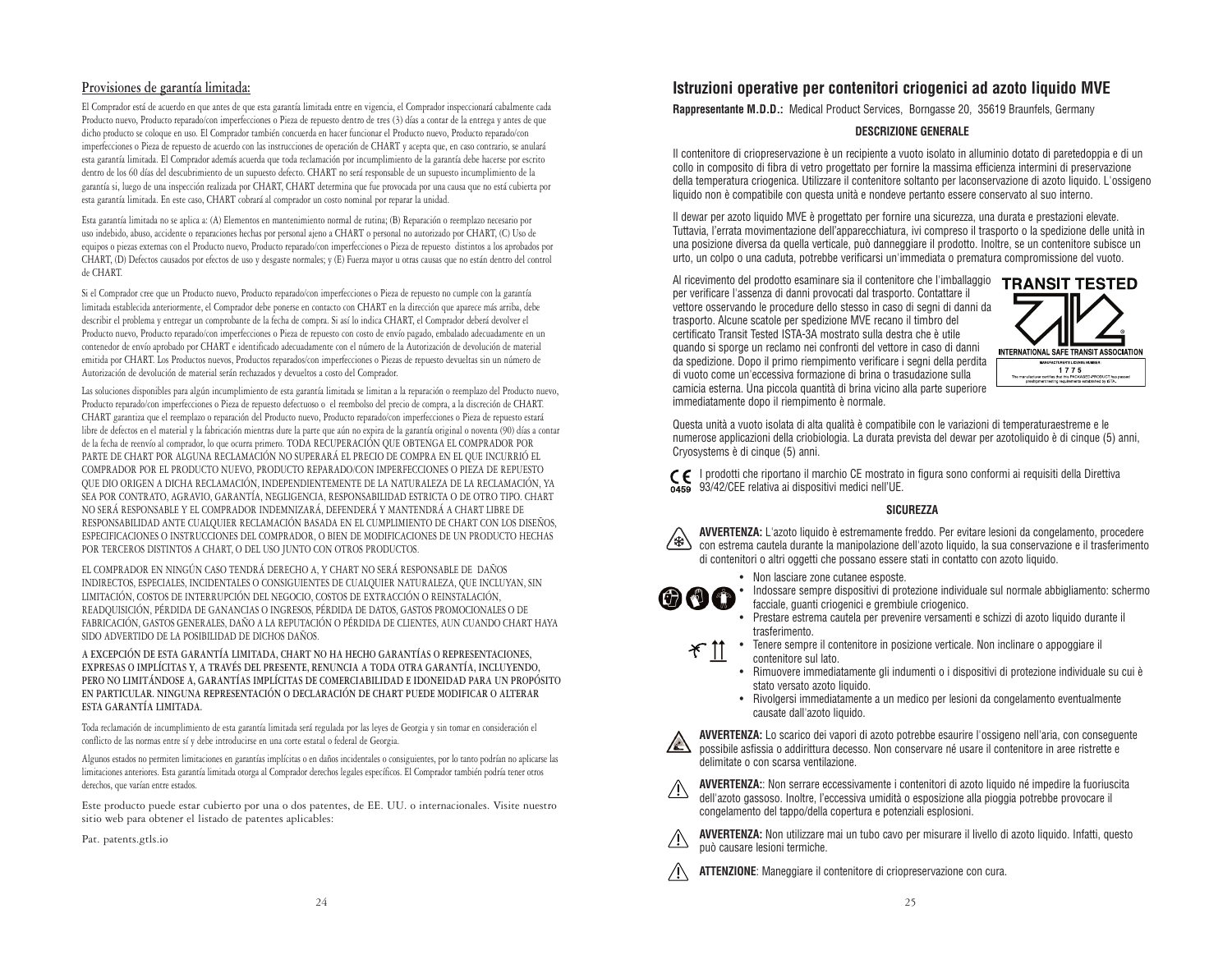- Non riempire eccessivamente i contenitori con azoto liquido. Il livello di azoto liquido deve essere sempre inferiore alla base del tubo del collo. Il riempimento eccessivo può causare un'immediata o prematura compromissione del vuoto.
- Non trasportare mai il dewar per azoto liquido poggiato su un lato o capovolto, in quanto ciò  $*$  11 potrebbe provocare una perdita di vuoto.
	- Rimuovere e inserire le scorte con cautela. Non graffiare l'area del tubo del collo. Eventuali graffi possono causare una prematura compromissione del vuoto.
	- La manomissione o la rimozione della porta del vuoto provocherà la distruzione del vuoto e l'annullamento della garanzia.
	- Fare in modo che l'unità non sia soggetta a urti, colpi o cadute.
	- Non versare l'azoto liquido su o vicino alla porta del vuoto.
	- Non lasciare mai il contenitore in un ambiente esterno.
	- Tenere il fondo della nave pulito e lontano da sostanze chimiche, fertilizzanti, suolo e umidità.
	- Non utilizzare il dewar per azoto liquido MVE per il trasporto.
	- Tutti i dati prestazionali pubblicati per questi prodotti si basano esclusivamente su condizioni statiche. Le prestazioni effettive variano a seconda della natura dell'utilizzo. La manipolazione delle scorte e/o degli accessori e le vibrazioni diminuiscono la durata operativa di questi prodotti.

#### **UTILIZZO**

**ATTENZIONE:** Considerare il valore del prodotto conservato quando si sceglie un dewar e la distribuzione di campioni tra i dispositivi di conservazione.

**ATTENZIONE:** Per la conservazione di materiale biologico umano è necessario utilizzare uno strumento appropriato di monitoraggio del livello dei liquidi.

**ATTENZIONE:** Il mancato rispetto delle migliori procedure operative di Chart, come descritto nel Al **IENZIUNE:** il manuale insperie della maggiuri processo di contenuto.<br>Manuale di funzionamento, può comportare la perdita di contenuto.

#### **CONDIZIONI AMBIENTALI**

- Esclusivamente per uso interno (al di fuori degli elementi)
- Temperatura operativa: da -29°C a +60°C
- Umidità relativa: dal 10% al 95% (non condensante)
- Temperatura di stoccaggio: da -25°C a +65°C
- Umidità relativa di stoccaggio: dal 10% all'85%.

L'azoto liquido è estremamente freddo. Indossare dispositivi appropriati prima dell'uso. Evitare le fuoriuscite di azoto liquido dalla porta del vuoto, poiché ciò potrebbe causare un restringimento della guarnizione e consentire l'ingresso di aria, con conseguente compromissione prematura del vuoto. Affinché le prestazioni del dewar per azoto liquido MVE siano ottimali, attenersi ai passaggi elencati:

- 1. Aprire il recipiente che ospita il dewar, rimuovere il coperchio ed estrarre il tappo/la copertura/gli accessori. Sollevare il tappo/la copertura verticalmente (senza ruotarlo).
- 2. Riempire l'unità fino al livello desiderato. Il livello di liquido non dovrà mai andare oltre la parte inferiore del tubo del collo.
	- a. Se si lavora con un contenitore caldo, MVE consiglia di aggiungere lentamente una piccola quantità di liquido sulla parte inferiore dell'unità e di lasciarla agire fino a quando l'azoto liquido non interrompe rapidamente l'ebollizione per raffreddare l'unità. Posizionare la porta del vuoto in direzione opposta all'operatore o ad altro personale.
	- b. Attenersi alle procedure e alle pratiche di sicurezza previste per il trasferimento di LN2.
	- c. Riempire il contenitore con un imbuto o una linea di trasferimento, se possibile. Trasferire utilizzando il tubo flessibile LN2 con un separatore di fase o riempiendo il contenitore mediante un imbuto.
	- d. Se si sceglie di riempire il contenitore da una sorgente pressurizzata, assicurarsi che si tratti di una sorgente a bassa pressione (1.52 bar o inferiore).
- 3. Rimettere il tappo/coperchio e lasciare raffreddare l'unità.
	- a. L'eventuale presenza di brina o condensa eccessiva sull'esterno del contenitore nelle prime ore può indicare la riduzione o l'assenza di vuoto. Esaminare attentamente l'unità.
- 4. Pesare l'unità e registrare la misura.
- 5. Posizionare le scorte nell'unità, eliminare acqua e umidità dall'esterno del tappo e dall'interno del tubo del collo del dewar e reinserire tappo e copertura nel dewar.

#### **ISTRUZIONI PER LA SPEDIZIONE**

Il dewar per azoto liquido MVE è progettato principalmente per essere utilizzato come contenitore di stoccaggio. Il relativo utilizzo per scopi di trasporto potrebbe causare danni permanenti all'unità. Se si necessita di trasportare le proprie scorte a temperatura criogenica, prendere in considerazione l'utilizzo della serie di contenitori per il trasporto di vapori MVE.

Quando si trasportano unità vuote, assicurarsi che queste vengano spedite in posizione verticale. Le unità di spedizione in qualsiasi orientamento diverso da quello verticale possono causare danni permanenti al serbatoio provocando una perdita del vuoto.

#### **PULIZIA GENERALE**

Non utilizzare soluzioni detergenti a base di petrolio.

#### **Internamente al contenitore:**

Per la procedura di disinfezione di un dewar MVE è possibile utilizzare una soluzione detergente che non reagisca con l'alluminio, con l'acciaio inossidabile o con l'composito G10. Nella maggior parte dei casi, si consiglia di utilizzare un comune detersivo o sapone delicato. Tra gli altri detergenti e disinfettanti che possono essere utilizzati in modo sicuro vanno citati il perossido di idrogeno, la miscela di cloro e acqua e l'alcol denaturato. L'utilizzo di una soluzione composta da candeggina al 10% e acqua al 90% è generalmente riconosciuto come metodo migliore per la decontaminazione. È importante che tutte le superfici igienizzate vengano sciacquate accuratamente e che tutti i residui di soluzione detergente vengano rimossi in seguito alla pulizia. Lasciare asciugare l'unità completamente prima di azionarla. Si suggerisce di capovolgere l'unità per lasciarla scolare e asciugare completamente.

#### **Esternamente al contenitore:**

Utilizzare un panno leggermente inumidito con sapone delicato.

#### **MANUTENZIONE PREVENTIVA**

Il proprietario dell'unità può effettuare la manutenzione in due modalità: continua e/o annuale.

#### **Per la manutenzione continua (ogni qualvolta dewar è riempito e/o nelle immediate vicinanze):**

Se il serbatoio è caldo seguire lefasi 1 - 3 della sezione UTILIZZO precedente ma lasciar riposare l'unità con liquido completo per 2 ore tranne se dewar sia già freddo. Verificare l'assenza di grande quantitàdi brina o condensa sull'esterno dell'unità. Brina o condensa sull'esterno dell'unità indicherebbero una perdita o assenza di vuoto. Ispezionare il tappo e coperchio per verificare l'assenza di danni che potrebbero influire sul NER. Ispezionare l' esterno del serbatoio per verificare l'assenza di danni da spedizione, come grandi ammaccature, specialmente intorno all'area del tubo di collo. Prestare attenzione e osservare spesso il serbatoio. Togliere dal servizio i serbatoi gravemente danneggiati.

Rimuovere eventuali macchie, segni di contaminazione o condensa sulla parte inferiore dell'unità dopo aver scaricato il liquido. Conservare l'unità in un luogo fresco, pulito e asciutto. Queste procedure possono contribuire a evitare la corrosione della parte inferiore del contenitore.

#### **Per la manutenzione annuale:**

- 1. Riempire l'unità fino a circa la metà. Fare riferimento alla fase 1, 2, & 3 della sezione UTILIZZO per maggiori dettagli.
- 2. Lasciare riposare l'unità per almeno 24 ore.
- 3. Pesare l'unità e registrare il valore ottenuto come Primo peso, [kg].
- 4. Lasciare a riposo l'unità riempita indisturbato per altre 24 (+/-0,25) ore.
	- a. Considerare l'accuratezza e la risoluzione della bilancia per determinare se sono necessari giorni aggiuntivi tra il primo e il secondo peso al fine di ottenere un NER accurato. Assicurati di registrare il numero di ore tra il primo e il secondo peso.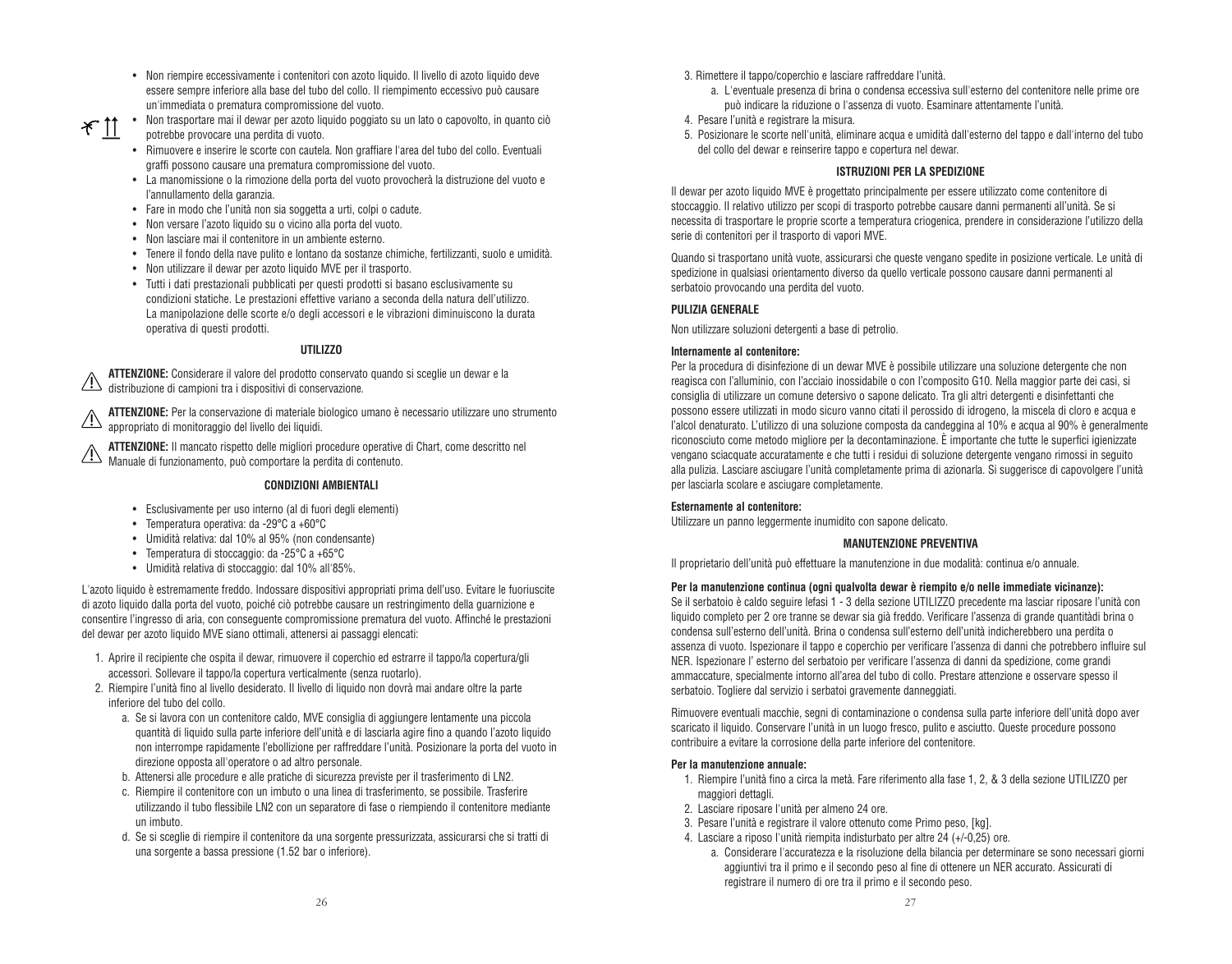- 5. Pesare nuovamente l'unità e registrare il valore ottenuto come Secondo peso, [kg].
- 6. Calcolare il tasso di evaporazione utilizzando l'equazione seguente. La differenza tra il primo peso registrato e il secondo rappresenta il tasso di evaporazione giornaliera in kg. Questa cifra rappresenta approssimativamente il tasso di evaporazione normale, o N.E.R (litri/giorno)

$$
NER = \frac{(Primo\ peso-Secondo\ peso) \times 29.6919}{Numbero\ di\ ore}
$$

L'eventuale presenza di brina o condensa eccessiva sull'esterno del contenitore durante questo arco temporale può indicare la riduzione o l'assenza di vuoto.

Fare riferimento alle specifiche NER statiche nell'Appendice A alla fine di questo manuale. Fattori come l'età dell'unità, la quantità di inventario, l'ambiente, le condizioni di spedizione e l'uso di accessori, ecc. Possono influire negativamente sull'unità NER.

Nota: MVE raccomanda ai clienti di conservare un serbatoio di ricambio pieno di azoto liquido a portata di mano per l'uso di emergenza nel caso in cui un serbatoio in servizio si danneggi o perda il vuoto essendo così in grado di salvare contenuti di valore trasferendoli nel serbatoio di ricambio.

#### **MISURAZIONE DEL LIVELLO DI AZOTO LIQUIDO**

- 1. Indossare sempre dispositivi di protezione personale adeguati: schermo facciale, guanti criogenici e grembiule criogenico.
- 2. Utilizzare un'astina di legno o plastica per misurare il livello di liquido all'interno di un'unità. L'utilizzo di un tubo cavo può comportare il deposito di una certa quantità di azoto liquido nel tubo e provocare, di conseguenza, lesioni termiche.
- 3. Il livello sarà indicato dalla linea di congelamento, che si sviluppa quando l'astina viene rimossa.
- 4. In alternativa, si può prendere in considerazione l'acquisto di un allarme di livello insufficiente per il monitoraggio del livello del liquido.

#### **PRELIEVO DEL LIQUIDO**

- 1. Indossare sempre dispositivi di protezione personale adeguati: schermo facciale, guanti criogenici e grembiule criogenico.
- 2. Il prelievo del liquido dalle unità deve essere eseguito tramite versamento o mediante l'utilizzo di un dispositivo di prelievo. Il dispositivo di prelievo si pressurizza a circa 34.5 kPa e la pressione sospinge il liquido nel tubo di prelievo e, successivamente, fuori dalla valvola.
- 3. Osservare strettamente il manuale d'uso del dispositivo di prelievo dell liquido per evitare lesioni.

#### **MONITORAGGIO DEL LIVELLO DEL LIQUIDO**

MVE fornisce Liquid Level Alarms (LLA) per la massima tranquillità quando si immagazzina un prezioso inventario in contenitori di azoto liquido. Contattare il servizio clienti o il servizio tecnico per assistenza nella selezione del LLA corretto per il proprio prodotto.

#### **Dichiarazione di garanzia limitata**

#### **Chart Inc., 1300 Airport Dr., Ball Ground, GA 30107**

#### **Termini generali:**

**"Nuovo prodotto"** – Chart Inc. ("CHART") garantisce all'acquirente originale ("Acquirente") che ogni nuovo Liquid Nitrogen Dewar (collettivamente, i "Nuovi prodotti"), sarà esente da difetti relativi al materiale e alla lavorazione per un periodo di due (2) anni a decorrere dalla data di consegna, con l'esclusione dei casi sotto descritti. CHART garantisce che il vaso dewar sarà in ogni sua parte esente da difetti relativi al materiale e alla lavorazione come sotto elencato, con l'esclusione dei casi specificati nelle seguenti clausole di garanzia limitata:

Serie Spectrum e CryoSystem, ET11, ET24, A-200, Workhorse 2003: 3 anni / XC, SC e Serie Lab, ET 23-JLM: 5 anni

**"Prodotto danneggiato/riparato"** – CHART garantisce all'Acquirente che ogni attrezzatura riparata e danneggiata in fase di produzione (collettivamente, i "Prodotti riparati/danneggiati") sarà esente da difetti relativi al materiale e alla lavorazione per un periodo di novanta (90) giorni dalla data di consegna, con l'esclusione dei casi sotto descritti. CHART garantisce che il vaso dewar sarà in ogni sua parte esente da difetti relativi al materiale e alla lavorazione per un periodo di un (1) anno a decorrere dalla data di consegna, con l'esclusione dei casi sotto specificati.

**"Ricambi"** – CHART garantisce all'Acquirente che tutti i Ricambi e gli Accessori (ciascuno di essi è denominato un "Ricambio") sono garantiti, per novanta (90) giorni dalla data della consegna, di essere esenti da difetti relativi al materiale e alla lavorazione con l'esclusione dei casi sotto specificati.

#### **Clausole di garanzia limitata:**

L'Acquirente acconsente che prima che la presente garanzia limitata entri in vigore, l'Acquirente ispezioni in modo approfondito ciascun Nuovo Prodotto, Prodotto Riparato/Danneggiato o Ricambio entro tre (3) giorni dalla consegna e prima che cominci l'utilizzo di tale Prodotto. L'Acquirente acconsente inoltre a utilizzare il Nuovo Prodotto, Prodotto Riparato/Danneggiato o Ricambio nelle modalità previste dalle istruzioni operative di CHART e che il mancato rispetto di queste ultime renderà invalida la presente garanzia limitata. L'Acquirente acconsente inoltre che qualsiasi rivendicazione di violazione della garanzia debba essere effettuato in forma scritta in entro 60 giorni dalla scoperta di un presunto difetto. CHART non si assumerà alcuna responsabilità per ogni presunta violazione della garanzia, che, come risultato dell'ispezione effettuata da CHART, è determinata da CHART come causata da una ragione non coperta dalla presente garanzia limitata. In questo caso, CHART porrà a carico dell'acquirente una tassa nominale per riparare l'unità.

La presente garanzia non è applicabile a: (A) Parti di routine; (B) Riparazioni o sostituzioni necessitate da uso scorretto, abuso, incidente o riparazioni effettuate da persone esterne a CHART o da persone non autorizzate da CHART, (C) Utilizzo di attrezzature o parti esterne con il Nuovo Prodotto, Prodotto Riparato/Danneggiato o Ricambio non approvati da CHART, (D) Difetti causati da una normale usura; (E) Cause naturali o altre cause al di fuori del controllo di CHART.

Qualora l'Acquirente ritenga che un Nuovo Prodotto, un Prodotto Riparato/Danneggiato o un Ricambio non rispetti la garanzia limitata sopra esposta, l'Acquirente contatterà CHART all'indirizzo indicato sopra, descrivendo il problema e fornendo prove che attestino la data dell'acquisto. Se ordinato da CHART, l'Acquirente restituirà il carico del Nuovo Prodotto, il prodotto Riparato/Danneggiato o il Ricambio prepagato, debitamente imballato in un container di consegna approvato da CHART e debitamente identificato da un Numero di Autorizzazione per la Restituzione del Materiale emesso da CHART. Nuovi Prodotti, Prodotti Riparati/Danneggiati o Ricambi restituiti senza Numero di Autorizzazione per la Restituzione del Materiale saranno respinti e rispediti al mittente, a spese dell'Acquirente.

La risoluzione disponibile per ogni violazione della presente garanzia limitata è circoscritta alla riparazione o alla sostituzione dei Nuovi Prodotti, dei prodotti Riparati/Danneggiati, dei Ricambi difettosi o al risarcimento del prezzo d'acquisto, a esclusiva discrezione di CHART. CHART garantisce che il Nuovo Prodotto, il Prodotto Riparato/Danneggiato o il Ricambio riparato o in sostituzione sarà esente da difetti relativi al materiale e alla lavorazione per tutta la durata della porzione non ancora trascorsa della garanzia originale oppure novanta (90) giorni dalla data di ri-spedizione all'Acquirente, indipendentemente da quale dei due periodi di tempo sia più lungo. IL RISARCIMENTO DELL'ACQUIRENTE EFFETTUATO DA PARTE DI CHART PER QUALSIASI RECLAMO NON SUPERERA' IL PREZZO D'ACQUISTO PAGATO DALL'ACQUIRENTE PER IL NUOVO PRODOTTO, IL PRODOTTO RIPARATO/DANNEGGIATO O RICAMBIO PER CUI IL RECLAMO È STATO PRESENTATO, A PRESCINDERE DALLA NATURA DEL RECLAMO, INDIPENDENTEMENTE DAL FATTO CHE ESSO SIA UN CONTRATTO, UN ILLECITO CIVILE, UNA GARANZIA, UNA NEGLIGENZA, UNA RESPONSABILITA' INCONDIZIONATA O ALTRO. CHART NON POTRA' ESSERE RITENUTA RESPONSABILE E L'ACQUIRENTE INDENNIZZERA', DIFENDERA' E PROTEGGERA' CHART DA QUALSIASI RECLAMO FONDATO SUL RISPETTO DA PARTE DI CHART DEI DESIGN, DELLE SPECIFICHE, DELLE ISTRUZIONE O DELLE MODIFICHE DELL'ACQUIRENTE DI QUALSIASI PRODOTTO DA TERZI DIVERSI DA CHART O L'UTILIZZO IN COMBINAZIONE CON ALTRI PRODOTTI.

L'ACQUIRENTE NON AVRA' IN NESSUN CASO DIRITTO A, E CHART NON POTRA' ESSERE RITENUTA RESPONSABILE PER: DANNI INDIRETTI, SPECIALI, INCIDENTALI O CONSEQUENZIALI DI QUALSIASI NATURA INCLUSI, PUR SENZA LIMITARSI A ESSI, COSTI DI INTERRUZIONE DELL'ATTIVITA', COSTI DI RIMOZIONE E/O RE-INSTALLAZIONE, COSI DI RI-APPROVVIGIONAMENTO, PERDITE DI PROFITTI O REDDITI, PERDITA DI DATI, SPESE PROMOZIONALI O DI LAVORAZIONE, SPESE GENERALI, DANNI ALLA REPUTAZIONE O PERDITA DI CLIENTI, ANCHE NEL CASO IN CUI CHART FOSSE A CONOSCENZA DELL'EVENTUALITA' DI TALI DANNI.

#### **CHART NON RILASCIA ALCUNA GARANZIA O ISTANZA, ESPRESSAMENTE O IMPLICITAMENTE, DIVERSA DALLA PRESENTE E QUI DIFFIDA QUALSIASI ALTRA GARANZIA, INCLUSE, PUR SENZA LIMITARSI AD ESSE, GARANZIE IMPLICITE DI COMMERCIABILITA' E IDONEITA' PER UNO SCOPO PARTICOLARE. NESSUNA ISTANZA O DICHIARAZIONE DI CHART POTRA' MODIFICARE O ALTERARE LA PRESENTE GARANZIA LIMITATA.**

Qualsiasi denuncia di violazione della presente garanzia limitata sarà governata dalla legge della Georgia indipendentemente da eventuali conflitti con leggi di tale ordinamento e dovrà essere presentata in una corte a statale o federale della Georgia.

Alcuni stati non consentono limitazioni su garanzie implicite o su danni incidentali o consequenziali, perciò le limitazioni di cui sopra non saranno applicabili. La presente garanzia limitata fornisce all'Acquirente diritti legali specifici. L'Acquirente può avere inoltre altri diritti, che variano da stato a stato.

Questo prodotto può essere coperto da uno o più brevetti, validi negli Stati Uniti e all'estero. Visitare il nostro sito Web che segue per un elenco dei brevetti applicabili:

Pat. patents.gtls.io: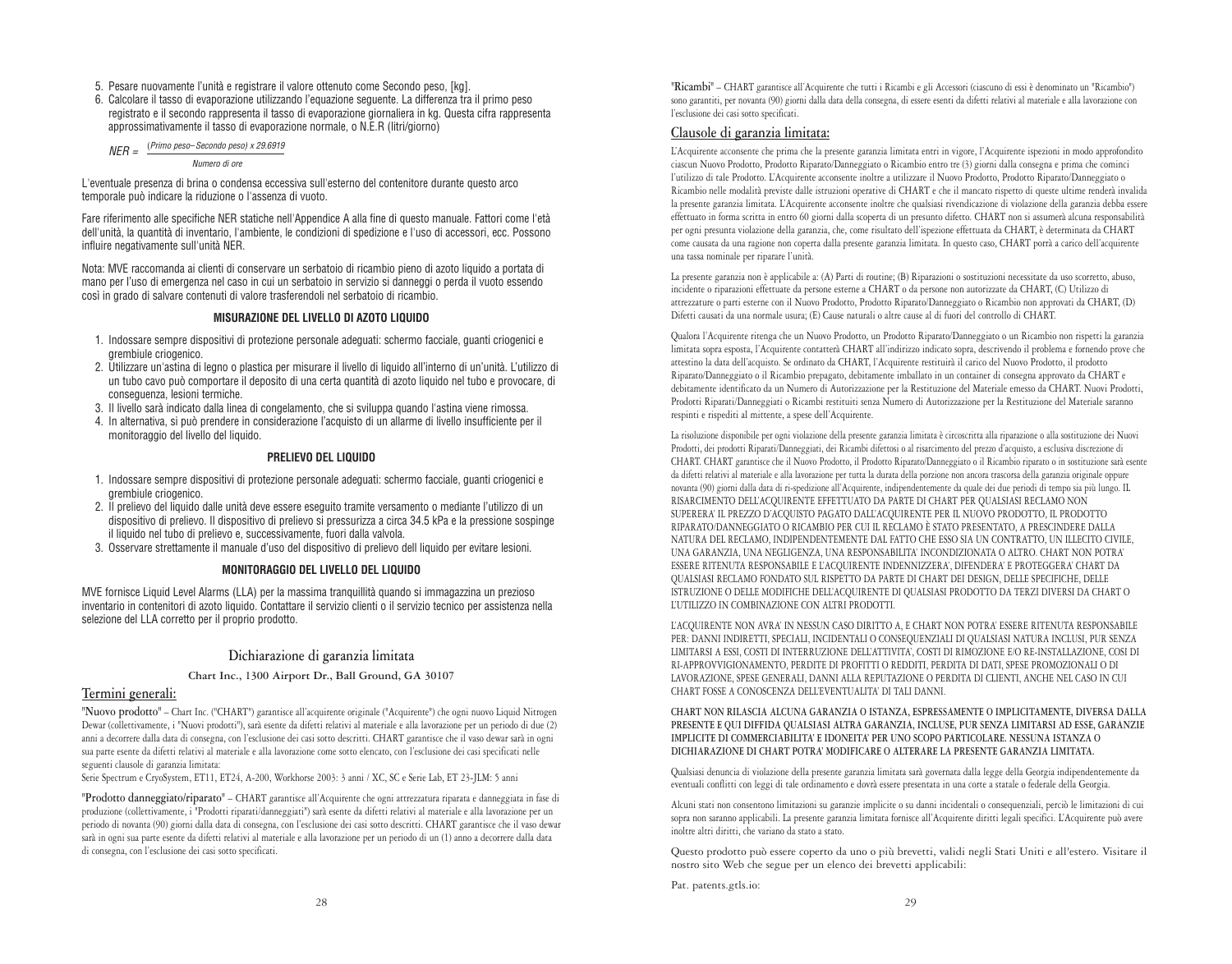#### **Mode d'emploi MVE pour dewars à azote liquide**

**Représentant M.D.D. :** Medical Product Services, Borngasse 20, 35619 Braunfels, Germany

#### **DESCRIPTION GÉNÉRALE**

Le récipient de cryoconservation est un récipient à double paroi isolé par le vide en aluminium doté d'un col en fibre de verre pour une préservation de la température cryogénique extrêmement efficace. Le récipient doit uniquement être utilisé pour de l'azote liquide. L'oxygène liquide n'est pas compatible avec cette unité et ne doit pas être stocké dans le récipient.

Le dewar contenant de l'azote liquide MVE a été conçu en tenant compte de la sécurité, de la durabilité et de l'efficacité. Cependant, la mauvaise manipulation de l'équipement, notamment le transport ou l'expédition des unités dans une autre position que la position verticale peut endommager le produit. De plus, si le récipient tombe ou reçoit un choc, cela peut entraîner la défaillance immédiate ou prématurée du système de vide.

Dès réception du produit, examinez le récipient et son emballage à la TRANSIT TESTED recherche de traces de dommages pouvant avoir eu lieu durant l'expédition. Contactez le transporteur dans le respect de ses directives si des signes de dommages durant l'expédition sont présents. Certaines boîtes d'expédition MVE portent le timbre du certificat ISTA-3A (Transit Tested), indiqué ci-contre à droite, qui peut se révéler utile pour les réclamations contre le transporteur, en cas de dommage lié à l'expédition. Après le premier remplissage,



surveillez les signes de perte de vide, tels que le givre excessif ou la transpiration sur l'enveloppe extérieure. Un peu de givre près du sommet juste après le remplissage est normal.

Cette unité de grande qualité isolée par le vide est compatible avec des températures extrêmes divergentes et destinées à un large éventail d'applications de cryobiologie. La durée de vie du dewar contenant de l'azote liquide est de cinq (5) ans, Cryosystems est de cinq (5) ans.

Les produits portant le marquage CE tel qu'illustré sont conformes aux exigences de la directive 0459 93/42/CEE relative aux dispositifs médicaux dans l'UE.

#### **SÉCURITÉ**

**AVERTISSEMENT :** L'azote liquide est extrêmement froid. Pour éviter les gelures, il est vivement /\*∖ conseillé de faire preuve d'une extrême prudence lors de la manipulation de l'azote liquide, des récipients de stockage ou de transvasement d'azote liquide, ou de tout autre objet en contact avec l'azote liquide.

• Ne laisser aucune partie de la peau exposée.



• Toujours porter les équipements de sécurité appropriés pardessus les vêtements : écran facial, gants cryogéniques et tablier cryogénique.

• Faire preuve d'une extrême prudence lors du transvasement de l'azote liquide pour éviter tout déversement ou toute éclaboussure.

• Toujours maintenir le récipient en position verticale. Ne pas incliner ni poser le  $*$  11

- récipient sur son côté.
	- Retirer immédiatement tout vêtement ou équipement de sécurité souillés par l'azote liquide.
	- Consulter immédiatement un médecin en cas de gelures causées par l'azote liquide.



**AVERTISSEMENT :** L'évacuation des vapeurs d'azote peut épuiser l'oxygène de l'air, ce qui peut provoquer l'asphyxie ou même la mort. Ne pas stocker ou utiliser des conteneurs dans des lieux étroits, fermés ou insuffisamment ventilés.



**AVERTISSEMENT :** Ne pas fermer hermétiquement un conteneur à azote liquide ni empêcher l'azote gazeux de s'échapper. De plus, des niveaux excessifs d'humidité ou une exposition aux précipitations peuvent provoquer le gel du bloc composé du liège et du couvercle, ainsi qu'une explosion potentielle.

**AVERTISSEMENT :** Ne jamais utiliser un tube creux pour mesurer le niveau d'azote liquide. Cela peut provoquer une blessure thermique.

### **MISE EN GARDE :** Manipuler le récipient de cryoconservation avec soin.

• Ne jamais remplir de façon excessive les récipients en phase vapeur avec de l'azote liquide. L'azote liquide devrait toujours être en dessous du tube prolongateur. Trop remplir le réservoir risque de provoquer la défaillance immédiate ou prématurée du système d'isolation par le vide.



- Ne jamais envoyer le dewar contenant de l'azote liquide sur le côté ou à l'envers. Cela peut provoquer la défaillance du système de vide.
- Retirer et insérer soigneusement les pièces amovibles. Ne pas gratter la zone du tube prolongateur. Les égratignures peuvent provoquer une défaillance prématurée du système de vide.
- Modifier ou retirer la prise de vide détruira le système de vide et annulera la garantie.
- Ne jamais faire tomber ou cogner l'unité.
- Ne jamais déverser de l'azote liquide sur ou à proximité de la prise de vide.
- Ne jamais laisser le récipient à l'extérieur.
- Gardez le fond du récipient propre et loin des produits chimiques, des engrais, du sol et de l'humidité.
- Ne pas utiliser le dewar contenant de l'azote liquide pour le transport.
- Toutes les données de performances publiées relatives à ces produits sont basées sur des conditions statiques uniquement. Les performances réelles varient en fonction de la nature de l'utilisation. La manipulation des pièces amovibles ou accessoires, ainsi que les vibrations diminuent la durée de fonctionnement de ces produits.

#### **FONCTIONNEMENT**

**MISE EN GARDE:** Tenez compte de la valeur des produits entreposés lors du choix de vase de Dewar et de la distribution des échantillons entre les dispositifs d'entreposage.

**MISE EN GARDE:** Des équipements de surveillance des niveaux de liquide doivent être utilisés lors **de l'entreposage de matériel biologique humain.**<br>de l'entreposage de matériel biologique humain.

**MISE EN GARDE:** Ne pas suivre les meilleures pratiques d'utilisation de Chart, comme indiqué de MISE EN GARIJE: ne pas survive les moments productes de la perte de contenu.<br>dans le manuel d'utilisation, peut entraîner la perte de contenu.

#### **CONDITIONS ENVIRONNEMENTALES**

- Utilisation intérieure (hors des éléments) uniquement.
- Température d'utilisation : -29 °C à +60 °C.
- Humidité relative : 10 % à 95 %, sans condensation
- Température de stockage : -25 °C à +65 °C.
- Humidité relative de stockage : 10 % à 85 %.

L'azote liquide est extrêmement froid. S'assurer de porter un équipement de protection avant l'utilisation. Éviter de renverser de l'azote liquide sur la prise de vide au risque de provoquer la rétractation du joint. L'air serait ainsi aspiré dans l'espace sous vide, provoquant la défaillance prématurée du système de vide. Pour assurer au dewar contenant de l'azote liquide MVE des performances optimales, respecter les procédures suivantes :

- 1. Ouvrir le récipient où se trouve le dewar, ouvrir le couvercle et retirer le bloc composé du liège et du couvercle/les accessoires. Soulever le bloc composé du liège et du couvercle vers le haut (ne pas tordre).
- 2. Remplir l'unité au niveau souhaité. Le niveau du liquide ne doit jamais dépasser le bas du tube prolongateur.
	- a. En cas d'utilisation d'un récipient chaud, MVE recommande d'ajouter petit à petit de petites quantités de liquide en bas de l'unité, et de laisser reposer jusqu'à ce que l'azote liquide arrête rapidement de bouillir pour refroidir l'unité. Placez l'orifice d'aspiration loin de l'opérateur ou d'un autre membre du personnel.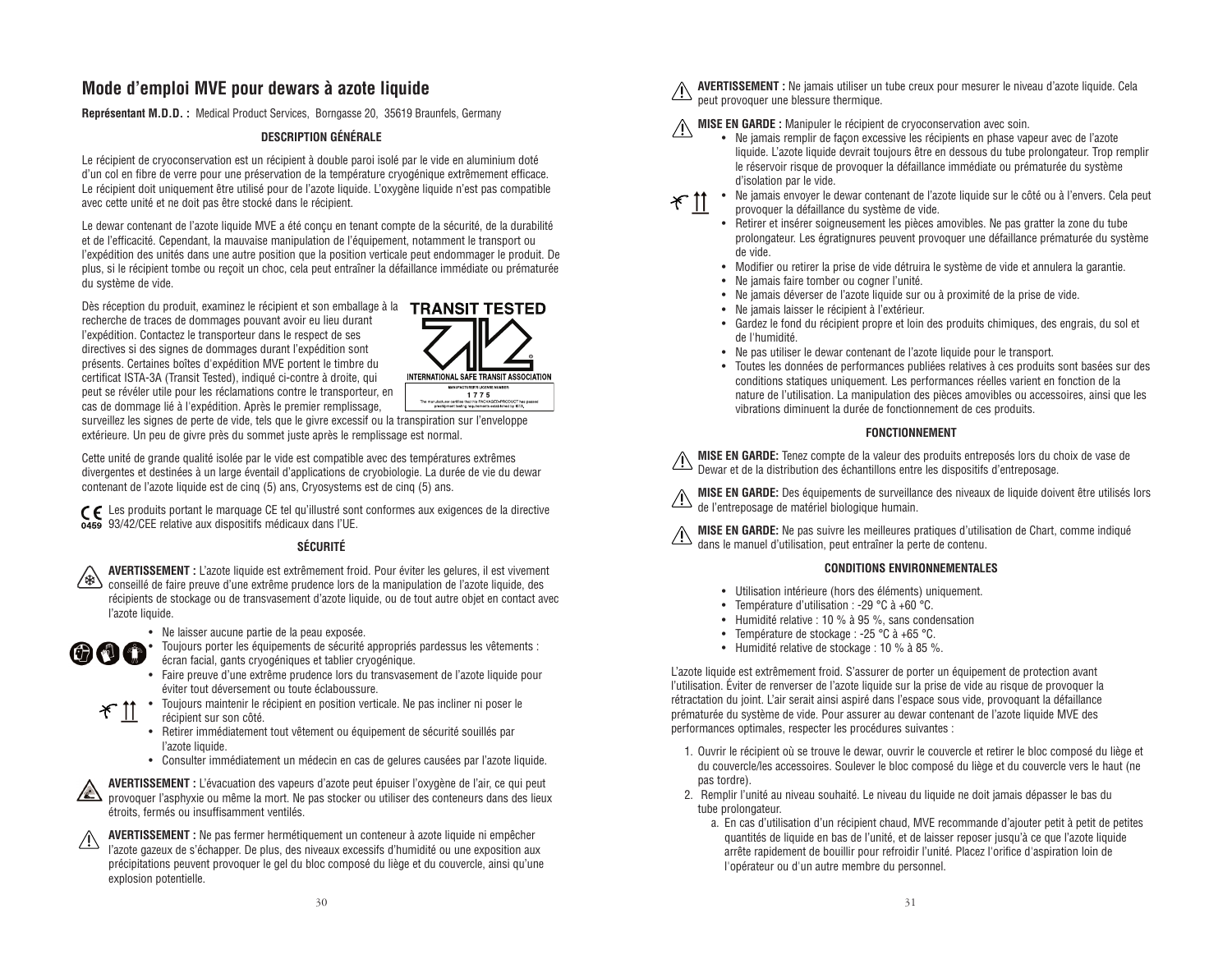- b. Respecter les procédures et mesures de sécurité en vigueur pour transvaser le LN2.
- c. Si possible, remplir le récipient avec un entonnoir ou d'une conduite de transvasement. Transvaser le LN2 à l'aide d'un flexible avec un séparateur de phases ou d'un récipient équipé d'un entonnoir.
- d. Si vous remplissez votre récipient depuis une source sous pression, assurez-vous qu'il s'agit d'une source à faible pression (1.52 bar ou moins).
- 3. Replacer le bloc composé du liège et du couvercle et laisser refroidir l'unité.
	- a. Des traces excessives de givre ou de liquide sur l'enveloppe extérieure du conteneur après les premières heures indiquent un vide insuffisant ou un défaut de vide. Examiner soigneusement l'unité.
- 4. Peser l'unité et consigner son poids.
- 5. Placer le(s) produit(s) dans l'unité, essuyer l'eau et l'humidité sur l'extérieur du bouchon et à l'intérieur du col du dewar, puis réinsérer le bouchon et le couvercle dans le dewar.

#### **INSTRUCTIONS D'EXPÉDITION**

Un dewar contenant de l'azote liquide MVE est d'abord conçu pour servir de récipient d'entreposage. L'utiliser à des fins de transport peut provoquer des dommages permanents à l'unité. Pour transporter vos pièces amovibles à des températures cryogéniques, veuillez considérer la gamme de conteneurs d'expédition en phase vapeur MVE.

Lors du transfert des unités vides vers un autre emplacement, s'assurer que l'unité est expédiée en position verticale. Les unités transportées dans une orientation autre que verticale peuvent causer des dommages permanents au réservoir, entraînant une perte de vide.

#### **NETTOYAGE GÉNÉRAL**

Ne pas utiliser de solution de nettoyage à base de pétrole.

#### **À l'intérieur du récipient :**

Toute solution de nettoyage qui ne réagit pas à l'aluminium, à l'acier inoxydable ou l'composite G10 peut être utilisée lors du processus d'assainissement d'un dewar contenant de l'azote liquide MVE. Dans la plupart des cas, les détergents ménagers ou solutions savonneuses douces sont adaptés. Il est également possible d'utiliser en toute sécurité d'autres détergents et désinfectants comme le peroxyde d'hydrogène, les mélanges chlore/eau et l'alcool dénaturé. La pratique généralement acceptée revenant à utiliser 10 % de javellisant au chlore avec 90 % d'eau est la meilleure méthode de décontamination. Toutes les surfaces aseptisées doivent être soigneusement rincées et les résidus de la solution ou du produit de nettoyage doivent être retirés après le nettoyage. Laisser l'unité sécher complètement avant de la mettre en service. Il est conseillé de renverser l'unité pour la vider et la sécher entièrement.

#### **À l'extérieur du récipient :**

Utiliser un chiffon humide fin imprégné de solution savonneuse douce.

#### **MAINTENANCE PRÉVENTIVE**

Le propriétaire peut choisir entre une méthode de maintenance continue et/ou annuelle.

#### **Pour la maintenance continue (chaque fois que le dewar est rempli et / ou visible) :**

Si le réservoir est chaud, suivre les étapes 1 à 3 de la section FONCTIONNEMENT ci-dessus, mais laisser l'unité pleine de liquide pendant 2 heures sans la perturber, sauf si le dewar est déjà refroidi. Vérifier qu'il n'y a pas de givre ni de condensation sur l'extérieur de l'unité. Le givre ou la condensation à l'extérieur de l'unité indiquerait un vide faible ou nul. Inspectez le bouchon et le couvercle pour détecter tout signe de dommage pouvant affecter le NER. Inspectez l'extérieur du réservoir pour vous assurer qu'il n'a pas été endommagé lors de l'expédition, par exemple par de gros enfoncements, en particulier autour de la zone du tube du col. Soyez vigilant et inspectez le réservoir fréquemment. Retirez du service les réservoirs gravement endommagés.

Nettoyer toute tâche, contamination ou condensation en bas de l'unité après la vidange du liquide. Stocker l'unité dans un endroit froid, propre et sec. Ces procédures peuvent aider à éviter la corrosion en bas du récipient.

#### **Pour une maintenance annuelle :**

- 1. Remplissez l'unité environ jusqu'à la moitié. Se référer à l'étape 1, 2, & 3 de la section FONCTIONNEMENT pour en savoir plus.
- 2. Du couvercle et laisser reposer l'unité pendant au moins 24 heures.
- 3. Peser l'unité et consigner la valeur sous Premier poids, [kg].
- 4. Laisser reposer l'unité ainsi remplie non dérangé pendant 24 heures supplémentaires (+/-0,25) heure.
	- a. Tenez compte de l'exactitude et de la résolution de votre balance pour déterminer si des jours supplémentaires sont nécessaires entre le premier et le second poids afin d'obtenir un NER précis. Assurez-vous d'enregistrer le nombre d'heures entre le premier et le deuxième poids.
- 5. Peser l'unité une seconde fois, puis consigner la valeur sous Deuxième poids, [kg].
- 6. Calculer le taux d'évaporation en utilisant l'équation ci-dessous. La différence entre la première et la seconde pesée correspond au taux d'évaporation quotidien en kg. Ce chiffre correspond approximativement au taux d'évaporation normal ou N.E.R [Litre/jour].

 $NFR =$  (Premier poids–Deuxième poids) x 29.6919

Nombre d'heures

Pendant ce temps, les traces importantes de givre ou de condensation à l'extérieur du conteneur indiqueraient un vide insuffisant ou un défaut de vide.

Reportez-vous aux spécifications NER statiques de l'annexe A à la fin de ce manuel. Des facteurs tels que l'âge de l'unité, la quantité d'inventaire, l'environnement ambiant, les conditions d'expédition et l'utilisation d'accessoires, etc. peuvent avoir une incidence négative sur l'unité NER.

Remarque : MVE recommande au client de garder en réserve un réservoir de rechange rempli d'azote liquide au cas où le réservoir en service serait endommagé ou perdrait du vide, afin de pouvoir sauver un contenu précieux en le transférant dans le réservoir de rechange.

#### **MESURE DU NIVEAU D'AZOTE LIQUIDE**

- 1. Toujours porter les équipements de sécurité appropriés : écran facial, gants cryogéniques et tablier cryogénique.
- 2. Utiliser une jauge en bois ou en plastique pour mesurer le niveau du liquide dans l'unité. Utiliser un tube creux peut provoquer la fuite de l'azote liquide par le tube et engendrer une blessure thermique.
- 3. Le niveau d'azote liquide est indiqué par la ligne de givre, qui se développe lorsque la jauge est retirée.
- 4. Il est conseillé d'acheter une alarme de niveau faible pour surveiller le niveau du liquide.

#### **RETRAIT DU LIQUIDE**

- 1. Toujours porter les équipements de sécurité appropriés : écran facial, gants cryogéniques et tablier cryogénique.
- 2. Le retrait du liquide des unités doit être effectué en versant ou en utilisant un appareil de retrait. L'appareil de retrait met sous pression à environ 34.5 kPa et la pression dirige le liquide en haut du tube de retrait, le faisant sortir par la soupape.
- 3. Suivre attentivement le manuel d'utilisation du dispositif de retrait de liquide pour éviter les blessures.

#### **SURVEILLER LE NIVEAU DE LIQUIDE**

MVE fournit des alarmes de niveau de liquide (LLA) pour la tranquillité d'esprit lors du stockage d'inventaire précieux dans des conteneurs d'azote liquide. Contactez le service clientèle ou technique pour obtenir de l'aide afin de choisir le bon LLA pour votre produit.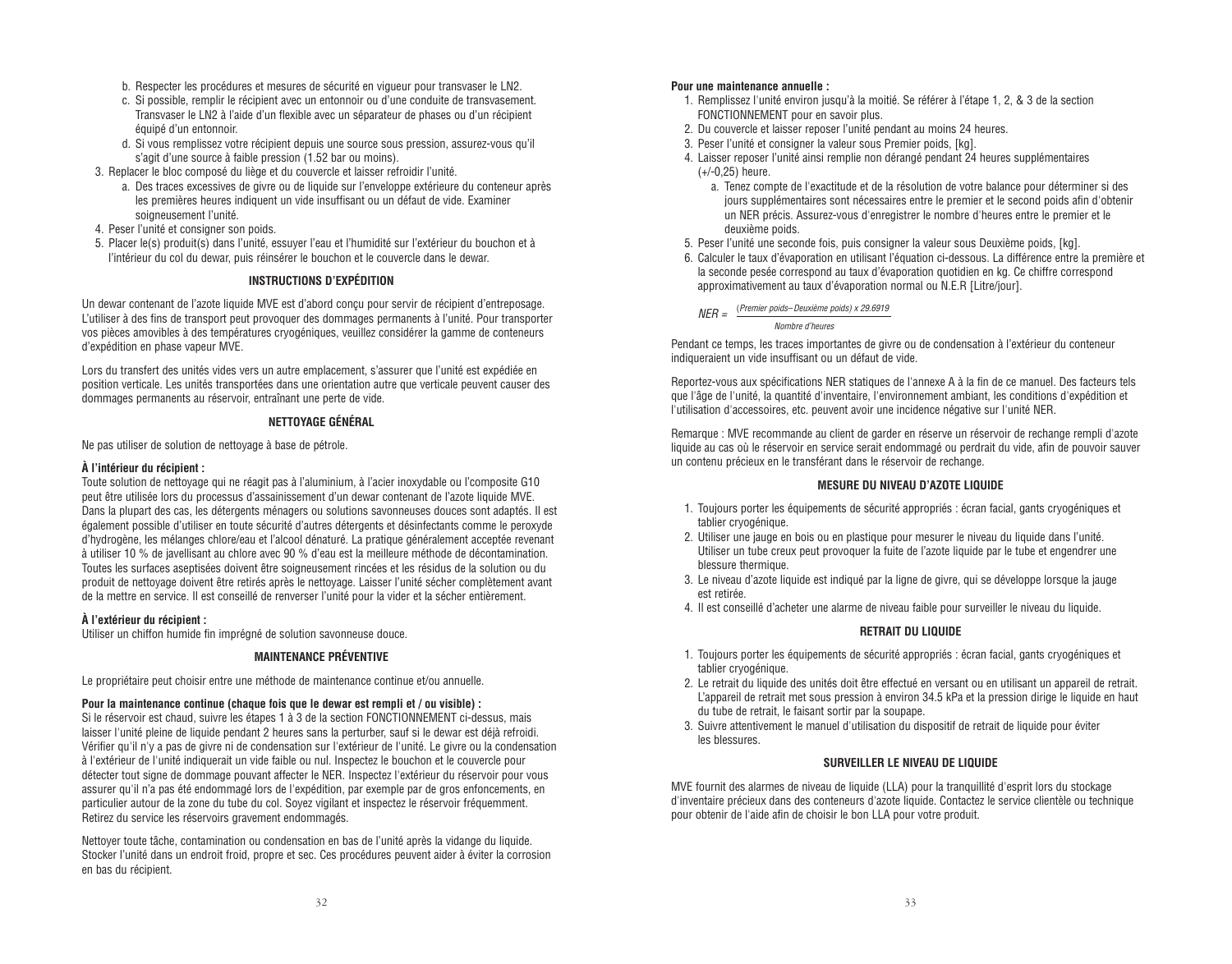#### **Déclaration de garantie limitée Chart Inc., 1300 Airport Dr., Ball Ground, GA 30107**

#### **Conditions générales :**

**« Nouveau produit »** – Chart Inc. (« CHART ») garantit chaque nouveau Liquid Nitrogen Dewar (collectivement, les « nouveaux produits ») à l'acheteur initial (« acheteur ») contre tout défaut de matériau et de main d'œuvre pendant une période de deux (2) ans à compter de la date d'expédition, excepté dans les conditions stipulées ci-dessous. CHART garantit l'intégrité du vase de dewar contre tout défaut de matériau et de main d'œuvre comme énuméré ci-dessous, excepté ce qui a été stipulé dans les dispositions de la garantie limitée :

Les séries Spectrum et CryoSystem, ET11, ET24, A-200, Workhorse 2003: 3 ans / Les séries XC, SC, et Lab, ET 23-JLM : 5 ans **« Produit de réparation/défectueux »** – CHART garantit tous les appareils réparés et défectueux (collectivement, les « Produits de réparation/défectueux ») à l'acheteur contre tout défaut de matériau ou de main d'œuvre pendant une période de (90) jours à compter de la date d'expédition, excepté dans les conditions stipulées ci-dessous. CHART garantit l'intégrité du vase de dewar contre tout défaut de matériau et de main d'œuvre pendant une période de (1) an à compter de la date d'expédition, excepté dans les conditions stipulées ci-dessous.

**« Pièce de rechange »** – CHART garantit toutes les pièces de rechange et accessoires (individuellement « Pièce de rechange ») à l'acheteur contre tout défaut de matériau et de main d'œuvre pendant une période de (90) jours à compter de la date d'expédition, excepté dans les conditions stipulées ci-dessous.

#### **Dispositions de la garantie limitée :**

L'acheteur accepte, avant l'entrée en vigueur de cette garantie limitée, d'inspecter intégralement tous les nouveaux produits, produits de réparation/défectueux ou pièces de rechange dans les trois (3) jours de la livraison et avant l'utilisation du produit. L'acheteur accepte également d'utiliser le nouveau produit, produit de réparation/défectueux ou pièce de rechange conformément aux consignes d'utilisation de CHART et que tout manquement à cette disposition annulera la présente garantie limitée. L'acheteur accepte que toute réclamation pour rupture de garantie soit rédigée dans les 60 jours de la découverte d'un défaut prétendu. CHART ne sera pas responsable d'une rupture présumée de garantie, qui, suite à l'inspection de CHART, cette dernière estime être survenue d'une cause non couverte par cette garantie limitée. Dans ce cas, CHART facturera à l'acheteur une somme nominale pour réparer l'appareil.

La présente garantie limitée est nulle en cas de : (A) Articles de rechange d'entretien normal ; (B) Réparation ou remplacement nécessité par une mauvaise utilisation, abus, accident, ou réparations réalisées par d'autres personnes autres que CHART ou les personnes autorisées par CHART, (C) Utilisation d'appareil ou de pièces externes avec le nouveau produit, produit de réparation/défectueux ou pièces de rechange autres que ceux approuvés par CHART, (D) Défauts provoqués par les effets de l'usure normale et (E) Catastrophes naturelles ou autres causes qui ne sont pas sous le contrôle de CHART.

Si l'acheteur pense qu'un nouveau produit, un produit de réparation/défectueux ou une pièce de rechange n'est pas conforme à la garantie limitée stipulée ci-dessous, il devra contacter CHART à l'adresse mentionnée ci-dessus, en décrivant le problème et en fournissant la preuve d'une date d'achat. S'il est dirigé par CHART, l'acheteur doit renvoyer le nouveau produit, le produit de réparation/défectueux ou la pièce de rechange fret prépayé, correctement conditionné dans un conteneur d'expédition approuvé par CHART et correctement identifié par un numéro d'autorisation pour le retour de matériel émis par CHART. Tout nouveau produit, produit de réparation/défectueux ou pièce de rechange renvoyé sans numéro d'autorisation pour le retour de matériel sera refusé et renvoyé aux frais de l'acheteur.

Les voies de droit disponibles pour toute rupture de la présente garantie sont limitées à la réparation ou au remplacement du nouveau produit défectueux, du produit de réparation défectueux, de la pièce de rechange défectueuse ou au remboursement du prix de l'acheteur à la seule discrétion de CHART. CHART garantit les nouveaux produits, produits de réparation/défectueux ou pièces de rechange remplacés ou réparés à l'acheteur contre tout défaut de matériau et de main d'œuvre pendant la durée de la partie non échue de la garantie limitée ou (90) jours à compter de la date d'expédition à l'acheteur, quelque soit la durée. L'INDEMNITÉ DE CHART VERSÉE À L'ACHETEUR POUR TOUTE RÉCLAMATION NE DOIT PAS DÉPASSER LE PRIX D'ACHAT DE L'ACHETEUR DU NOUVEAU PRODUIT, PRODUIT DE RÉPARATION/DÉFECTUEUX OU PIÈCE DE RECHANGE DONNANT LIEU À CETTE RÉCLAMATION, DE QUELQUE NATURE QUE CE SOIT, PAR CONTRAT, DÉLIT CIVIL, GARANTIE, NÉGLIGENCE, RESPONSABILITÉ ABSOLUE OU AUTRE. CHART NE SAURAIT ÊTRE TENUE POUR RESPONSABLE ET L'ACHETEUR DEVRA INDEMNISER, DÉFENDRE ET GARANTIR CHART CONTRE TOUTE RÉCLAMATION DE LA PART DE PARTIES AUTRES QUE CHART, RÉSULTANT DE LA CONFORMITÉ DE CHART FACE AUX CONCEPTIONS, SPÉCIFICATIONS, INSTRUCTIONS OU MODIFICATIONS SUR LES PRODUITS OU UTILISATION EN ASSOCIATION À D'AUTRES PRODUITS PAR L'ACHETEUR. L'ACHETEUR NE PEUT EN AUCUNE CIRCONSTANCE ÊTRE LIÉ À, ET CHART NE PEUT ÊTRE RESPONSABLE DES DOMMAGES INDIRECTS, SPÉCIAUX, ACCESSOIRES OU CONSÉCUTIFS DE QUELQUE NATURE QUE CE SOIT Y COMPRIS, NOTAMMENT, LES FRAIS D'INTERRUPTION D'EXPLOITATION, LES FRAIS DE RETRAIT ET/OU DE RÉINSTALLATION, LES FRAIS DE RÉAPPROVISIONNEMENT, LA PERTE DE PROFIT OU DE REVENU, LA PERTE DE DONNÉES, LES DÉPENSES PROMOTIONNELLES OU DE FABRICATION, LES FRAIS GÉNÉRAUX, L'ATTEINTE À LA RÉPUTATION OU LA PERTE DE CLIENTS MÊME SI CHART A ÉTÉ AVISÉE DE LA POSSIBILITÉ DE TELS DOMMAGES.

**EXCEPTÉ POUR CETTE GARANTIE LIMITÉE, CHART N'A FAIT AUCUNE GARANTIE NI REPRÉSENTATION, EXPRESSE OU TACITE, ET PAR CONSÉQUENT DÉCLINE TOUTE AUTRE GARANTIE, Y COMPRIS, MAIS SANS Y ÊTRE LIMITÉ, LES GARANTIES D'APTITUDE À LA VENTE OU À UN BUT PARTICULIER. AUCUNE REPRÉSENTATION NI DÉCLARATION DE CHART NE SAURAIT CHANGER OU MODIFIER LA PRÉSENTE GARANTIE LIMITÉE.**

Toute réclamation pour le non-respect de cette garantie limitée doit être régie par les lois de l'État de Géorgie (États-Unis), sans égard aux règles régissant les conflits de lois et doit être présentée dans un tribunal national ou fédéral en Géorgie. Certains États n'autorisent pas les limitations sur les garanties tacites ou sur les dommages indirects ou consécutifs, par conséquent les limitations qui précèdent ne s'appliquent pas. La présente garantie limitée confère à l'acheteur des droits juridiques spécifiques qui peuvent être complétés par d'autres droits selon l'État de résidence.

Ce produit peut être protégé par un ou plusieurs brevets, américains ou internationaux. Consulter notre site web ci-dessous pour voir la liste des brevets :

Pat. patents.gtls.io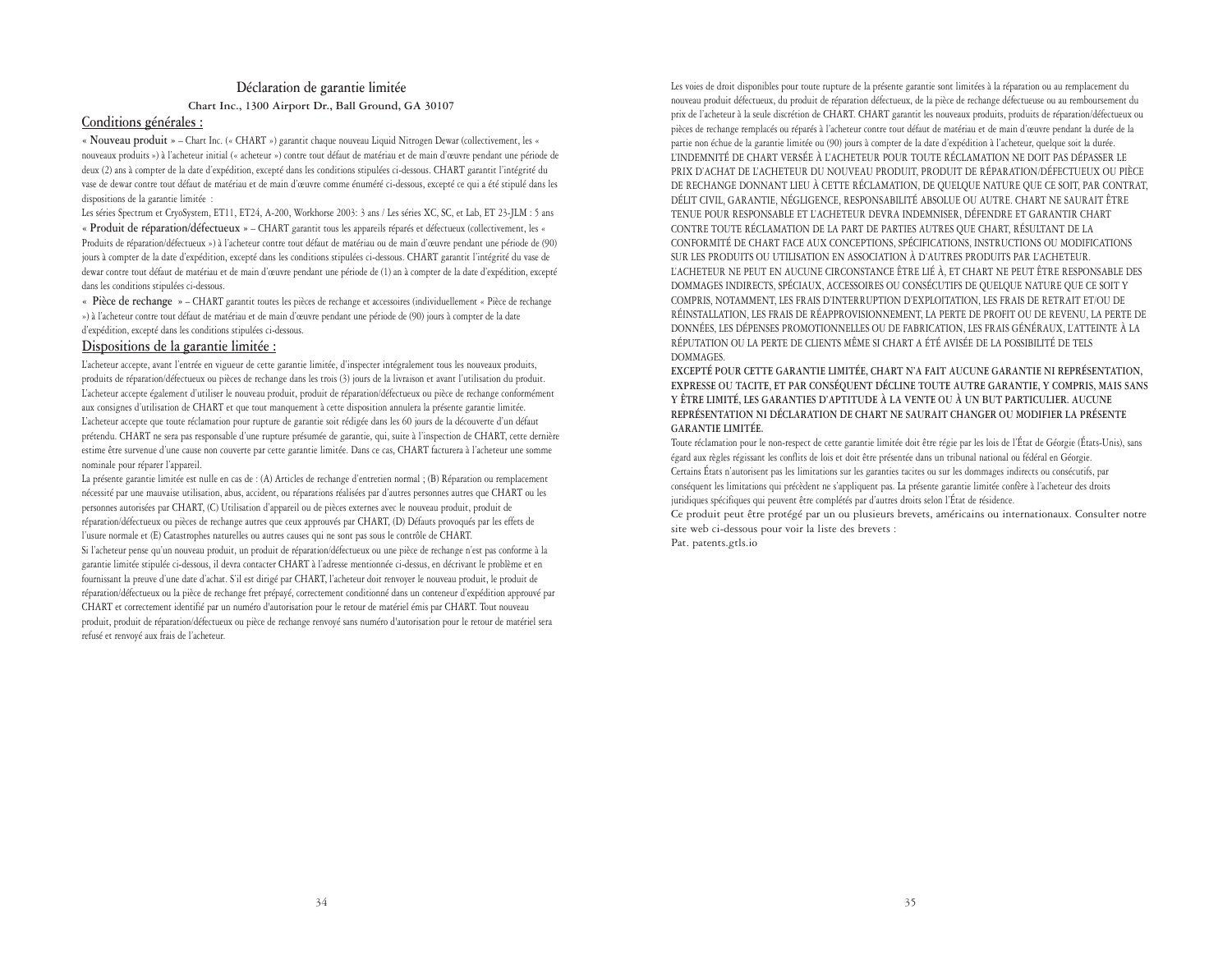### **Manual Operacional de Botijões de Transporte de Vapor MVE**

**Représentant M.D.D. :** Medical Product Services, Borngasse 20, 35619 Braunfels, Germany

#### **DESCRIÇÃO GERAL**

O reservatório de criopreservação é um recipiente de parede dupla isolado a vácuo, fabricado em alumínio com um pescoço de compósito em fibra de vidro, oferecendo a maior eficácia possível de preservação a temperaturas criogénicas. Use o reservatório apenas para azoto líquido. O oxigénio líquido não é compatível com esta unidade e não deve ser armazenado dentro do reservatório.

O Dewar para azoto líquido MVE foi concebido com especial atenção à segurança, durabilidade e desempenho. No entanto, o manuseamento indevido do equipamento, incluindo as unidades de transporte ou envio numa posição não vertical, pode danificar o produto. Além disso, se um reservatório sofrer uma queda ou uma pancada, poderá ocorrer uma falha prematura imediata do vácuo.

Ao receber o produto, examine o reservatório e a embalagem em busca de evidências de danos causados durante a remessa. Entre em contato com a transportadora segundo as orientações dela se houver sinais de danos causados durante a remessa. Algumas caixas de remessa da MVE têm o selo de certificação Transit Tested ISTA-3A, exibido à direita, que é útil ao prestar uma queixa contra a transportadora em caso de danos ocasionados durante a remessa. Após o primeiro abastecimento, fique atento a qualquer sinal de



perda de vácuo, como formação excessiva de gelo ou condensação no revestimento exterior. É normal a formação de um pouco de gelo próximo à parte superior logo após o abastecimento.

Esta unidade isolada a vácuo de alta qualidade é compatível com os extremos de temperatura divergentes e as amplas aplicações da criobiologia. A vida útil estimada do Dewar para azoto líquido é de cinco (5) anos, Cryosystems é cinco (5) anos.

Os produtos com a marcação CE aqui mostrada estão em conformidade com a Diretiva 93/42/EEC referente a dispositivos médicos na UE.

#### **SEGURANÇA**



**AVISO:** O azoto líquido é extremamente frio. Para evitar ferimentos por ulceração pelo frio, seja extremamente cuidadoso ao manusear azoto líquido, reservatórios de armazenamento ou transferência de azoto líquido, ou quaisquer objectos que tenham estado em contacto com azoto líquido.



• Não deixe áreas da pele expostas.

• Utilize sempre vestuário de segurança adequado sobre a roupa: viseira de protecção, luvas criogénicas e avental criogénico.

- Seja extremamente cuidadoso para evitar derrames e salpicos de azoto líquido durante a trasfega.
- Mantenha sempre o reservatório na vertical. Não incline, ou deite o reservatório  $*$  11 na horizontal.
	- Remova imediatamente qualquer roupa ou vestuário de segurança em que tenha sido derramado azoto líquido.
	- Consulte imediatamente um médico quanto a eventuais ulcerações pelo frio provocadas pelo azoto líquido.

**AVISO:** A ventilação de vapores de azoto pode esgotar o oxigénio no ar, podendo causar asfixia ou até mesmo a morte. Não armazene nem use o contentor em áreas reduzidas ou fechadas, ou mal ventiladas.

**AVISO:** Não vede contentores com azoto líquido nem evite que o azoto gasoso escape. Além disso, os níveis excessivos de humidade ou a exposição à chuva podem resultar no congelamento do batoque/tampa e numa possível explosão.

**AVISO:** Nunca utilize um tubo oco para medir o nível de azoto líquido. Se o fizer, poderá provocar lesões térmicas.

**ATENÇÃO:** Manuseie o reservatório de criopreservação com cuidado.

- Nunca encha demasiado os reservatórios com azoto líquido. O azoto líquido deve estar sempre abaixo da parte inferior do tubo do pescoço. Encher demasiado o tanque pode provocar uma falha de vácuo imediata ou prematura.
- וו ~
- Nunca envie o Dewar para azoto líquido na horizontal ou virado ao contrário. Isso pode provocar uma falha de vácuo.
- Remova e insira os inventários cuidadosamente. Não arranhe a área do tubo do pescoço. Os arranhões podem causar uma falha de vácuo prematura.
- A adulteração ou remoção da porta de vácuo destruirá o vácuo e anulará a garantia.
- Nunca sujeite a unidade a quedas, choques ou pancadas.
- Nunca derrame azoto líquido sobre ou perto da porta de vácuo.
- Nunca deixe o reservatório no exterior.
- Mantenha o fundo do vaso limpo e longe de produtos químicos, fertilizantes, solo e umidade.
- Não use o Dewar para azoto líquido MVE para transporte.
- Todos os dados de desempenho publicados para estes produtos baseiam-se apenas em condições estáticas. O desempenho real varia segundo o tipo de utilização. A manipulação de inventários e/ou acessórios, juntamente com a vibração, reduzem o tempo de trabalho destes produtos.

#### **FUNCIONAMENTO**

**ATENÇÃO:** Considere o valor do produto armazenado ao escolher o Dewar e a distribuição de amostras entre dispositivos de armazenamento.

**ATENÇÃO:** Deve ser utilizado equipamento de monitorização do nível de líquido adequado em caso de armazenamento de material biológico humano.

**ATENÇÃO:** O descumprimento das boas práticas operacionais da Chart, conforme estabelecidas no manual de operação, pode resultar em perda de conteúdo.

#### **CONDIÇÕES AMBIENTAIS**

- Somente uso interno (longe de intempéries).
- Temperatura de operação: -29 °C a 60 °C.
- Umidade relativa: 10% a 95% sem condensação.
- Temperatura de armazenamento: -25 °C a 65 °C.
- Umidade relativa de armazenamento: 10% a 85%.

O azoto líquido é extremamente frio. Certifique-se de usar equipamento adequado antes da utilização. Evite derramar azoto líquido sobre a porta de vácuo, pois isso pode fazer com que o vedante encolha, permitindo a entrada de ar na área de vácuo e provocando uma falha de vácuo prematura. Para garantir o máximo desempenho do seu Dewar para azoto líquido MVE, basta seguir os passos listados:

- 1. Abra o recipiente que contém o Dewar, abra a tampa e remova o batoque/cobertura/acessórios. Levante o batoque/tampa na vertical (não gire).
- 2. Encha a unidade até ao nível desejado. O nível do líquido nunca deve ultrapassar a parte inferior do tubo do pescoço.
	- a. Se estiver a trabalhar com um reservatório quente, a MVE recomenda que se adicione uma pequena quantidade de líquido na parte inferior da unidade, permitindo que este assente até a ebulição rápida do azoto líquido parar, para arrefecer a unidade. Posicione a porta de vácuo longe do operador ou de outro pessoal.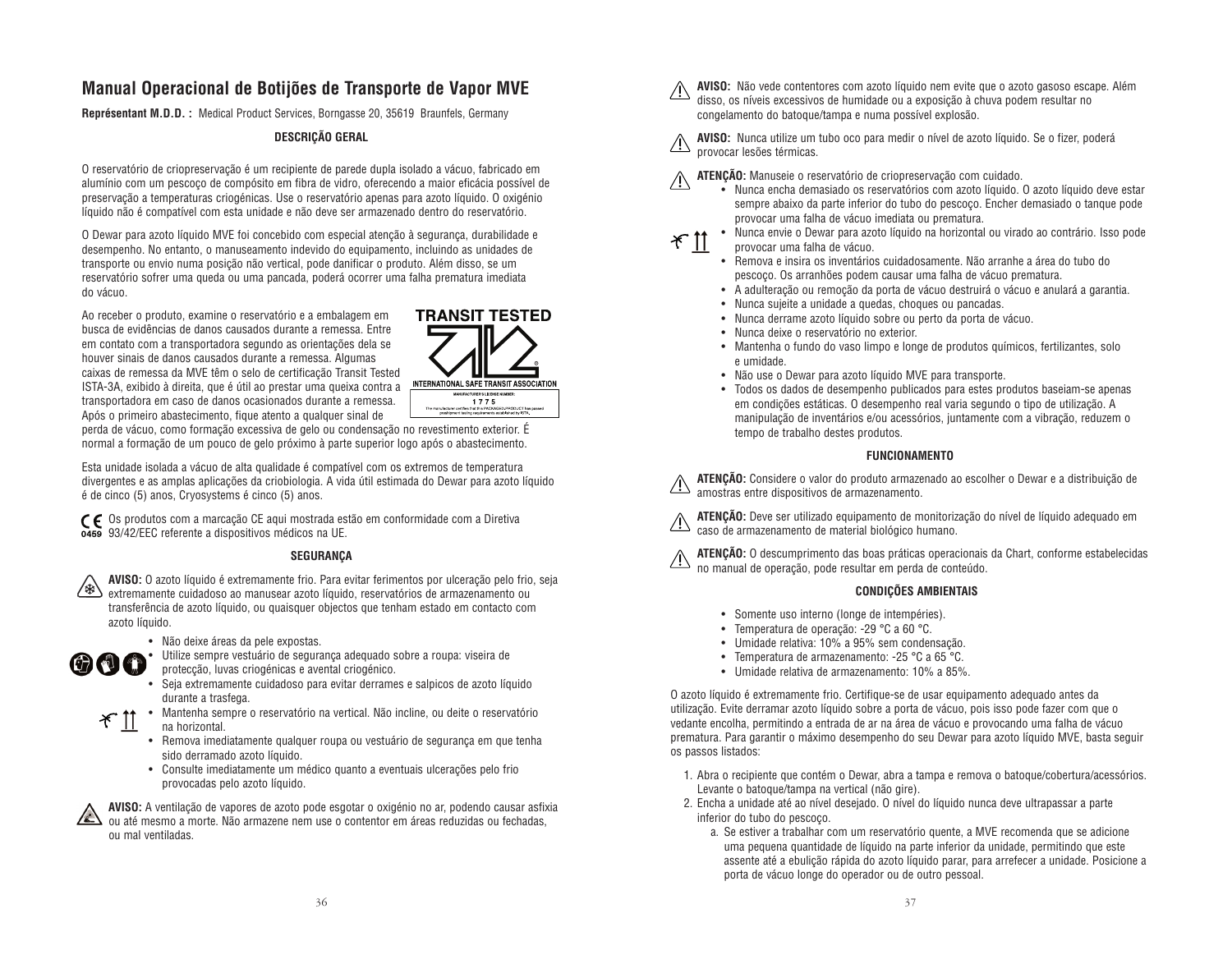- b. Siga as práticas e procedimentos de segurança estabelecidos para a transferência de LN2.
- c. Encha o reservatório com um funil ou linha de transferência, quando tal for possível. Efetue a transferência usando um tubo de LN2 com separador de fases ou com um recipiente de vazamento, utilizando um funil.
- d. Se encher o reservatório a partir de uma fonte pressurizada, certifique-se de que se trata de uma fonte de baixa pressão (1.52 bar ou inferior).
- 3. Volte a colocar o batoque/cobertura e deixe a unidade arrefecer.
	- a. A formação excessiva de gelo ou condensação no reservatório exterior após as primeiras horas, indica um vácuo fraco ou inexistente. Examine a unidade cuidadosamente.
- 4. Pese a unidade e registe o resultado.
- 5. Coloque o inventário na unidade, limpe a água e a umidade do exterior da rolha e do interior do tubo do gargalo do dewar e reinsira a rolha e a tampa no dewar.

#### **INSTRUÇÕES DE TRANSPORTE**

O Dewar para azoto líquido MVE foi concebido principalmente como reservatório. Usá-lo para fins de transporte pode provocar danos permanentes na unidade. Se necessitar de transportar o seu inventário a uma temperatura criogénica, considere a série MVE Vapor Shipper. Quando transferir unidades vazias para um determinado local, certifique-se de colocá-las na vertical para o transporte. A remessa de unidades em qualquer orientação além da vertical pode causar danos permanentes ao tanque, causando perda de vácuo.

#### **LIMPEZA GERAL**

Não use soluções de limpeza à base de petróleo.

#### **No interior do reservatório:**

Pode ser utilizada qualquer solução de limpeza que não reaja com alumínio, com aço inoxidável ou com compost G10 no processo de higienização de um Dewar MVE. Na maioria dos casos, pode utilizar-se qualquer detergente de uso doméstico ou solução de sabão moderada, Os outros agentes de limpeza e desinfeção que podem ser usados de forma segura incluem o peróxido de hidrogénio, mistura de cloro/água e álcool desnaturado. A prática geralmente aceite de utilização de uma solução de 10% de lixívia à base de cloro e 90% de água é considerada o melhor método de descontaminação. Após a limpeza, é importante que todas as superfícies desinfetadas sejam bem enxaguadas e que todos os resíduos da solução de limpeza sejam removidos. Deixe a unidade secar completamente antes de a colocar em serviço. Sugerimos que a unidade seja invertida para escorrer e secar completamente.

#### **No exterior do reservatório:**

Use um pano ligeiramente humedecido numa solução de sabão moderada.

#### **MANUTENÇÃO PREVENTIVA**

O proprietário pode seguir dois métodos de manutenção, Contínua e/ou Anual.

**Para manutenção contínua (sempre que o dewar estiver cheio e/ou dentro do campo de visão):** Se o tanque estiver morno, siga os passos 1–3 na seção FUNCIONAMENTO acima, mas deixe a unidade cheia de líquido repousando sem perturbações por duas horas a menos que o dewar já esteja frio. Verifique se não há excessiva formação de gelo ou condensação na parte externa da unidade. A formação de gelo ou condensação na parte externa da unidade indica um vácuo fraco ou inexistente. Inspecione o batoque e a cobertura em busca de sinais de danos que possam afetar a NER. Inspecione a parte externa do tanque em busca de sinais de danos causados durante a remessa, como grandes amassados, especialmente em torno da área do tubo do pescoço. Fique atento e observe o tanque com frequência. Retire de serviço tanques muito danificados.

Após a remoção do líquido, limpe as eventuais manchas, contaminação ou condensação na base da unidade. Armazene a unidade num local fresco, limpo e seco. Estes procedimentos podem ajudar a prevenir a corrosão na parte inferior do reservatório.

#### **Para a Manutenção anual:**

- 1. Encha a unidade aproximadamente até a metade. Consulte os detalhes no passo 1, 2, & 3 da secção FUNCIONAMENTO.
- 2. Deixe a unidade repousar durante um mínimo de 24 horas.
- 3. Pese a unidade e registe o resultado como Primeiro peso, [kg].
- 4. Deixe a unidade cheia repousar não perturbado durante outras 24 (+/-0,25) horas. a. Considere a precisão e a resolução de sua escala para determinar se são necessários dias adicionais entre o primeiro e o segundo peso para obter uma NER precisa. Certifique-se
- de registrar o número de horas entre o primeiro e o segundo peso.
- 5. Efetue uma segunda pesagem e registe o resultado como Segundo peso, [kg].
- 6. Calcule a taxa de evaporação usando a equação abaixo. A diferença entre o primeiro peso e o segundo peso constitui a taxa de evaporação em kg. Este valor corresponde, aproximadamente, à taxa de evaporação normal, ou N.E.R, [Litro/Dia]

 $NER = \frac{(Peso Carregado-Peso Vazio) \times 29.6919}{PESOR}$ 

Nümero de horas

A formação excessiva de gelo ou condensação no exterior do reservatório durante este período indica um vácuo fraco ou inexistente.

Consulte as especificações NER estáticas no Apêndice A no final deste manual. Fatores como idade da unidade, quantidade de estoque, ambiente, condição de remessa e uso de acessórios, etc., podem afetar negativamente a unidade NER.

Obs.: A MVE recomenda que o cliente mantenha à disposição um tanque sobressalente cheio de nitrogênio líquido para uso emergencial caso um tanque em serviço se danifique ou perca o vácuo, podendo assim salvar conteúdos de alto valor transferindo-os para o tanque sobressalente.

#### **MEDIÇÃO DO NÍVEL DE NITROGÉNIO LÍQUIDO**

- 1. Utilize sempre vestuário de proteção adequado viseira de protecção, luvas criogénicas e avental criogénico.
- 2. Use uma vareta de madeira ou de plástico para medir o nível de líquido no interior da unidade. A utilização de um tubo oco pode provocar a saída de azoto líquido pelo tubo e resultar em lesões térmicas.
- 3. O nível será indicado pela linha de gelo que se forma quando a vareta de nível é removida.
- 4. Pode também considerar a aquisição de um alarme de nível baixo para monitorizar o nível de líquido.

#### **REMOÇÃO DO LÍQUIDO**

- 1. Utilize sempre vestuário de proteção adequado viseira de protecção, luvas criogénicas e avental criogénico.
- 2. A retirada de líquido das unidades deve efetuar-se vertendo o mesmo ou utilizando um dispositivo de remoção. O dispositivo de remoção gera uma pressurização de cerca de 34.5 kPa e a pressão impele o líquido para cima, pelo tubo de remoção, para fora da válvula.
- 3. Siga atentamente o manual de operação do dispositivo de retirada de líquido para evitar ferimentos.

#### **MONITORAMENTO DO NÍVEL LÍQUIDO**

A MVE fornece os alarmes de nível de líquido (LLA - Liquid Level Alarms) para tranquilidade ao armazenar estoque valioso em recipientes de nitrogênio líquido. Entre em contato com o Cliente ou o Serviço Técnico para obter assistência na seleção do LLA adequado para o seu produto.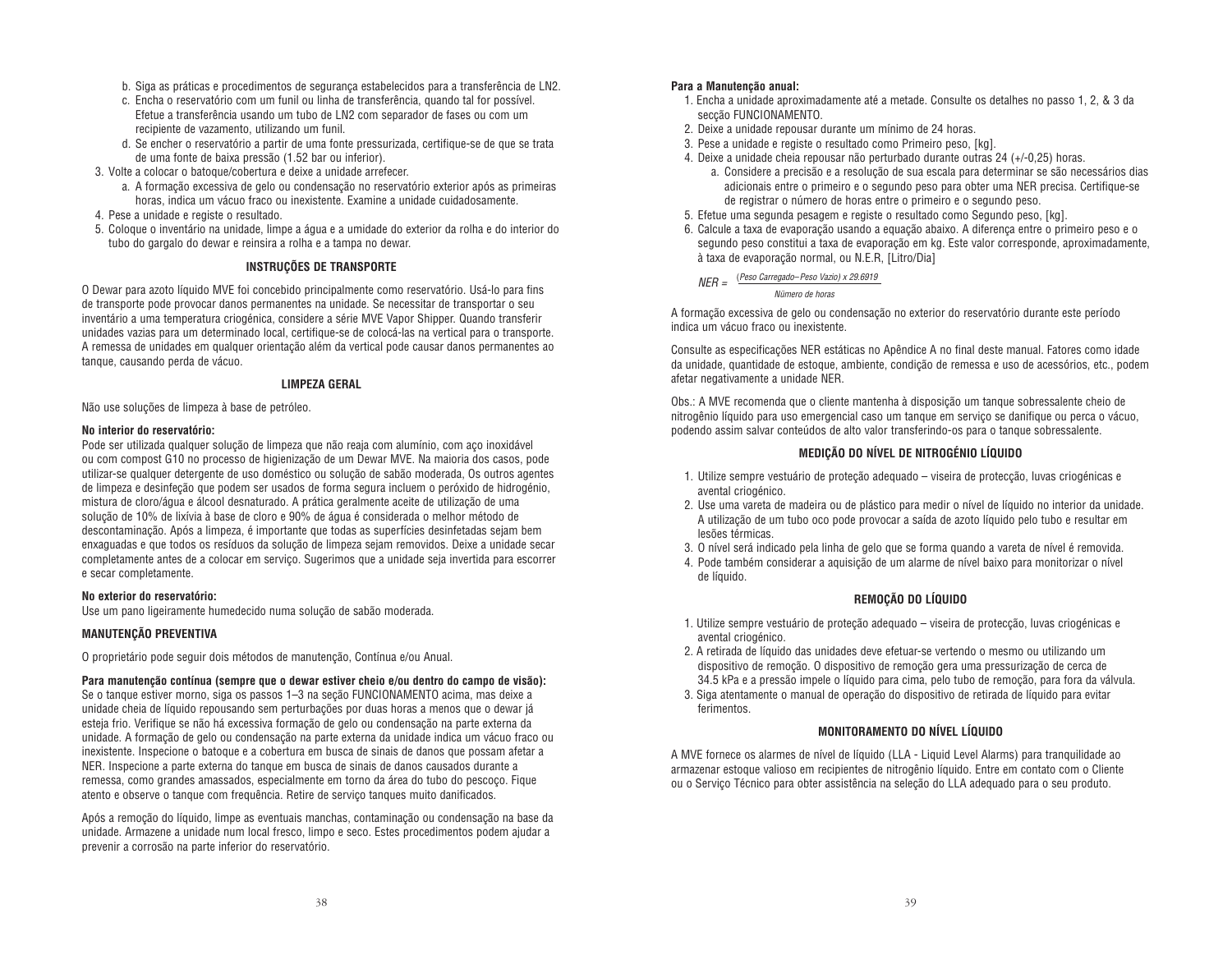#### **Declaração de Garantia Limitada Chart Inc., 1300 Airport Dr., Ball Ground, GA 30107**

#### **Termos Gerais:**

**"Produto Novo"** – A Chart Inc. ("CHART") garante ao comprador original ("Comprador") que cada novo Tanque de Nitrogênio Líquido (coletivamente, "Produtos Novos") estará isento de defeitos nos materiais e mão-de-obra por um período dois (2) anos a partir da data de envio, exceto conforme descrito abaixo. A CHART garante que a integridade do tanque a vácuo deve estar isenta de defeitos nos materiais e mão-de-obra, conforme determinado abaixo, exceto conforme apresentado nas Cláusulas da Garantia Limitada abaixo:

Spectrum and CryoSystem Series, ET11, ET24, A-200, Workhorse 2003: 3 anos/Séries XC, SC e Lab, ET 23-JLM; 5 anos.

**"Produto Danificado/para Conserto"** – A CHART garante ao Comprador que todos os equipamentos reparados e os equipamentos danificados na fábrica (coletivamente, "Produtos Danificados/para Conserto") devem estar isentos de defeitos nos materiais e mão-de-obra por um período de (90) dias a partir da data de envio, exceto conforme determinado abaixo. A CHART garante que a integridade do tanque a vácuo deve estar isenta de defeitos nos materiais e mão-de-obra por um período de (1) ano a partir da data do envio, exceto conforme determinado abaixo.

**"Peça de Reposição"** – A CHART garante ao Comprador que todas as Peça de Reposição e Itens de Acessório ("Peça de Reposição") são garantidos por (90) dias a partir da data de envio por estarem isentos de defeitos no material e mão-de-obra, exceto conforme determinado abaixo.

#### **Cláusulas de Garantia Limitada:**

O Comprador concorda que antes dessa garantia limitada se tornar efetiva, o Comprador deve inspecionar integralmente cada Produto Novo, Produto para Conserto/Danificado ou Peça de Reposição dentro de três (3) dias da entrega e antes que tal Produto seja colocado em uso. O Comprador também concorda em utilizar o Produto Novo, Produto para Conserto/Danificado ou Peça de Reposição, de acordo com as instruções operacionais da CHART e o não cumprimento disso, portanto, deve anular a presente garantia limitada. O Comprador também concorda que qualquer reclamação por violação da garantia deve ser feita, por escrito, dentro de 60 dias da descoberta do suposto defeito. A CHART não se responsabilizará por qualquer suposta violação de garantia que decorrente da sua inspeção a CHART determinar que tenha surgido de uma causa não incluída por essa garantia limitada. Nesse caso, a CHART cobrará do comprador uma taxa nominal para conserto da unidade.

Essa garantia limitada não se aplica: (A) itens comuns para conserto; (B) Conserto ou substituição necessária devido ao mau uso, abuso, acidente ou reparos feitos por pessoas que não da CHART ou pessoas não autorizadas pela CHART, (C) Uso de equipamentos ou peças externas com o Produto Novo, Produto para Conserto/Danificado ou Peça de Reposição que não aqueles aprovados pela CHART, (D) Defeitos causados por efeitos do uso e desgaste normal, e (E) Fenômenos da Natureza ou outras causas fora do controle da CHART.

Se o Comprador acreditar que um Produto Novo, Produto para Conserto/Danificado ou Peça de Reposição não se inclui na garantia limitada supracitada, o Comprador deve entrar em contato com a CHART no endereço indicado acima, descrevendo o problema e fornecendo a comprovação da data da compra. Se orientado pela CHART, o Comprador deve devolver o Produto Novo, Produto para Conserto/Danificado ou Peça de Reposição, devidamente embalado em um recipiente de envio aprovado pela CHART e devidamente identificado através de um Número de Autorização de Devolução do Material emitido pela CHART com o frete pré-pago. Produtos Novos, Produto para Conserto/Danificado ou Peças de Reposição devolvidos sem um Número de Autorização de Devolução do Material serão recusados e devolvidos a custo do Comprador.

Os recursos disponíveis para qualquer violação dessa garantia limitada estão limitados ao conserto ou substituição do Produto Novo com defeito, Produto para Conserto/Danificado ou Peça de Reposição, ou reembolso do preço de compra, a exclusivo critério da CHART. A CHART garante que a substituição ou reparo do Produto Novo, Produto para Conserto/Danificado ou Peça de Reposição deve ser realizada isenta de defeitos no material e mão-de-obra para a duração da parte não expirada da garantia original ou noventa (90) dias a partir da data de re-envio para o Comprador, sempre o que for maior. O REEMBOLSO PARA O COMPRADOR DA CHART DECORRENTE DE QUALQUER RECLAMAÇÃO NÃO DEVE EXCEDER O PREÇO DE COMPRA DO COMPRADOR PARA O PRODUTO NOVO, PRODUTO PARA CONSERTO/DANIFICADO OU PEÇA DE REPOSIÇÃO QUE ORIGINA TAL RECLAMAÇÃO, INDEPENDENTE DA NATUREZA DA RECLAMAÇÃO, QUER EM CONTRATO, ATO ILÍCITO, GARANTIA, NEGLIGÊNCIA, RESPONSABILIDADE OBJETIVA OU QUALQUER OUTRA COISA QUE SEJA. A CHART NÃO DEVE SER RESPONSABILIZADA POR E O COMPRADOR DEVE INDENIZAR, DEFENDER E MANTER A CHART ILESA DE QUAISQUER RECLAMAÇÕES BASEADAS NO CUMPRIMENTO DA CHART COM OS PROJETOS, ESPECIFICAÇÕES OU INSTRUÇÕES DO COMPRADOR, OU MODIFICAÇÃO DE QUAISQUER PRODUTOS PELAS PARTES QUE NÃO A CHART, OU USO EM COMBINAÇÃO COM OUTROS PRODUTOS.

O COMPRADOR NÃO DEVE, EM NENHUM CASO, TER DIREITO A, E A CHART NÃO DEVE SER RESPONSABILIZADA POR PREJUÍZOS INDIRETOS, ESPECIAIS OU CONSEQUENCIAS DE QUALQUER NATUREZA, INCLUINDO, SEM LIMITAÇÃO CUSTOS DE INTERRUPÇÃO COMERCIAL, CUSTOS COM A REMOÇÃO E/OU REINSTALAÇÃO, CUSTOS DE REAQUISIÇÃO, PERDA DE LUCROS OU RECEITA, PERDA DE DADOS, DESPESAS PROMOCIONAIS OU DE FABRICAÇÃO, DESPESAS GERAIS, DANOS PARA REPUTAÇÃO OU PERDA DE CLIENTES, MESMO SE A CHART FOI COMUNICADA SOBRE A POSSIBILIDADE DA OCORRÊNCIA DE TAIS DANOS.

**EXCETO PARA ESSA GARANTIA LIMITADA, A CHART NÃO FAZ NENHUMA GARANTIA OU DECLARAÇÃO, EXPRESSA OU IMPLÍCITA, E, ATRAVÉS DO PRESENTE REJEITA QUAISQUER OUTRAS GARANTIAS, INCLUINDO, MAS NÃO LIMITADAS ÀS GARANTIAS IMPLÍCITAS DE COMERCIALIZAÇÃO E ADAPTAÇÃO A UM PROPÓSITO PARTICULAR. NENHUMA REPRESENTAÇÃO OU DECLARAÇÃO DA CHART PODE MODIFICAR OU ALTERAR ESSA GARANTIA LIMITADA.**

Quaisquer reclamações quanto à violação dessa garantia limitada devem ser regidas pela lei da Geórgia e sem referência ao conflito das regras de lei da mesma e devem ser levadas a um tribunal estadual ou federal na Geórgia.

Alguns estados não permitem limitações sobre as garantias implícitas ou prejuízos conseqüenciais ou incidentais, de maneira tal que as limitações acima podem não se aplicar. Essa garantia limitada concede ao Comprador os direitos legais específicos. O Comprador pode também possuir outros direitos, os quais variam de estado para estado.

Este produto pode ser coberto por uma ou mais patentes, EUA e internacionais. Por favor, visite nosso site abaixo para a listagem de patentes aplicáveis:

Pat. Patents.gtls.io